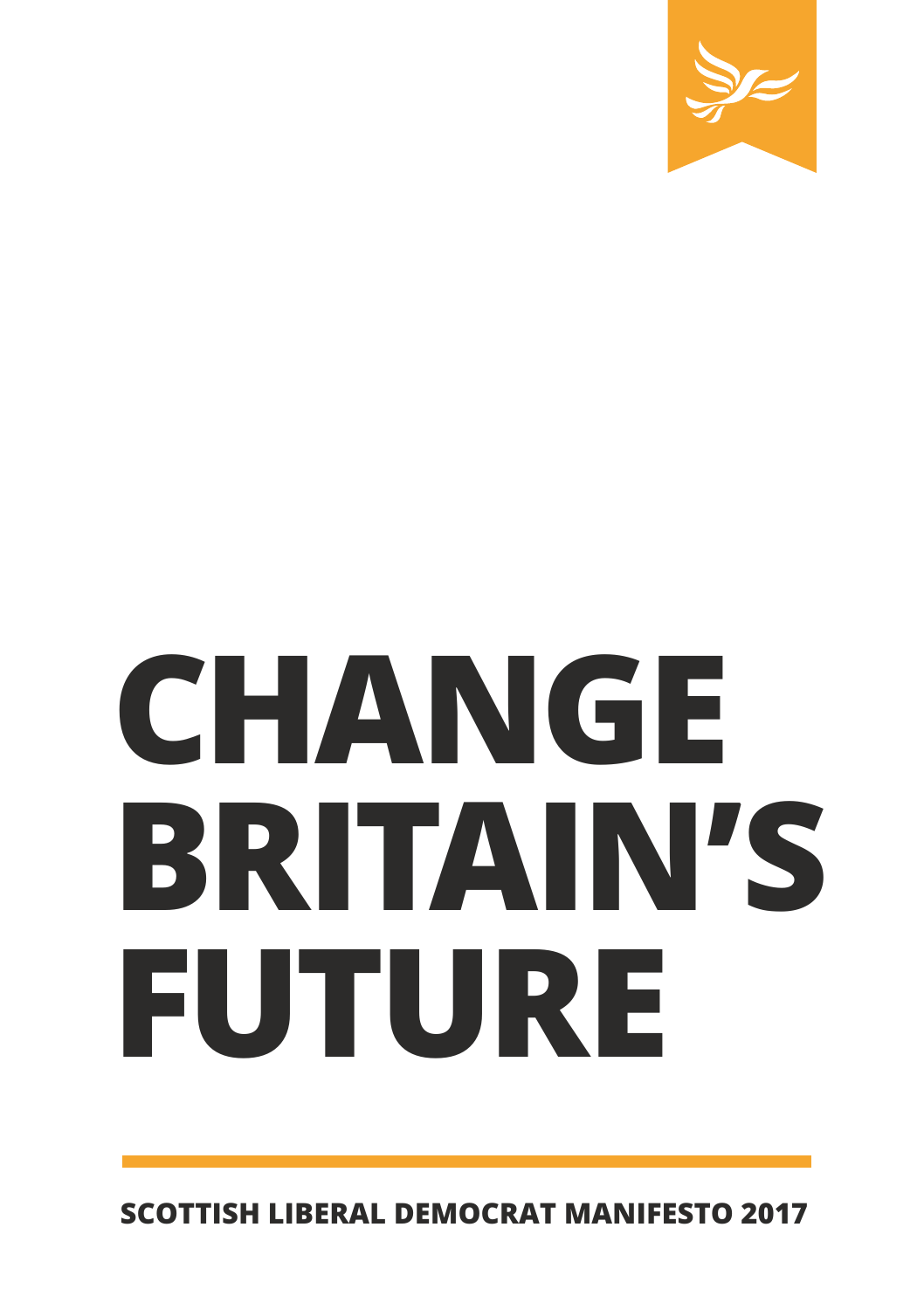**INTRODUCTION**



# **Your chance to change Britain's future by changing the opposition**

In every other manifesto, Liberal Democrat leaders have set out a vision for government.

However, we want to make a different case to people in Scotland at this election – to change the direction of our country on independence and Brexit.

Votes for the Liberal Democrats can do this.

Votes for the Liberal Democrats will send a message to stop yet another divisive independence referendum from the nationalists. With the Scottish economy teetering on the edge of a recession, the performance of Scottish education dropping down the international rankings and mental health services failing to deliver, the last thing our country needs is another divisive and distracting debate.

Brexit poses real threats to jobs, security and funding for the NHS. That's why we oppose it. The threat posed by independence is so much bigger and Liberal Democrats will oppose it too. We will vote against another divisive independence referendum. Full Stop.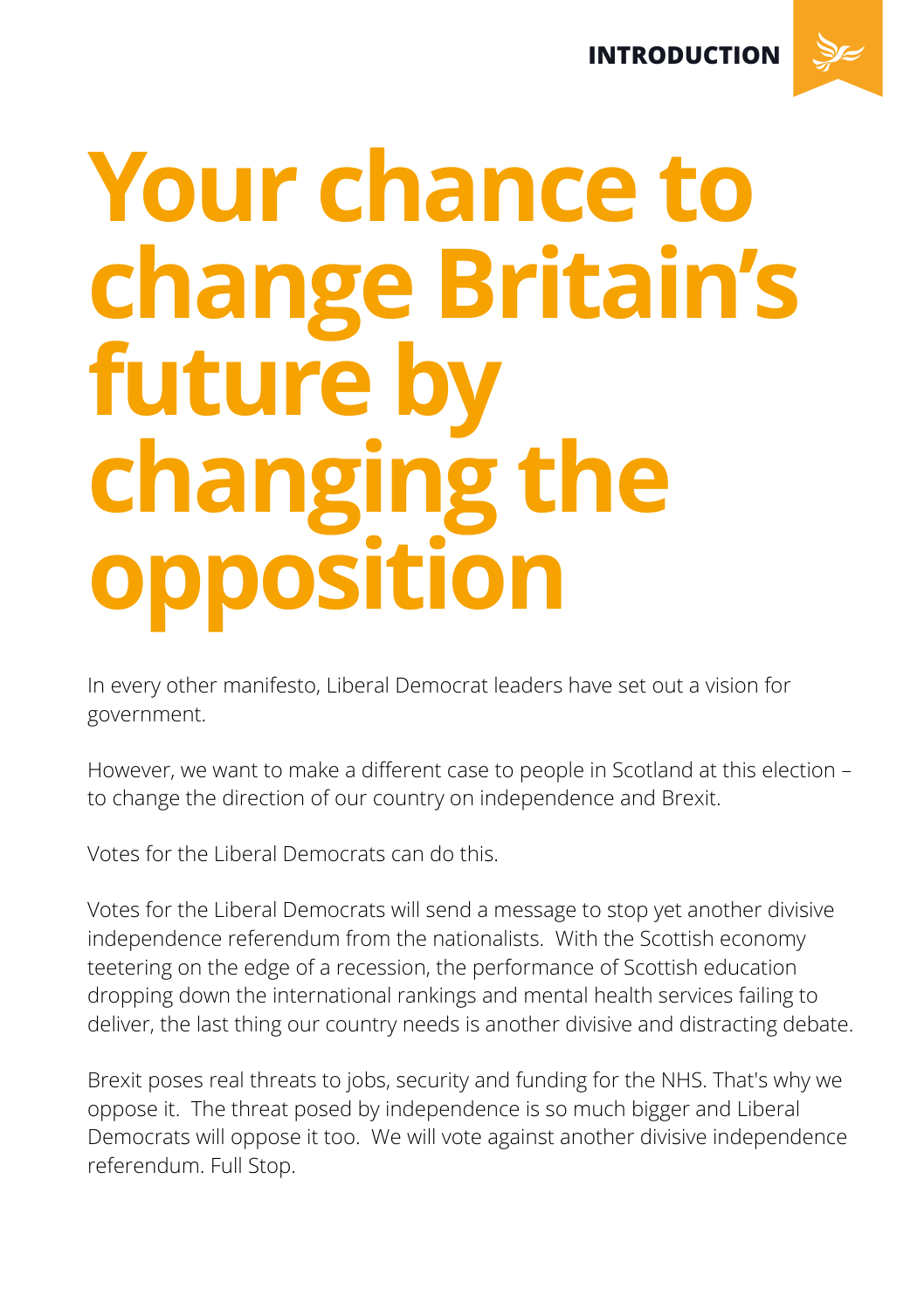We can also make a stand against the Conservatives damaging hard Brexit.

To be clear, Theresa May's Conservative Party is on course to win this election. Unless we make a stand, they will walk away with a landslide. We risk the coldhearted and mean-spirited approach with which the Conservative Prime Minister has governed for the last ten months being reinforced by a majority that no government has had for twenty years.

The reason? There is a complete absence of real opposition from Jeremy Corbyn's Labour Party.

On the biggest question facing all of us, Brexit, which has such huge implications for our young people and our future, Jeremy Corbyn ordered his MPs to stand down against the Conservatives' government. Where the Liberal Democrats are fighting every step of the way the Labour Party are simply following the Conservatives to support a damaging hard Brexit.

That's why the Liberal Democrats will not enter into coalition with either the Conservatives or Jeremy Corbyn's Labour.

Have no doubts, a massive Conservative majority would mean people and communities being taken for granted by a Conservative government.

Governments without a strong opposition are bad governments. They become complacent and take poor decisions.

So we are asking you to give us your support to make the Liberal Democrats the strong voice in opposition to the Conservative government.

We want the Liberal Democrats to be the party that holds the Conservatives to account over our future relationship with Europe.

You don't have to agree with us on everything. But the danger of an arrogant government that doesn't have to listen to us is apparent to everyone, wherever you live in Britain.

We don't share the Conservatives' miserable vision. And we don't share the divisive approach of the nationalists. Liberal Democrats are passionate about building a Britain that is open, tolerant and united.



 $\approx$  Scottish Liberal Democrat Manifesto 2017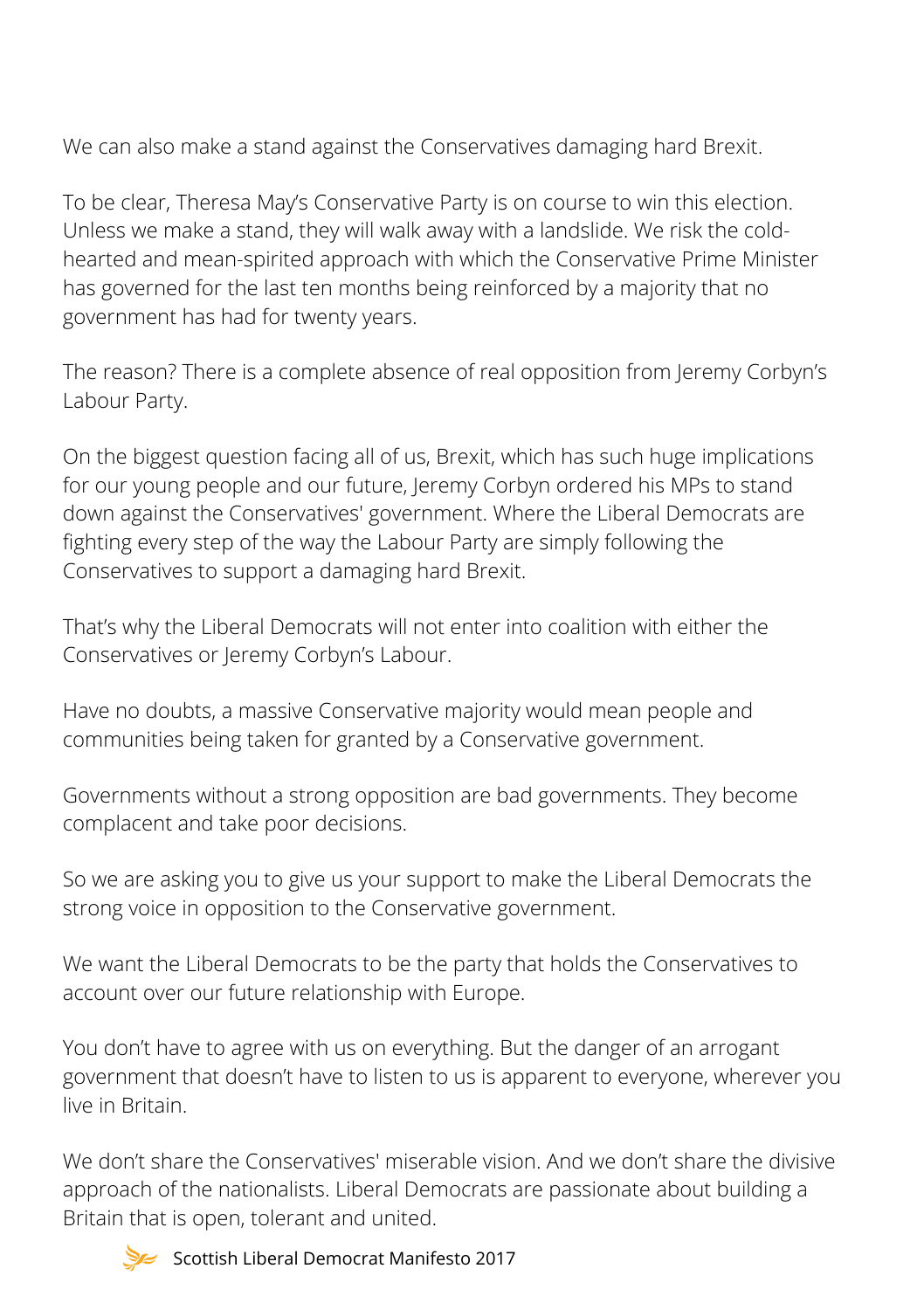So on June the  $8<sup>th</sup>$ , we are asking you to think very hard about what will be best for you, your friends and family, and the area you live in.

Another Tory MP, to bolster the Conservatives' majority? Another member of Labour's hopeless and failed opposition? Another nationalist MP who only wants to break up the UK?

Or a strong and passionate voice sticking up for your area, challenging Theresa May's Conservative government and holding it to account as part of a real opposition?

This election is your opportunity to change Britain's future – by changing the opposition.

We love this country. It is optimistic, good-humoured and confident. It is open, fair and finds strength through its diversity. It isn't inward looking or mean-spirited. Our young people are bright, creative and want a world that is clean and green and that the rest of us haven't wrecked. They want jobs, good health and the chance to choose who they love and how they live, with the security of a roof over their heads. They want to live in a country where the state isn't snooping into their emails and tracking their internet use.

You might feel uncertain or anxious about the way our country is going. You might worry that jobs and living standards are all threatened by the extreme and divisive Brexit that Theresa May has chosen for Britain, and the further risks of independence. You might be fed up with a Labour Party that has given up on opposition, supports the Conservatives on Brexit and offers no vision for our country. You might be frustrated with the SNP's obsession with another divisive independence referendum. If so, this is your chance.

You can stand up for a country that is open, tolerant and united.

You can change the opposition.

You can change Britain's future.<br>
Can Fann (D)Olie Renne

Tim Farron Willie Rennie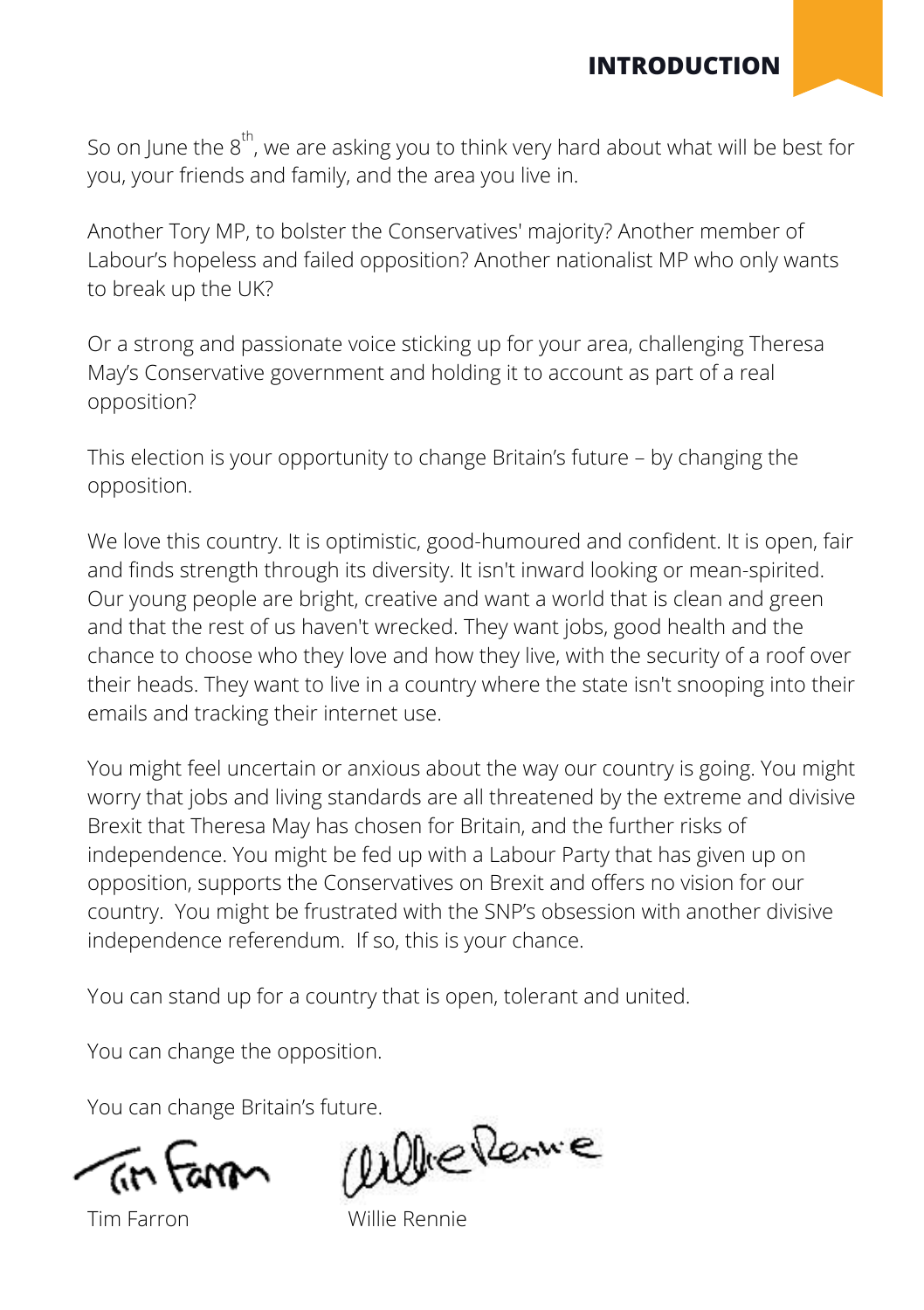# Change Britain's Future: **Protect Britain's Place in Europe**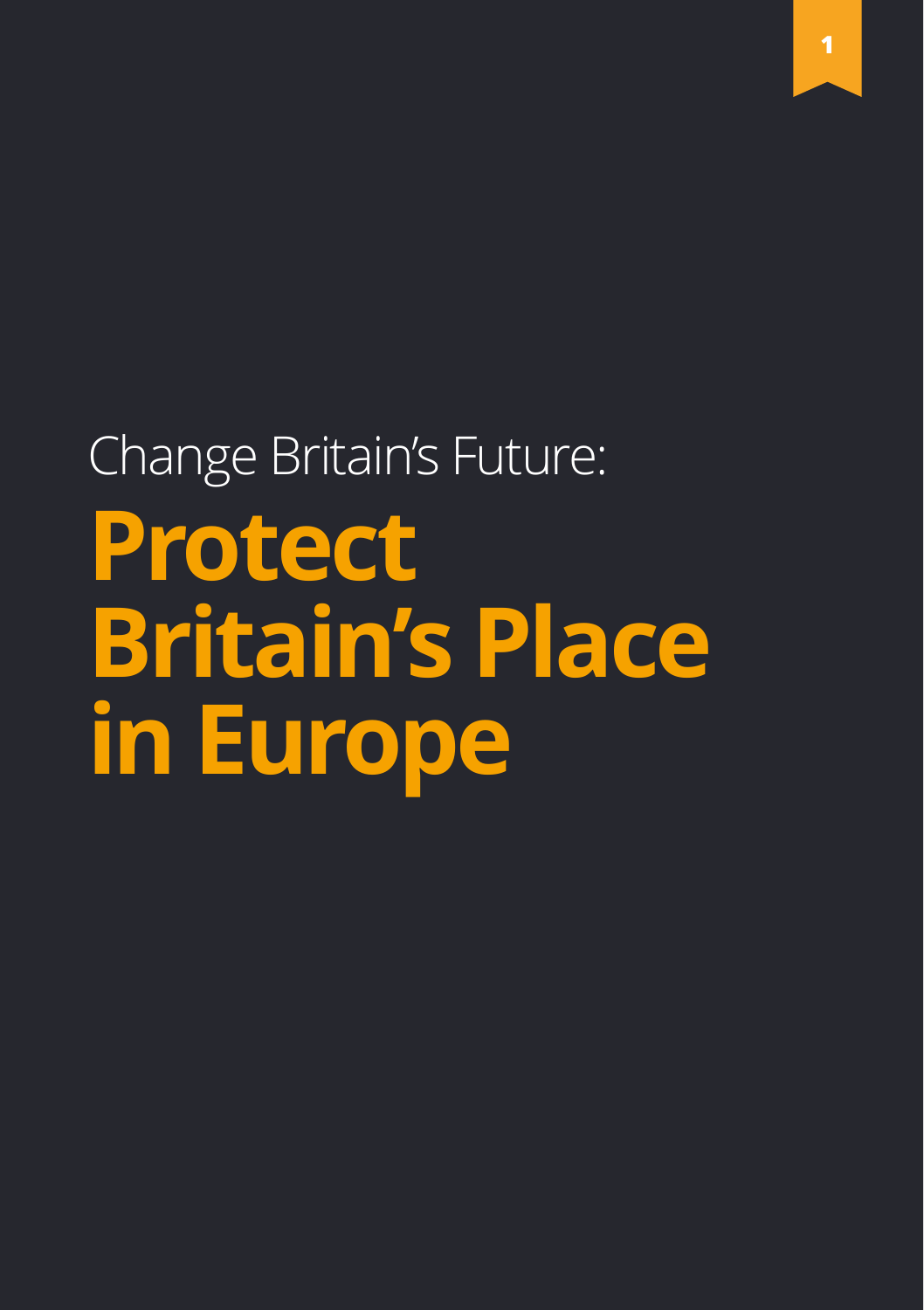# **1.1 Giving the people the final say**

Liberal Democrats are open and outward-looking. We passionately believe that Britain's relationship with its neighbours is stronger as part of the European Union. Whatever its imperfections, the EU remains the best framework for working effectively and co-operating in the pursuit of our shared aims. It has led directly to greater prosperity, increased trade, investment and jobs, better security, and a greener environment. Britain is better off in the EU.

Liberal Democrats campaigned for the UK to remain in the EU. However, we acknowledge the result of the 2016 referendum, which gave the Government a mandate to start negotiations to leave. The decision Britain took, though, was simply whether to remain in or to leave the European Union. There was no option on the ballot paper to choose the shape of our future relationship with the EU on vital issues including trade, travel or security.

While much remains uncertain about Theresa May's approach, it is now clear that the Conservatives are campaigning for a hard Brexit. This means leaving the Single Market, ending freedom of movement, and abandoning the Customs Union – even though these choices will make the UK poorer and disappoint many Leave voters who wanted a different outcome.

The effects of Brexit are already being felt. The value of the pound has plummeted. Inflation has risen. Growth in the economy has slowed, and the government is already borrowing billions more to fill the gap in lost tax revenue. Young people, who voted overwhelmingly to remain, are being told their voices do not matter. Urgent problems, such as the future of the NHS, are being neglected because of the sheer scale of the challenge posed by Brexit.

A hard Brexit will make all these problems worse. It is the wrong choice for the country. Liberal Democrats will fight to prevent a hard Brexit.

At the end of negotiations, there will be a decision on the deal. The Conservatives want the decision to be taken by politicians. Liberal Democrats believe the British people should have the final say.

That's why, when the terms of our future relationship with the EU have been negotiated (over the next two years on the Government's timetable), we will put that deal to a vote of the British people in a referendum, with the alternative option

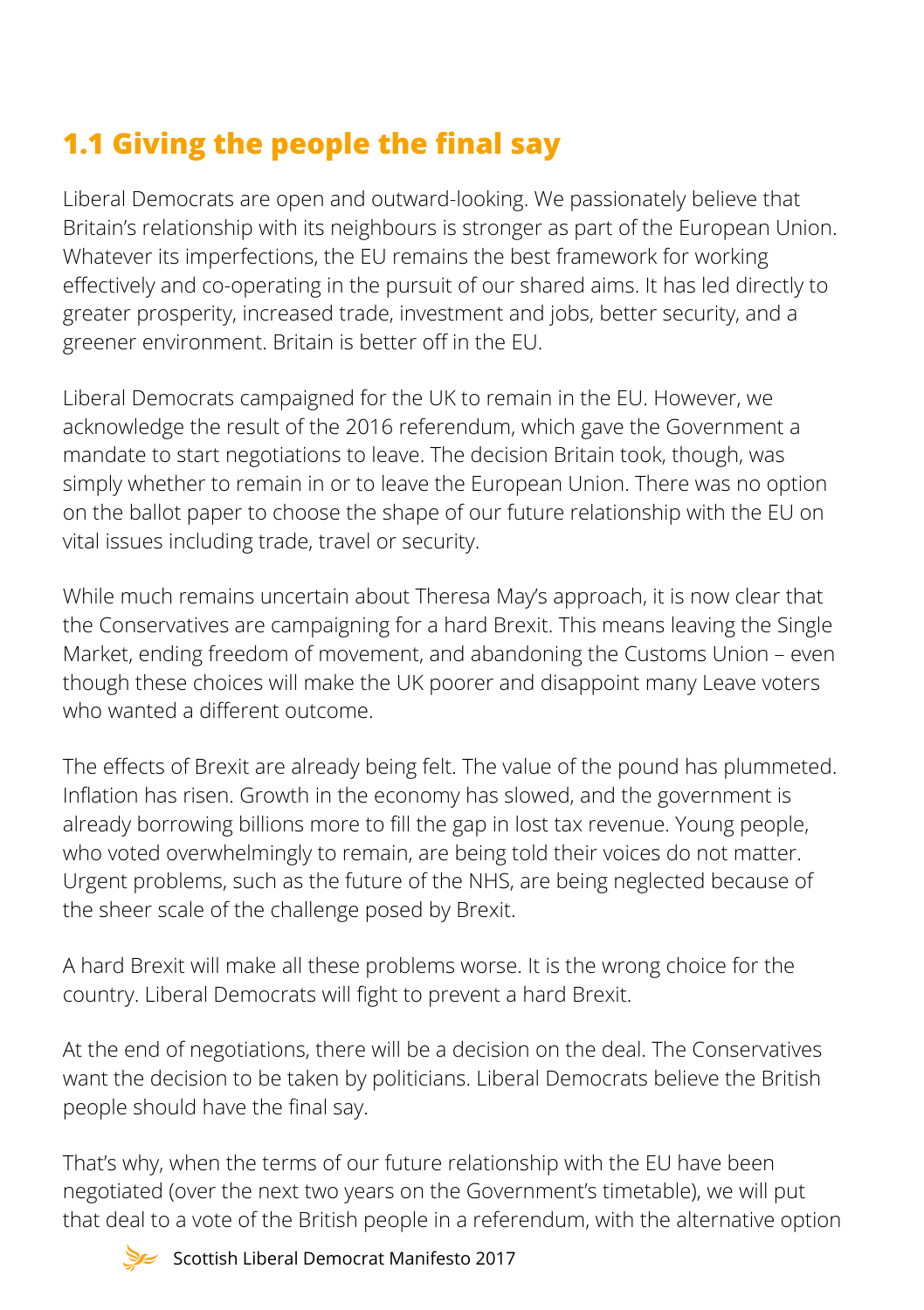of staying in the EU on the ballot paper. We continue to believe that there is no deal as good for the UK outside the EU as the one it already has as a member.

Every vote for the Liberal Democrats in this election is a vote to give the final say to the people.

This is how we will keep Scotland inside both the UK and EU single markets. We are now the only party that advocates that.

#### **1.2 Fighting a hard Brexit**

During negotiations, we commit ourselves to use our strength in Parliament to press for keeping Britain as close as possible to Europe. Our priorities will include:

- **Protection of rights for EU citizens and UK citizens.** We will press for the UK to unilaterally guarantee the rights of EU nationals in the UK, ending their ongoing uncertainty. We will call for the overhaul and simplification of the registration process and the requirements for EU nationals to obtain permanent residence and UK citizenship, as the current system is not fit for purpose. We will urge the government, and use our influence with Liberal leaders in European countries, to secure the same rights for UK citizens living in European Union countries.
- **Membership of the Single Market and Customs Union.** We believe that any deal negotiated for the UK outside the EU must ensure that trade can continue without customs controls at the border; and must maintain membership of the Single Market, which smoothes trade between the UK and the continent by providing a common 'rule book' for businesses and a common mechanism to ensure that everyone abides by the rules.
- **Freedom of movement.** We support the principle of freedom of movement to abandon it would threaten Britain's prosperity and reputation as an open, tolerant society. Any deal negotiated for the UK outside the EU must protect the right to work, travel, study and retire across the EU. Any restrictions sought by the government must take account of the vital importance of EU workers to the British economy, including public services. Scotland has particularly benefited from EU workers in addressing skills shortages.
- **Opportunities for young people.** In an increasingly globalised and complex world, it is vital that our young people are afforded the same opportunities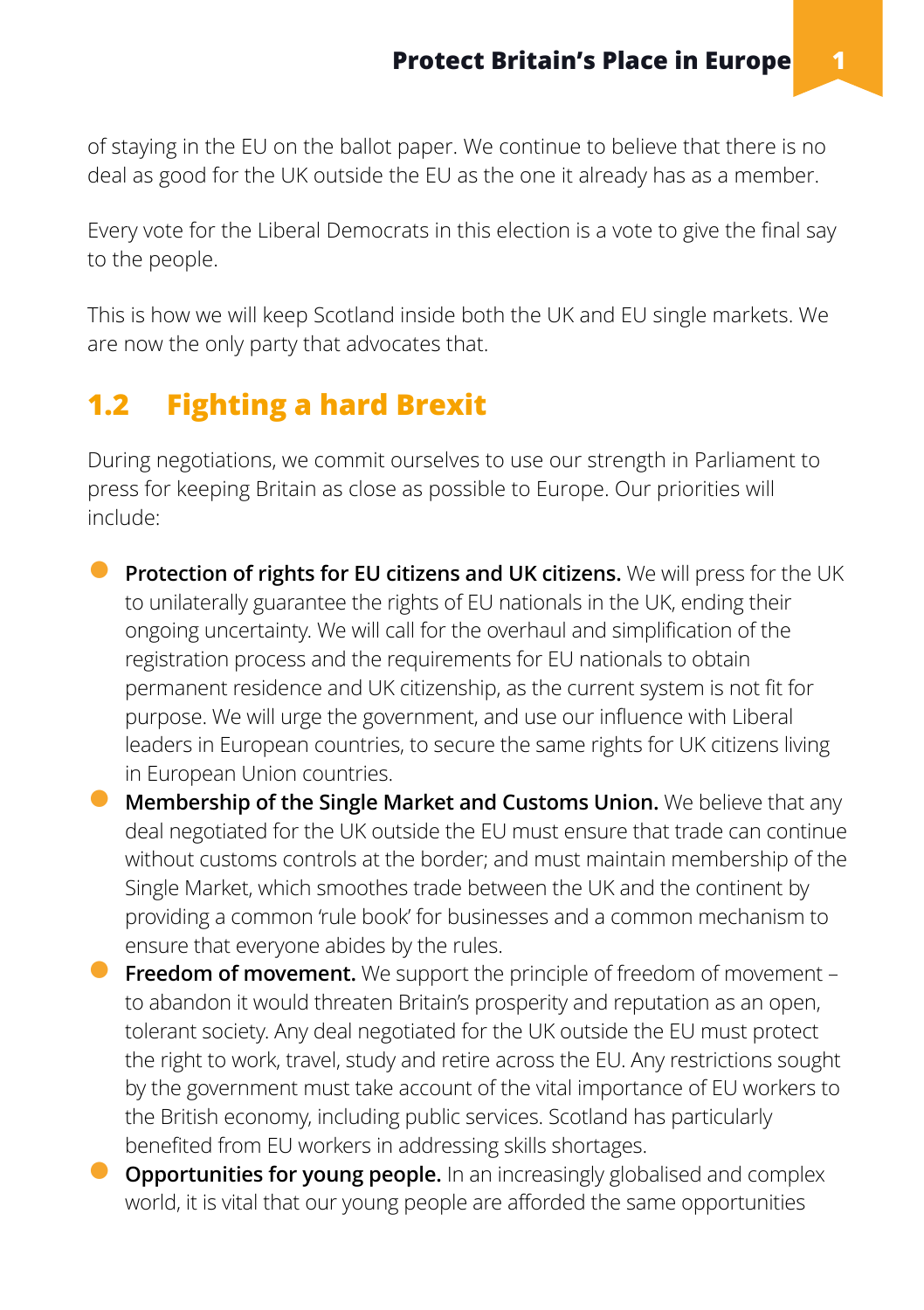their parents enjoyed to work, study and travel abroad. To that end we will do everything we can to protect Erasmus+ and other EU-funded schemes which increase opportunities for young people.

- **Defending social rights and equalities:** Many important protections such as the right to 52 weeks' maternity leave and rights to annual leave are currently based on EU law, and many of these rights have been upheld at the European Court of Justice. Liberal Democrats will fight to ensure that these entitlements are not undermined.
- **Maintaining environmental standards:** The European Union has created the highest environmental standards in the world. We have a duty to future generations to protect our environment and tackle climate change. Liberal Democrats will ensure that everything is done to maintain those high standards in UK law, including the closest possible cooperation on climate and energy policy.
- **Law enforcement and judicial co-operation:** Europol, the European Arrest Warrant and shared access to police databases have helped make Britain's streets safer. We will fight to maintain maximum co-operation to ensure criminals are pursued quickly and effectively and police are not frustrated by huge amounts of red tape.
- **British business and jobs:** We must protect support to domestic industries such as farming, tourism and the creative industries, as well as regional support for deprived areas. The City of London is Europe's financial capital, and Edinburgh and Glasgow have significant financial services industries. They must retain their full rights in EU financial markets.
- **Science and research funding:** Research is vital for our long-term prosperity, security and wellbeing – but the Leave vote has already started to affect existing and proposed research programmes. We will campaign against any reduction in investment in Scottish universities and for their right to apply for EU funds on equal terms, in the same successful way they have in recent years.
- **Travel and tourism:** Britain is an outward-looking country with commercial and leisure interests around the world, particularly in Europe. We will strive to retain traveller and tourist benefits such as the European Health Insurance Card, reduced roaming charges and pet passports, all of which are at risk by leaving the European Union.
- **Respect for the interests of Scotland, Wales, and Northern Ireland:** We will fight to ensure that the priorities and long-term interests of the nations of the UK are fully taken into account by the UK Government during negotiations. We will oppose any moves that threaten the political stability of Northern Ireland.

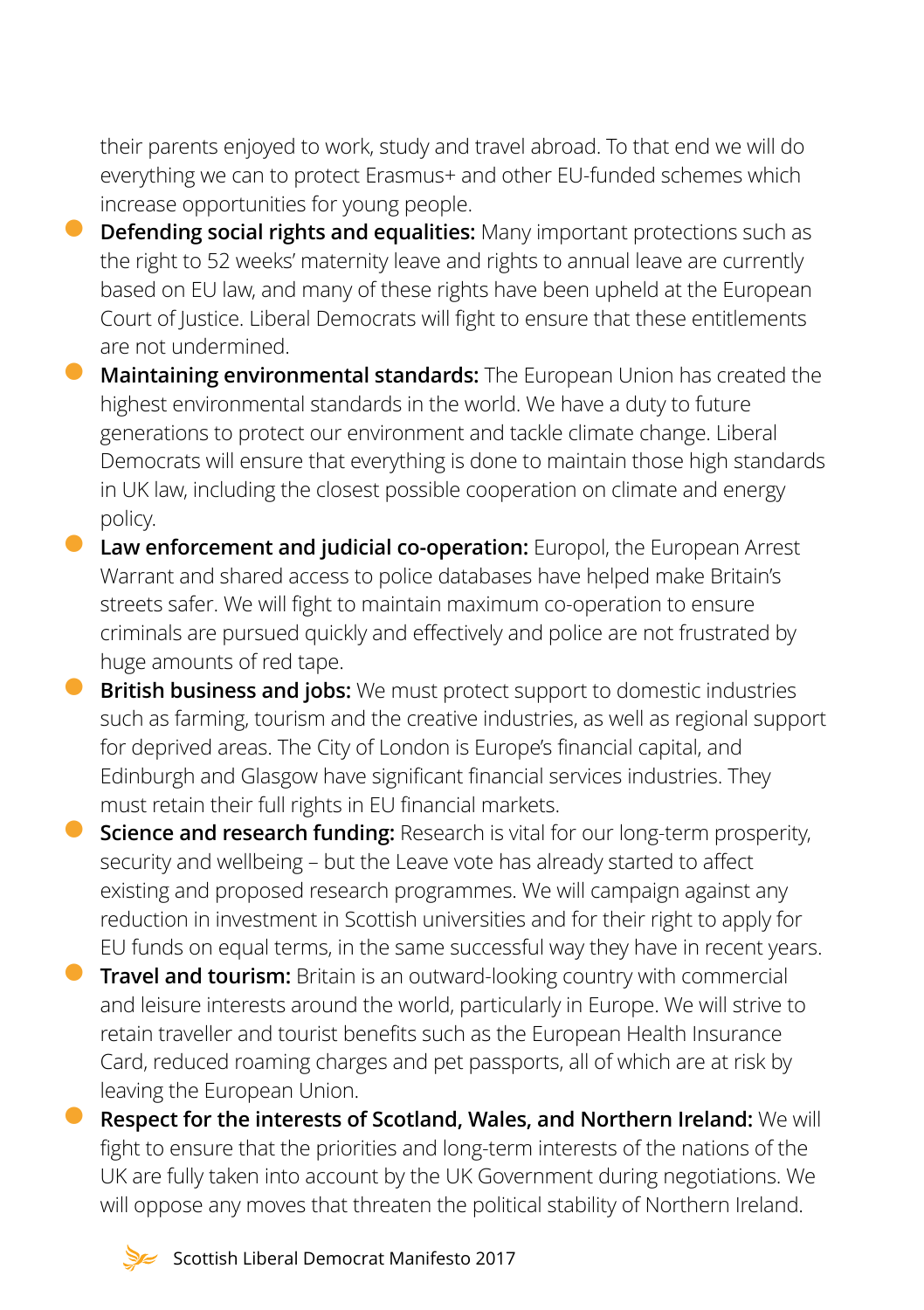# Change Britain's Future **Save our NHS and Social Care Services**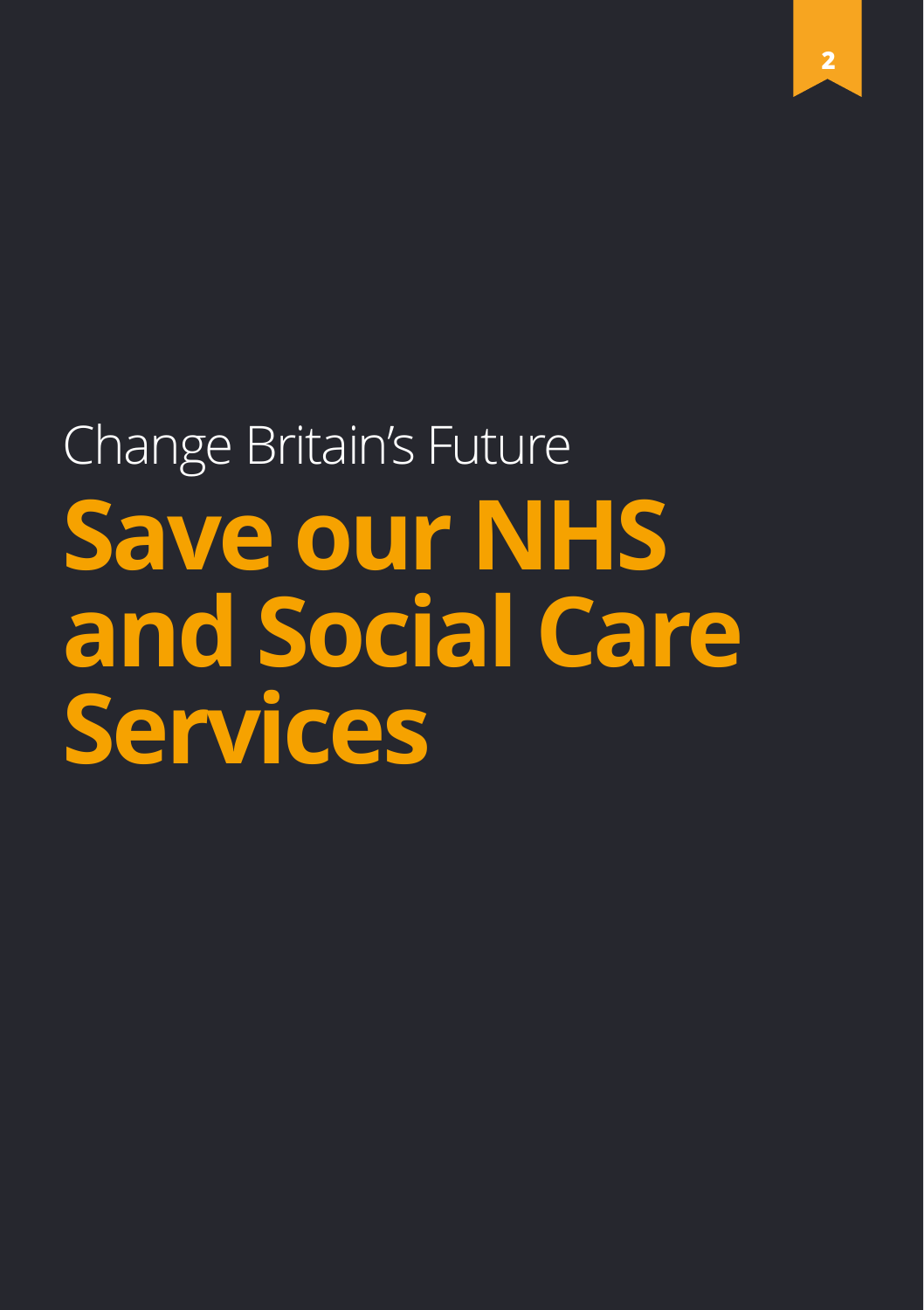Just as we will invest in people's talents, we will invest in their wellbeing too. Improving health as a whole is essential to helping individuals achieve their potential and to ensuring the economy benefits from the diverse talents of all our people.

The NHS in Scotland is under immense pressure.

A recruitment crisis is placing an intolerable burden on hardworking staff. The lengths that they have been willing to go to for their patients in the face of this is testament to their dedication and caring, but the situation needs proper attention from government.

Meanwhile, national waiting time targets for treating patients have been missed year after year.

The Scottish Government's new mental health strategy, the blueprint for services for the next ten years, lacks ambition and detail, despite being more than a year late. It will not lead to the change that we desperately need to see.

Scottish Liberal Democrats will not allow these issues to drift down the agenda any longer.

Health and wellbeing are, of course, affected by far more than just the quality of health and social care services, so we will work to improve the wider factors that affect people's health like warm homes, clean air and access to exercise and healthy food so that everyone can have the best chance to lead a healthy life.

# **Our priorities are:**

- **Guaranteeing the rights of all NHS and social care service staff who are EU nationals to stay in the UK, avoiding compounding the existing NHS recruitment crisis.**
- **Using the extra resources from a 1p increase in dividend taxation to help deliver a step change in mental health in Scotland, transforming services so that people can get the treatment they need .**
- **Introducing new preventative health measures across the UK, helping people keep healthy.**

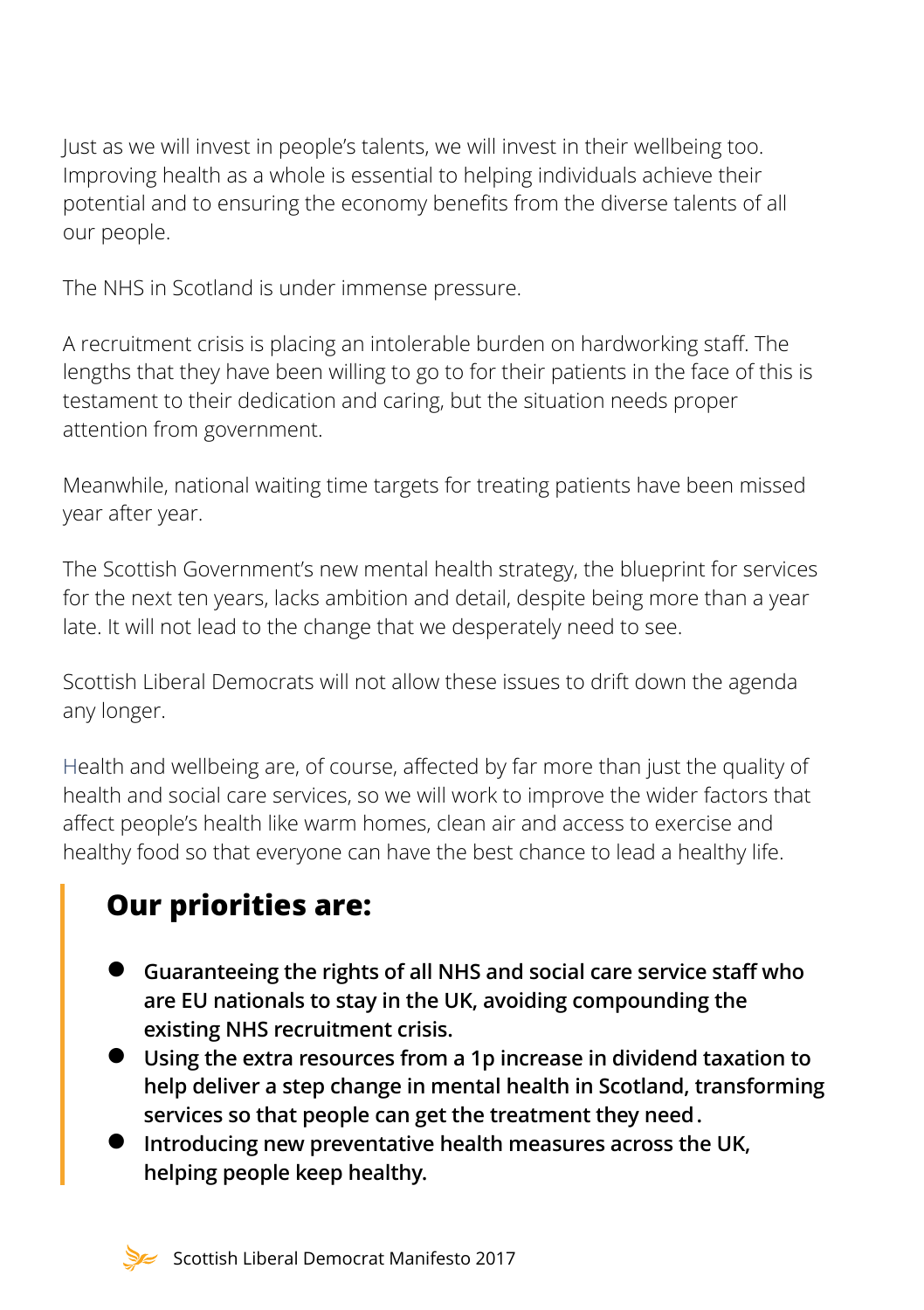#### **2.1 Building a sustainable NHS across the UK**

Liberal Democrats recognise that Britain's health and social care services are our most treasured national institutions. Any party seeking to lead the country after this election should be prepared to take bold action to safeguard them. This isn't about doing the easiest thing, it is about doing what is right and what is essential.

Under the Liberal Democrat plan, Scotland will receive a fair share of the receipts from a 1p increase in the income tax paid on dividends. Scottish Liberal Democrats will urge the Scottish Government to spend this dividend on mental health, increasing the share of NHS spending on mental health to make the stepchange needed. Elsewhere in the UK, we will use 1p on all income tax rates to secure a £6 billion boost to secure the future of the NHS.

In the longer term and as a replacement for the 1p Income Tax rise levied and spent in England, Wales and Northern Ireland, Liberal Democrats will commission the development of a dedicated Health and Care Tax on the basis of wide consultation, possibly based on a reform of National Insurance contributions, which will bring together spending on both services into a collective budget and set out transparently, on people's payslips, what we spend on them.

We will establish a cross-party health and social care convention, bringing together stakeholders from all political parties, patients groups, the public, and professionals from within the health and social care system to carry out a comprehensive review of the longer-term sustainability of the health and social care finances and workforce, and the practicalities of greater integration. We want this work to benefit the whole of the UK and will invite the devolved administrations to be a part of it.

Medical research is vital for developing new and better treatments. We will fight the threat Brexit poses to medical research funding. We support the principle that all medical trials using public facilities or resources should comply with the Open Trials standards, and that a fair proportion of all public funding for medical research should be focused on research into mental ill-health. We also favour the further development of open access academic journals.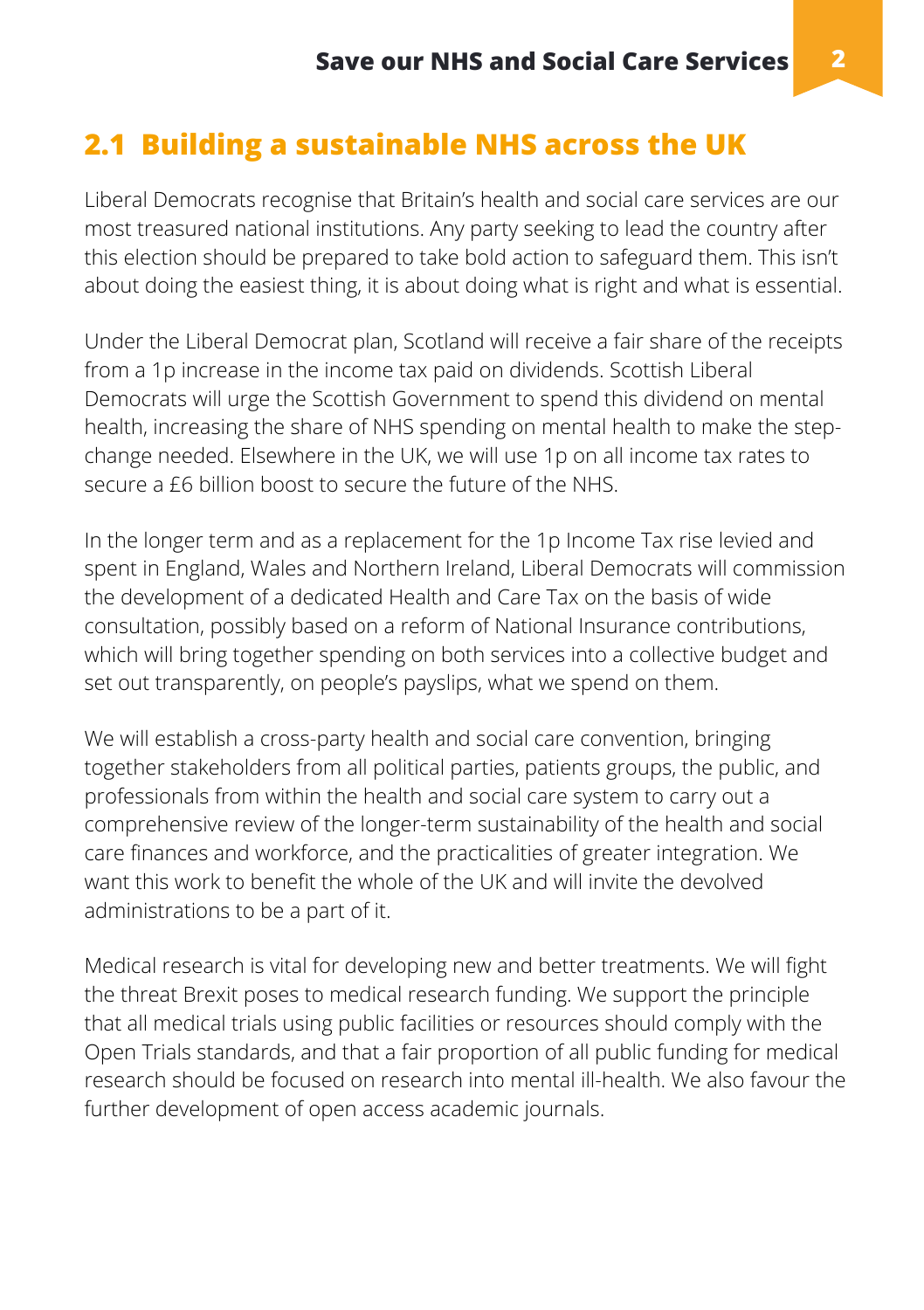# **2.2 Valuing the NHS and social care workforce**

Our health and social care services' greatest resource is their staff, working tirelessly under immense pressure. They have been left feeling embattled and undervalued.

We will:

- Support the NHS and social care workforce by guaranteeing all NHS and social care service staff who are EU nationals, the right to stay in the UK.
- Continue to support all staff being paid at least the Living Wage and ensure that they are given the resources they need to be able to do their job to the best of their ability.
- End the public sector pay freeze for NHS workers and social care staff.
- Urge the Scottish Government to produce a national workforce strategy, to ensure that we never again experience a shortage in the numbers of GPs, hospital doctors, nurses and other professionals that the NHS needs.
- **Protect NHS whistleblowers**

### **2.3 A step change for mental health**

Scottish Liberal Democrats have fought tirelessly to reduce the historic inequality between the way physical and mental health are treated in the NHS and are proud of the strides forward we made.

But we know that not enough resources reach front line services and that, in the fight for parity of esteem, there is still a very long way to go.

One in four people will suffer from mental ill health some time in their life. The cost to individuals, families, our communities and the economy is immense. The capacity and scope of existing services doesn't come close to reflecting this need, piling pressure on other public services.

Children and adults still have to routinely wait over a year to be seen. Patients are still travelling hundreds of miles from home to receive treatment.

That is why we will continue to make the case to the Scottish Government for the full implementation of the Scottish Liberal Democrats' detailed mental health plan, boosted by the benefit of additional revenues generated through our 1p on



94 Scottish Liberal Democrat Manifesto 2017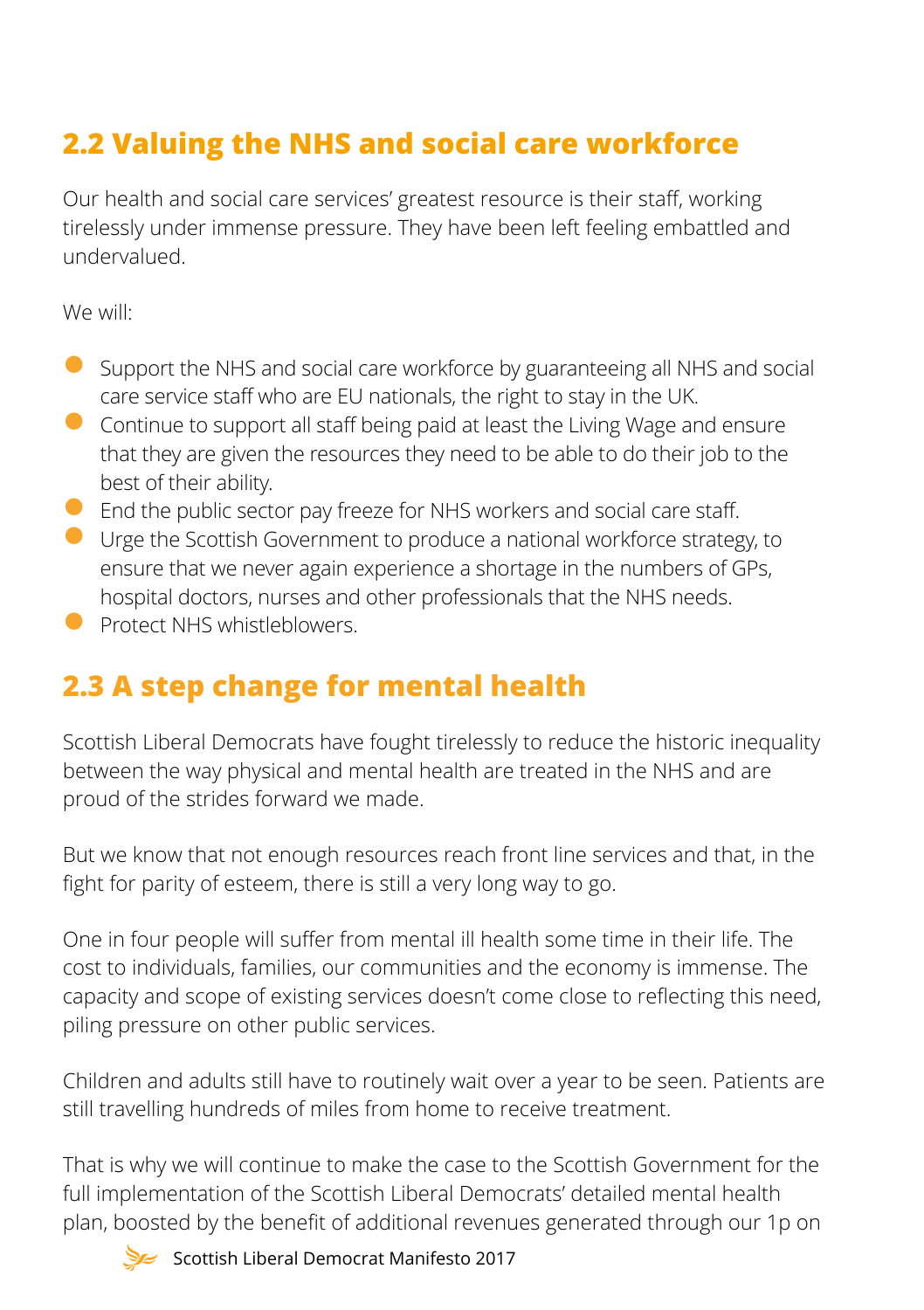dividend tax. Our priorities will continue to be:

- Train and deploy new mental health practitioners, capable of providing therapies, in every GP surgery, every A&E department, police custody suites and prisons.
- Create new units for children and adolescents in the Highlands and North East, addressing the fact that there are no specialist beds for them north of Dundee.
- Deliver our new five-point offer on mental health to new mothers, ensuring services better reflect the fact that one in five women experience mental ill health during pregnancy or in the year after childbirth. Provisions include the post-natal six-week check including support from a GP and health visitor with specific training on maternal mental health. Expanding the range of bed spaces would allow more women to receive care close to home and to maintain maximum contact with their baby.
- Improve the training of frontline public service professionals and promote the roll-out of mental health champions in settings such as schools.
- End the stigma and discrimination surrounding mental health issues.

Our UK-wide commitment to establishing parity of esteem between physical and mental health will assist in encouraging more people to train and be capable of delivering psychological treatments such as talking therapies.

#### **2.4 Boosting care in the community**

We need services that fit around people's lives, not ones that force them to fit their lives around the care they need. This will become increasingly important as our population ages and the number of people living with long-term conditions continues to grow. It is also more cost-effective to support people to be able to live at home rather than endure lengthy stays in hospital.

Most people's experience of the NHS is their local GP, or the nurses and support staff who visit them at home or work in community clinics. Access to care in GP surgeries and closer to home is better for patients and will also help reduce pressure on hospitals, accident and emergency departments and ambulances. However, there is no doubt that there is a GP crisis in Scotland. There has been warning after warning about the impact of the current and projected shortfalls in primary care staff.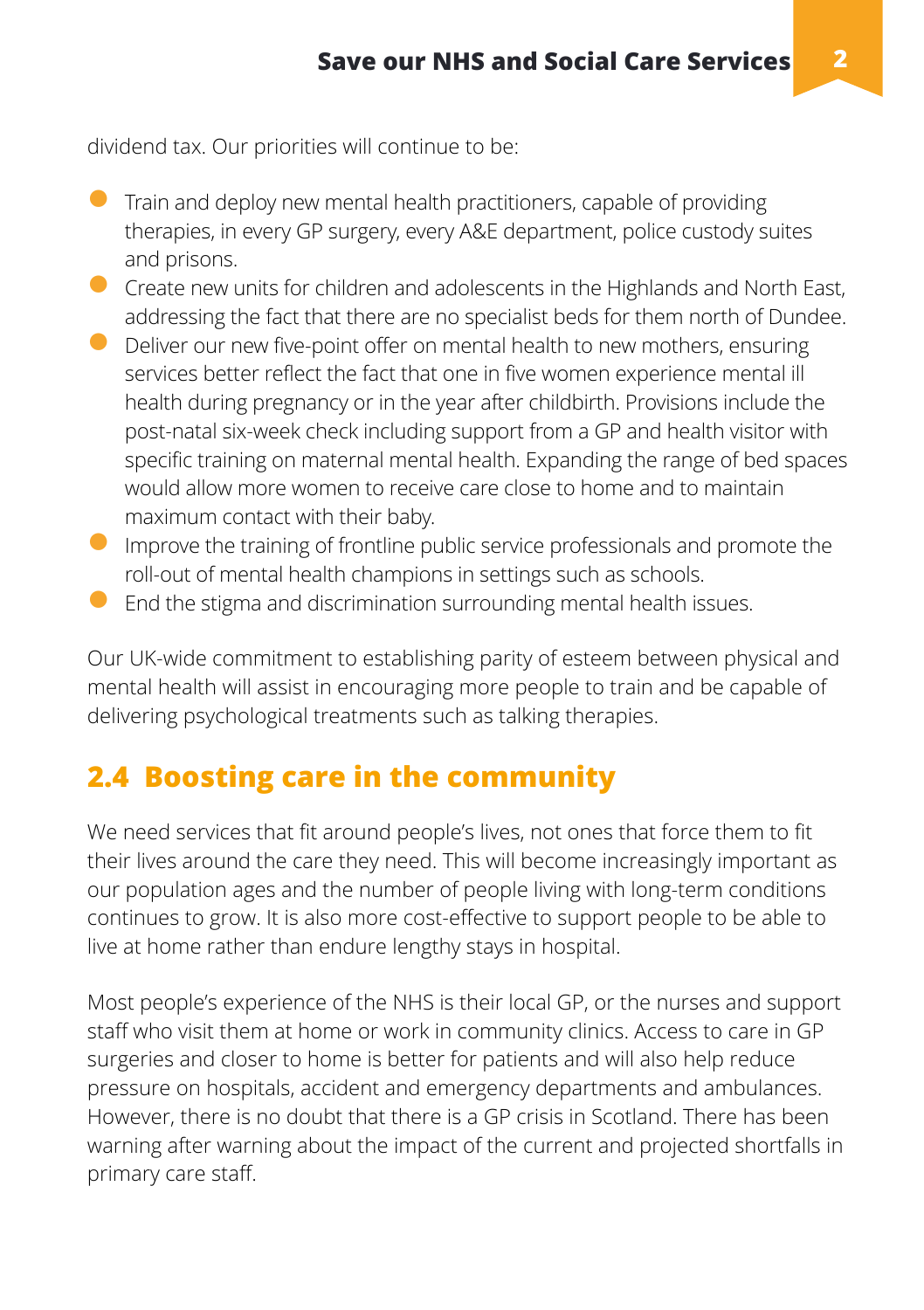Our commitment to the Scottish NHS is to:

- End the GP crisis. This will involve promoting measures to train, recruit and retain more GPs and continuing to work with practitioners to identify means to alleviate workloads and make the profession more attractive.
- $\bullet$  Support steps to increase the number of staff in primary care teams so that more people can be treated successfully.
- Work to make the integration of health and social care a success.
- Promote the empowerment of service users so they fully share in the decisions that affect them.

For carers, we will raise the amount people can earn before losing Carer's Allowance from £110 to £150 a week, and reduce the number of hours' care per week required to qualify.

# **2.5 Helping people keep healthy**

It is better for patients and for the NHS if we keep people healthy in the first place, rather than just waiting until people develop illnesses and come for treatment, but 40% of NHS spending is on diseases that are preventable. We need to do more to promote healthy eating and exercise, making people aware of the dangers of smoking and excessive consumption of alcohol and other drugs, and helping to improve mental health and wellbeing.

We will:

- Develop a strategy to tackle childhood obesity including restricting the marketing of junk food to children, restricting TV advertising before the 9pm watershed, and closing loopholes in the sugary drinks tax.
- Encourage the traffic light labelling system for food products and publication of information on calorie, fat, sugar and salt content in restaurants and takeaways.
- Introduce mandatory targets on sugar reduction for food and drink producers.
- $\bullet$  Reduce smoking rates, introducing a levy on tobacco companies so they fairly contribute to the costs of health care and smoking cessation services.
- Implement the recommendations of the Keogh review to regulate cosmetic surgery and ensure that the NHS is not picking up the tab for private malpractice.
- Support good practice among employers in promoting wellbeing and ensure



94 Scottish Liberal Democrat Manifesto 2017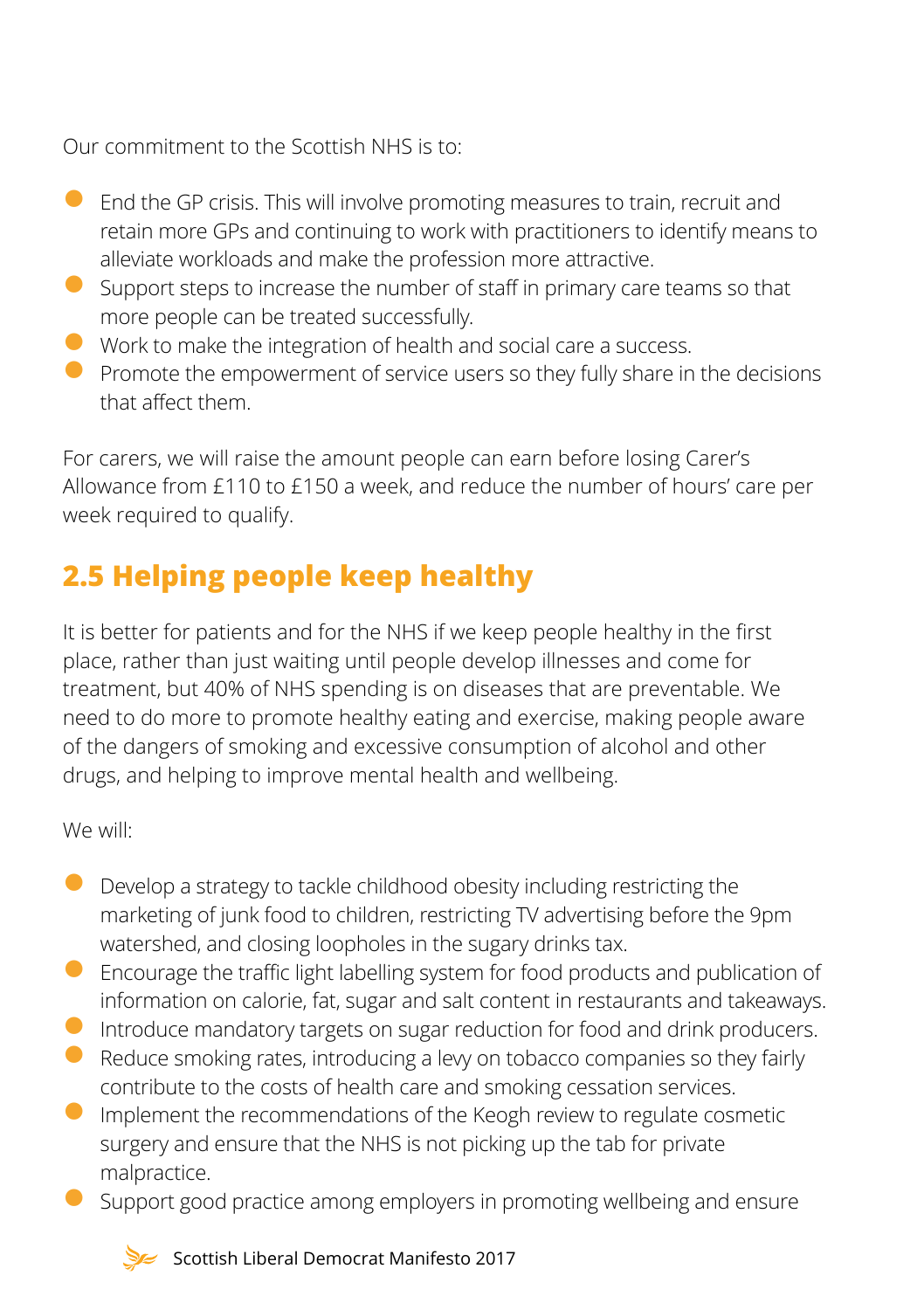people with mental health problems get the help they need to stay in or find work. This will include monitoring the benefits of the 'Wellbeing Premium' elsewhere in the UK – a reward to employers who take clear action to measurably improve the health of their employees.

● Treat drug misuse as a health issue and not a criminal issue.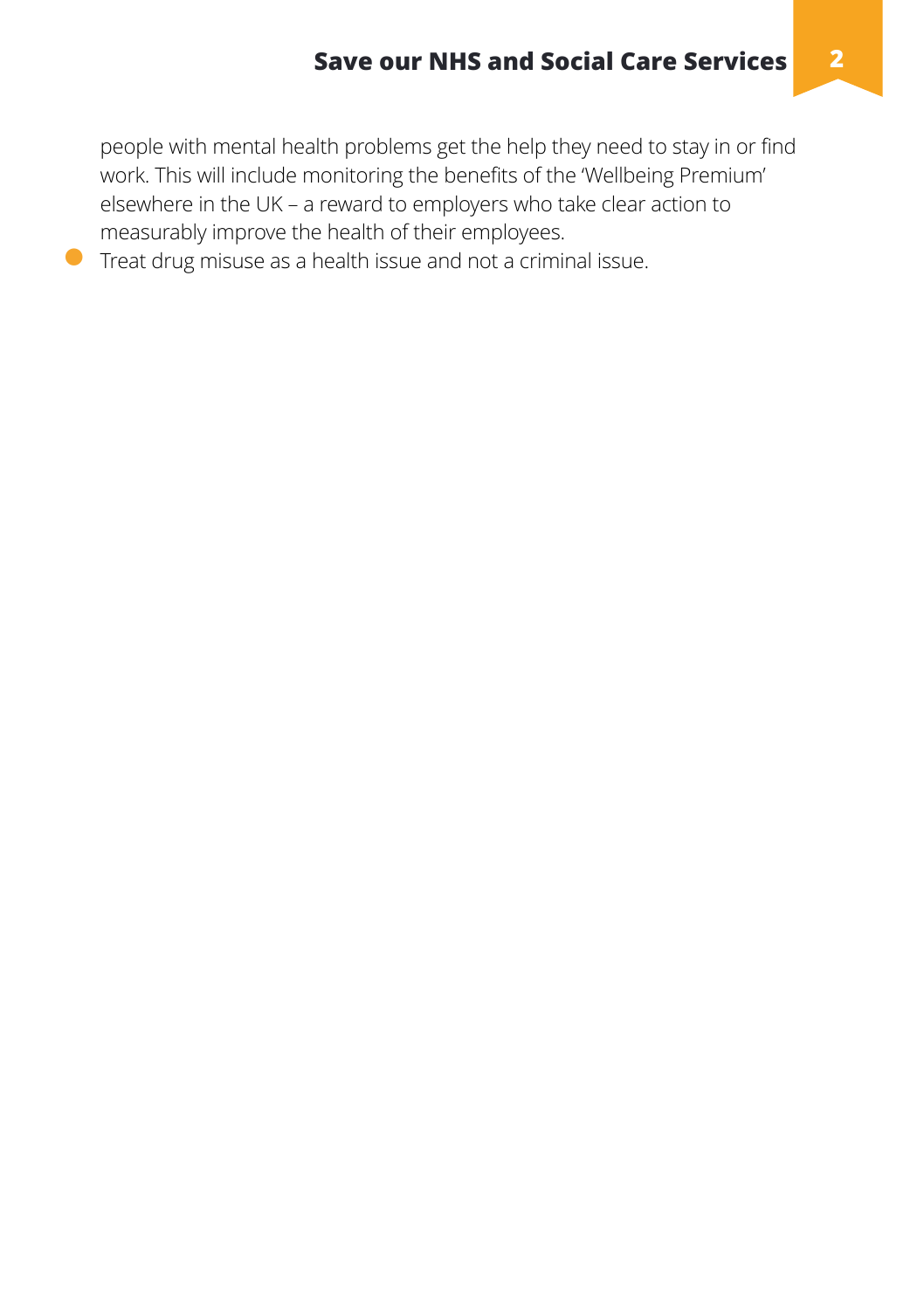# Change Britain's Future: **Put Children First**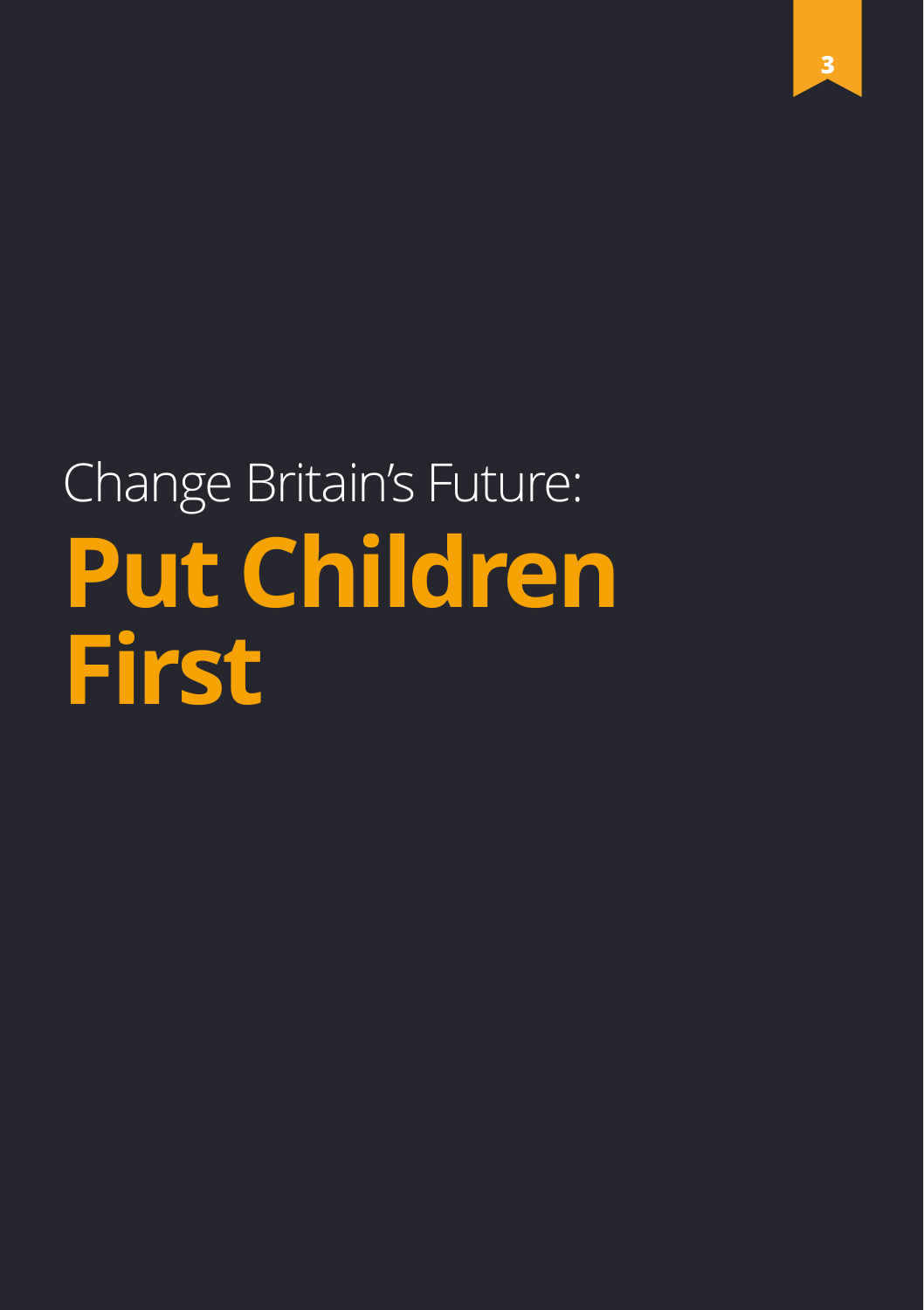Liberal Democrats have always put education at the heart of our agenda. Education opens the mind, it fosters understanding and tolerance, and it empowers our children and our communities. We believe every child deserves a great start in life so they are equipped to shape their own future, and are determined to make sure that the education system finds and unleashes the best in everyone. This is essential in order to break down the unfair divisions in our society, to ensure a productive, competitive economy, and to overcome intolerance.

Liberal Democrats recognise the dual role of education in giving young people the skills they need to be part of a productive, competitive economy, and helping them grow into happy, healthy and engaged members of their community.

Just as this election is a chance to change the direction of the country, it is also a chance to reset the priorities of the SNP Government and focus on making our education the best again. For ten years, SNP ministers have been obsessed with independence at the expense of everything else. There is no greater evidence of the toll this has taken than in education. Scotland used to have one of the best education systems in the world but now it is just average. It recently recorded its worst ever ranking in reading, maths and science.

We need to invest in education to help people achieve their potential, open doors and build a high-wage, high-skill economy. Providing young people with a world-class education will underpin our country's economic future. That is why Liberal Democrats in Scotland will continue to make the case for a "Penny for Education", securing a transformative £500 million investment for education.

# **The Scottish Liberal Democrats' priorities are:**

- **Secure the expansion of early education, giving every child the best start in life and providing parents with the flexibility they need.**
- **Support the establishment of a properly funded Pupil Premium, giving extra support and lifting attainment in every classroom, and trusting teachers to do what is best for their pupils.**
- **Protect our world-class universities from the impact of a hard Brexit and ensure that they are open to all.**
- **Repair our colleges, giving everybody lifelong opportunities to learn.**

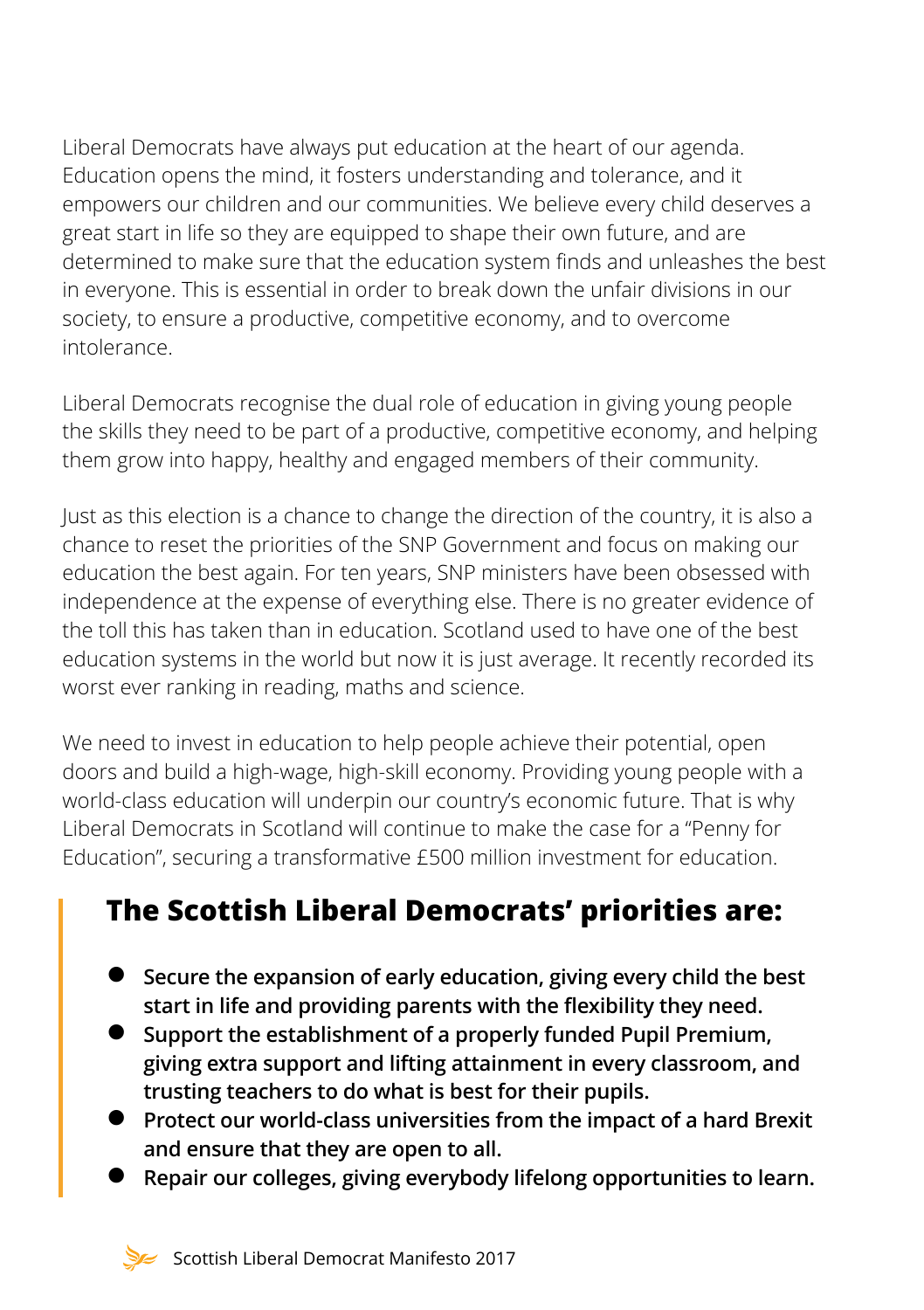#### **3.1 Investment starts in the early years**

Investing in quality early years' provision yields huge dividends for young children as they move into school.

Investment in the first years of a child's life is proven to have the biggest impact upon their future development, with our most vulnerable children having the most to gain from excellent early years' education and childcare.

It was Scottish Liberal Democrats who persuaded the Scottish Government to change their plans and start to offer free childcare to two-year-olds. It is now time to go further.

We share the aim of Liberal Democrats across the UK to build upon the progress that we have secured.

To build a system that works for all in Scotland, we will continue to work to secure the extension of early education and childcare to three and four-year-olds, all two-year-olds and the most vulnerable families with children of an earlier age. This will also involve making sure the problems that some families have experienced accessing their current entitlement are resolved, supporting measures promoting local provision, flexibility and accessibility.

We also share the aim of Liberal Democrats across the UK to provide additional graduate-qualified professionals, helping raise further the quality of early years' provision.

#### **3.2 Raising attainment**

Too many people have their chances in life determined by who their parents are, rather than by their own efforts and abilities. Far too many children are still failing to get the opportunities they need. We cannot fail our children – especially when we know it is the children who need the most help who are the most likely to be let down.

Education is the investment that enables everyone to reach their potential, irrespective of their background. Scotland needs to get the benefit of the diverse talents of everyone.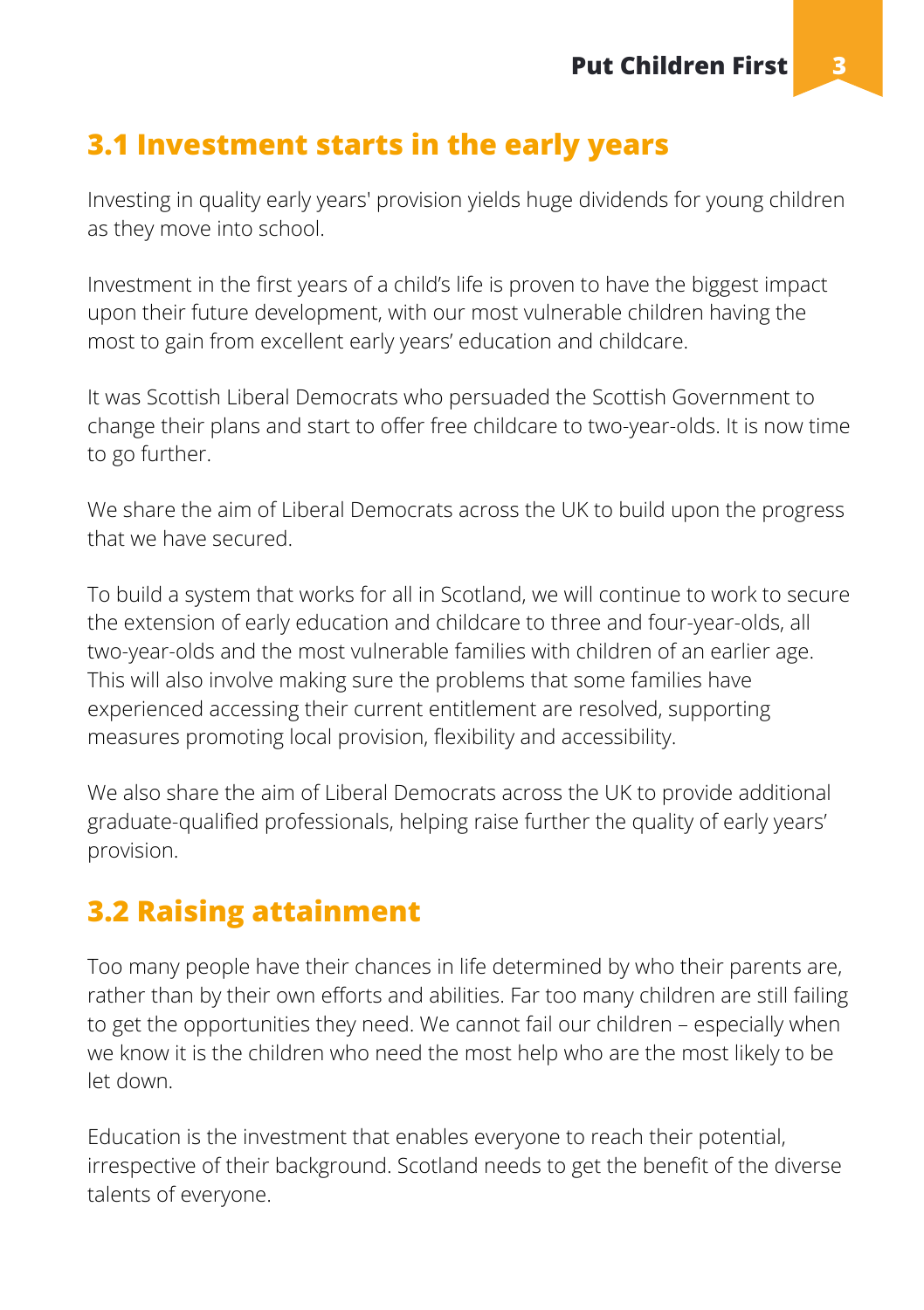After spending months disparaging the Pupil Premium introduced by Liberal Democrats elsewhere in the UK, preferring their highly selective area-based approach, SNP ministers finally agreed to implement it in Scotland. However, we are already years behind other parts of the UK. Underfunding risks our not making the same substantial gains and progress in closing the attainment gap that we have seen elsewhere.

Examples of the effective use of the Pupil Premium elsewhere are extra additional support teachers, one-to-one tuition, extra equipment and homework clubs. All children in the class get the wider benefit.

We will continue to urge the Scottish Government to fund properly the Pupil Premium so that the full benefits of this policy can be realised in every classroom and for every child. We will also make sure the money reaches schools and is used for the purpose that it is intended.

Good mental health also increases attainment. Liberal Democrat plans to transform mental health services across the UK will help ensure that every child is ready to learn and achieve their full potential.

### **3.3 Teachers – our biggest asset in education**

We want to build the status of the teaching profession, support and nurture teachers in their work, and so drive up standards in every school.

For too long, Scottish teachers have been suffocated by bureaucracy and increasing workloads. They have had to contend with new exams, increasing class sizes, staff reductions and cuts to education budgets. Centralisation and topdown diktats are regularly resorted to but are rarely, if ever, the right solution.

Instead, it is time we liberated our teachers and trusted them to use their expertise, skills and judgement to do what is best for their pupils. That starts with supporting the empowerment of teachers and tackling the levels of bureaucracy that led to 20,000 pages of curriculum guidance being issued to Scottish schools.

Scottish Liberal Democrats will also continue to lead the opposition to the introduction of Thatcherite national testing, opposed by teachers across Scotland. It has already contributed to the creation of league tables, pitting classroom against classroom. They will lead to teaching to the test, needlessly



**Scottish Liberal Democrat Manifesto 2017**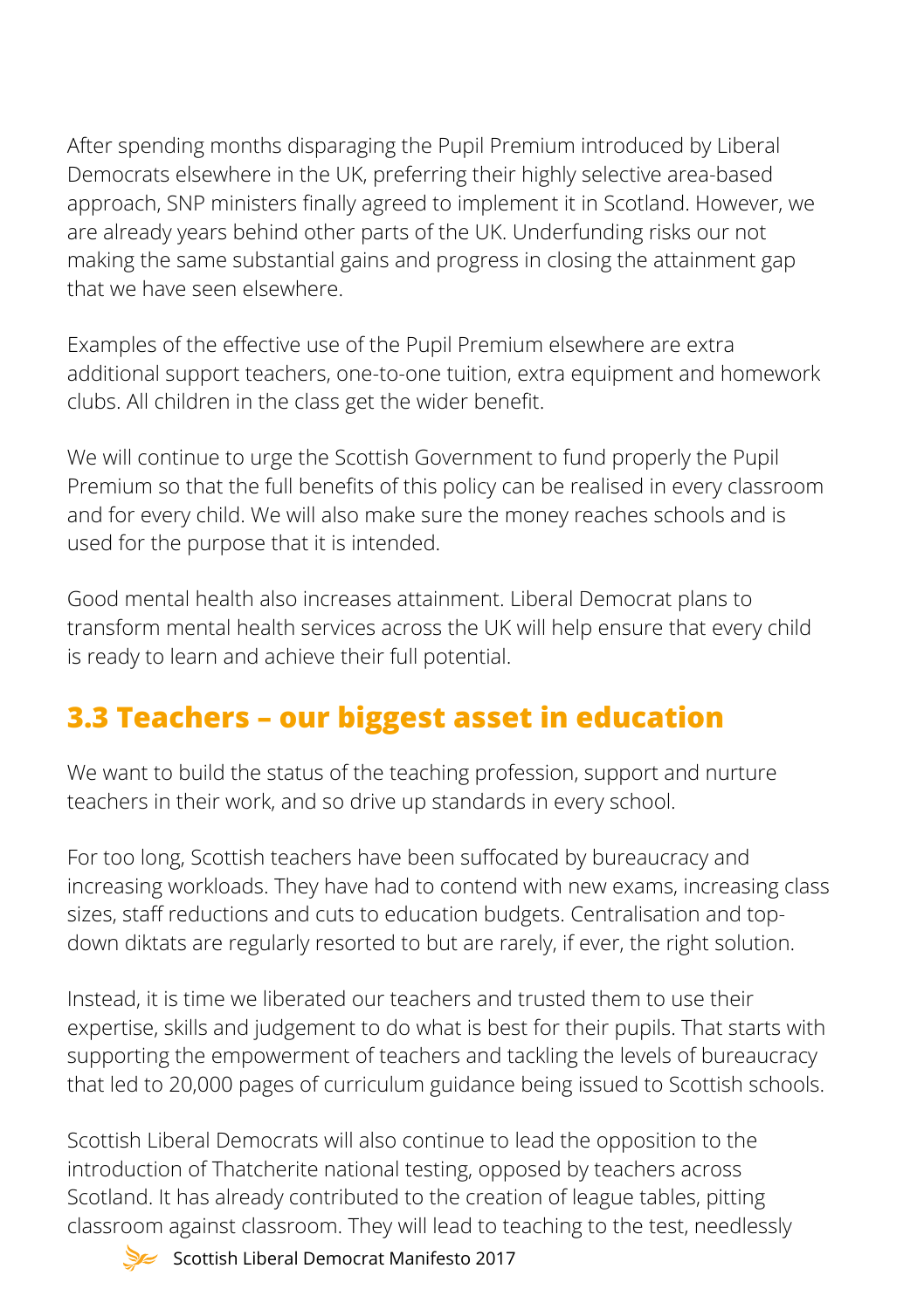piling pressure and stress upon school staff and pupils alike. It is a regime that is costing millions of pounds and is fundamentally at odds with the ethos of Curriculum for Excellence.

Elsewhere in Scottish education, Liberal Democrats will further make the case for the functions of Education Scotland, the body that supports teachers through guidance and policy, to be split. It cannot be both responsible for what happens in the classroom and for inspecting the quality of teaching in schools. It is also essential that there is meaningful reform of the SQA in recognition of the concerns expressed by the teaching profession.

#### **3.4 A world class university sector, open to all**

Our universities are one of the elements of Scottish education which remain world class. We will protect their independence and autonomy and ensure they have access to the resources they need to continue to thrive.

We will reverse the damage to universities and academics by changing the country's course away from a Hard Brexit.

Our plan to keep Scotland at the heart of the UK, and the UK at the heart of Europe, will ensure that Scotland continues to be able to access above average research funding, and continue the collaborations between Scottish and European universities which have brought so many benefits to Scotland.

#### **3.5 Lifelong opportunities to learn**

We need to grow our skill base, especially in the technologies and industries that are most important to our economic future. We want it to become the norm for businesses to take on and train up young people as apprentices in every sector of our economy, and for higher level apprenticeships to be understood as a respected alternative to university education.

As our economy rapidly changes, the need for people to retrain and reskill has never been more important. It is no longer the case that the skills learnt at 18 or 21 will last for a career. The ability to learn new skills or change careers is also vital in creating the opportunity for people to succeed no matter their stage in life. That's why Liberal Democrats support the need for lifelong learning.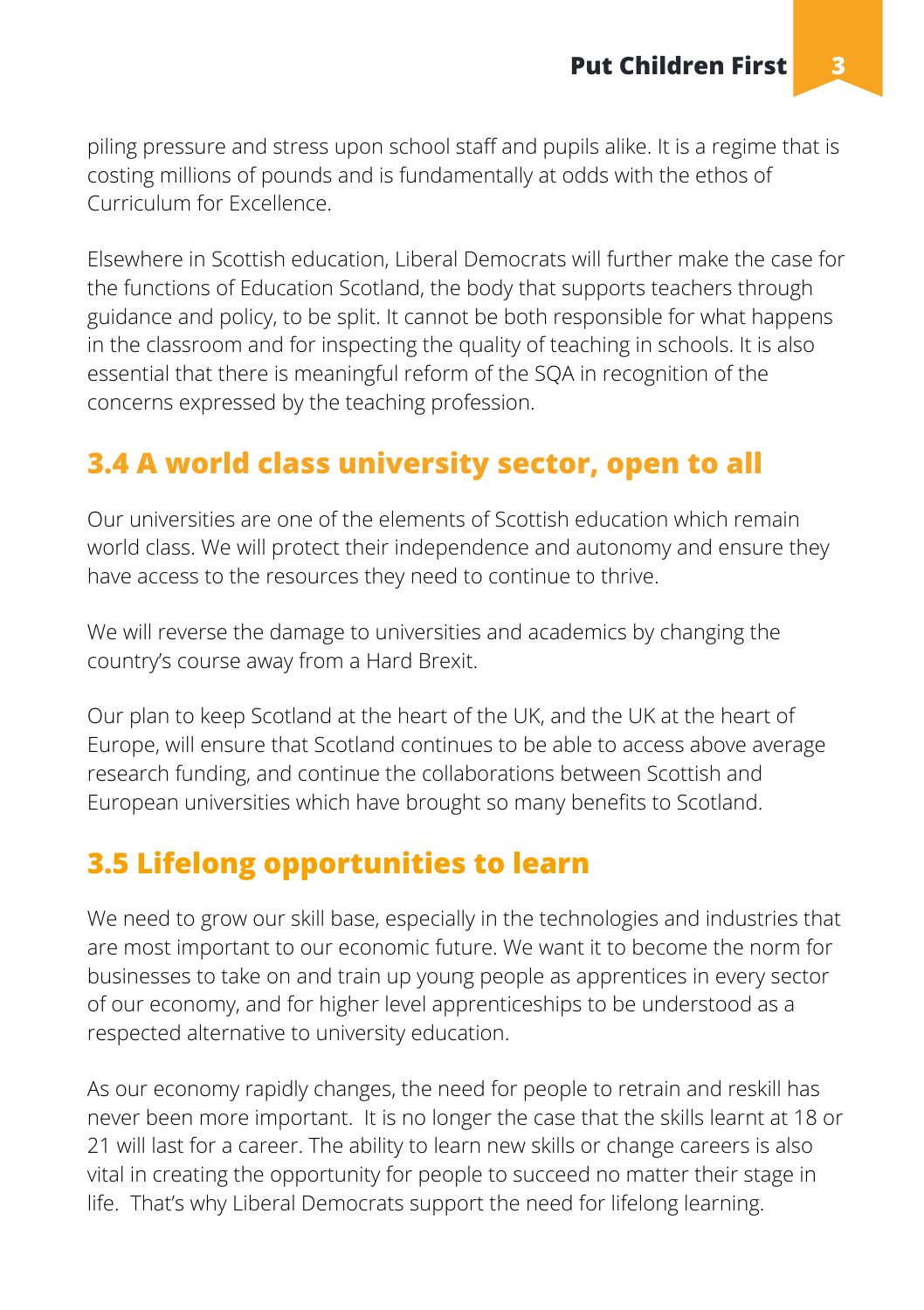Scottish Liberal Democrats have consistently argued that there is an urgent need to repair our colleges. More than 150,000 college places have been lost on the SNP's watch. Hundreds of thousands of people have missed out on opportunities to learn, with women and those with caring responsibilities amongst the hardest hit. It has prevented people from retraining and equipping themselves for a new career at a time when businesses are reporting in survey after survey that they are struggling to find the skills that they need.

We will facilitate across the UK an effective comprehensive system for credit transfer and recognition of prior learning and qualification.

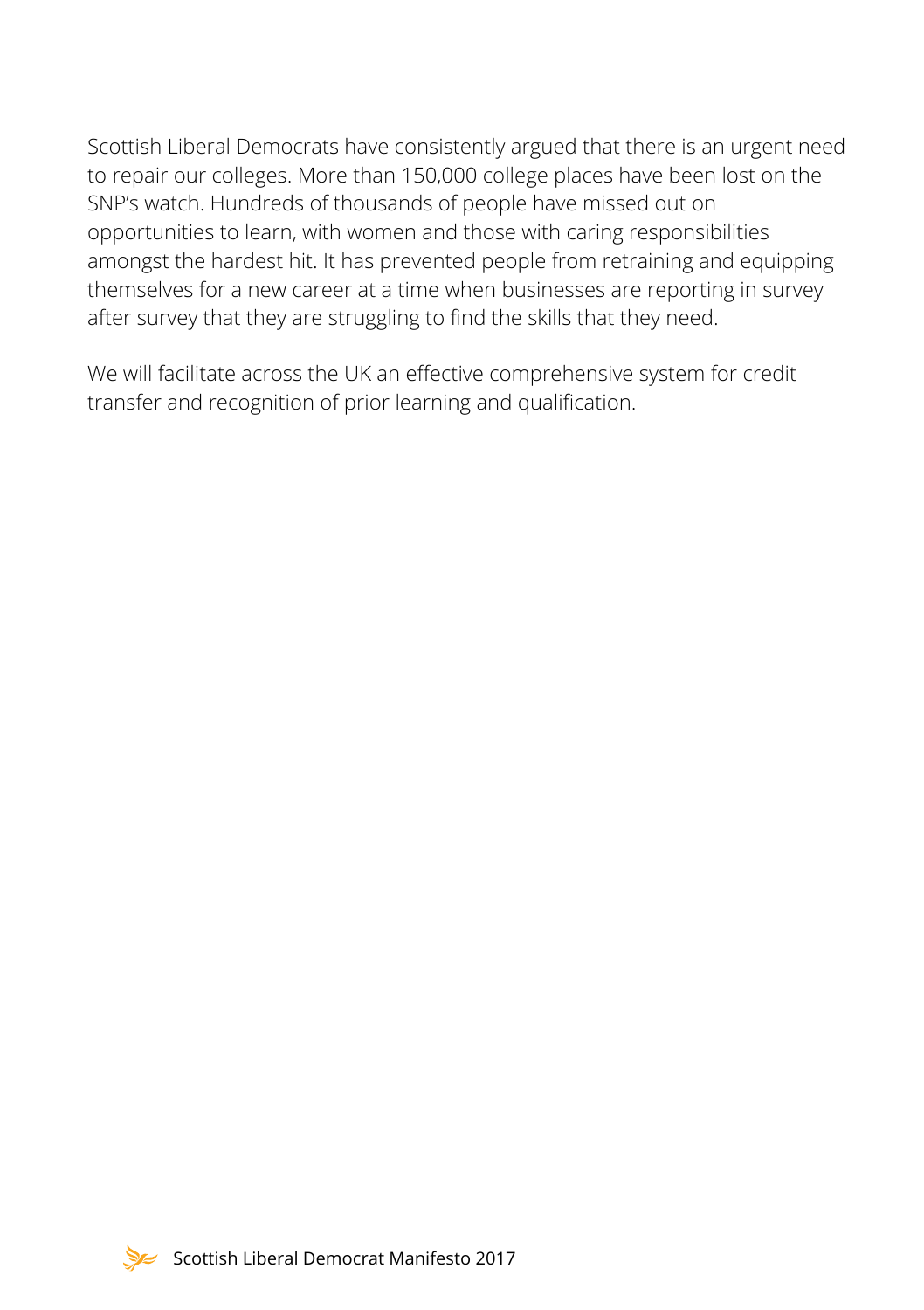Change Britain's Future: **Build an economy that works for you**

**4**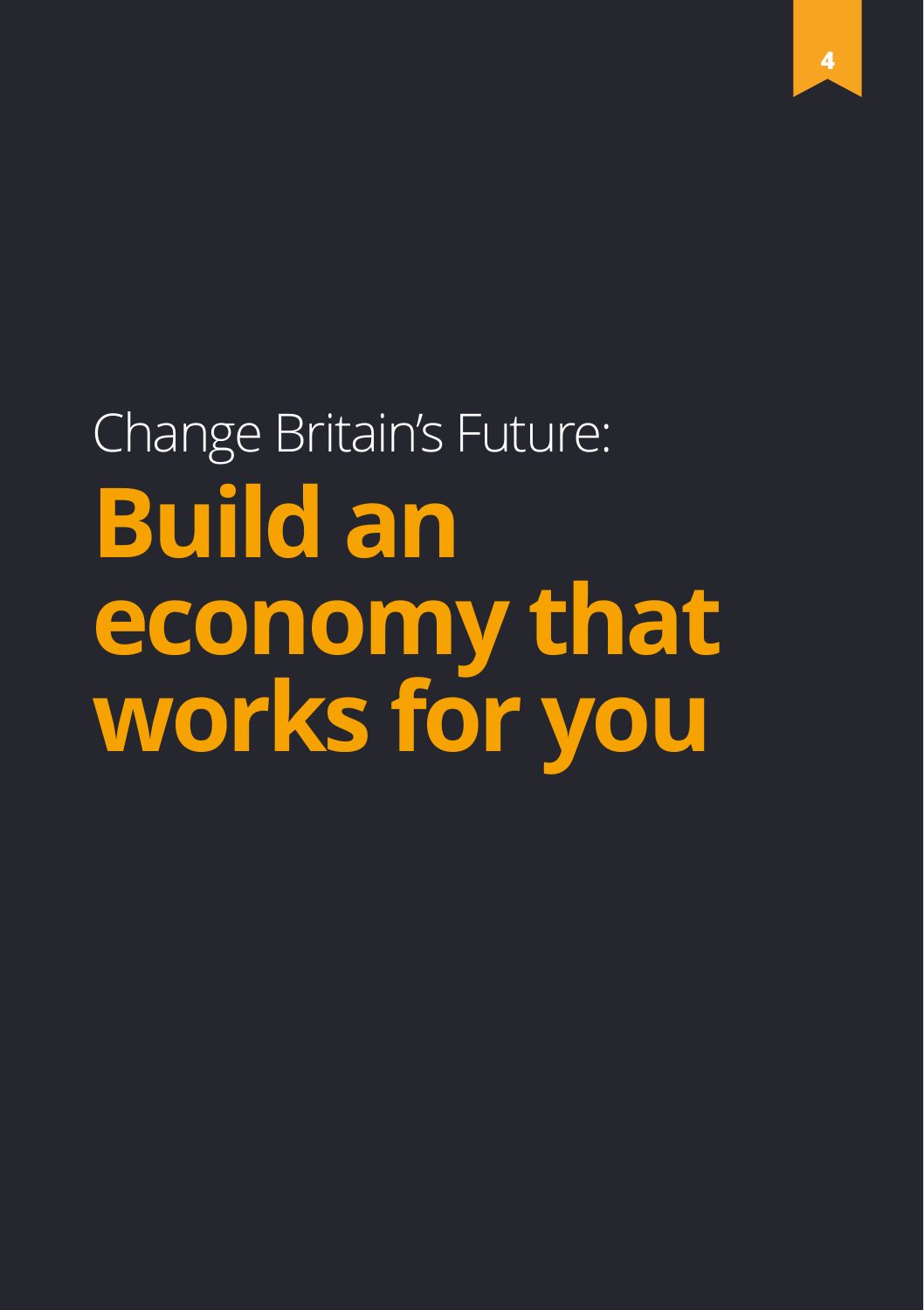Britain's economy is unbalanced. There are stark contrasts between regions, between old and young, and between the successful and those left behind.

New technologies are beginning to transform the economy. Machine learning, artificial intelligence, and automation are affecting the type and the scale of employment. New global markets are opening up for low-carbon and resourceefficient goods, services and infrastructure. The scope and speed of these changes will be profound and rapid.

Britain needs a sustainable and balanced economy not just to help fund public services but because growth and enterprise create jobs and opportunities for all. Liberal Democrats believe that there is much to be done to create an economy that ensures that the whole population benefits from the technological advances ahead.

We will work to support growth now and put in place a sustainable economy that will create growth for the future. An economy that works for the long term: prosperous, green, open and fair.

The actions of the Conservatives have undermined the Coalition's work in fixing the economy. They have chosen to risk the long-term future of our economy by limiting vital spending on infrastructure and creating an over-reliance on consumer spending fuelled by debt to prop up growth. They have consistently put their own short-term ambition above long-term economic prosperity. Above all, their disastrous determination to pursue a Hard Brexit casts a shadow over our economic future.

As a result, our economy is at its most fragile since the 2008 crash. Indeed Scotland's economy is on the edge of recession. We need a radical programme of investment to boost growth, develop new infrastructure fit for the future and get our economy back on track.

#### **Our priorities in the next parliament will be:**

- **Boosting the economy with a major programme of capital investment aimed at stimulating growth across all areas of the UK.**
- **Eliminating the deficit on day-to-day spending by 2020 to control the national debt, and then borrowing only to invest.**

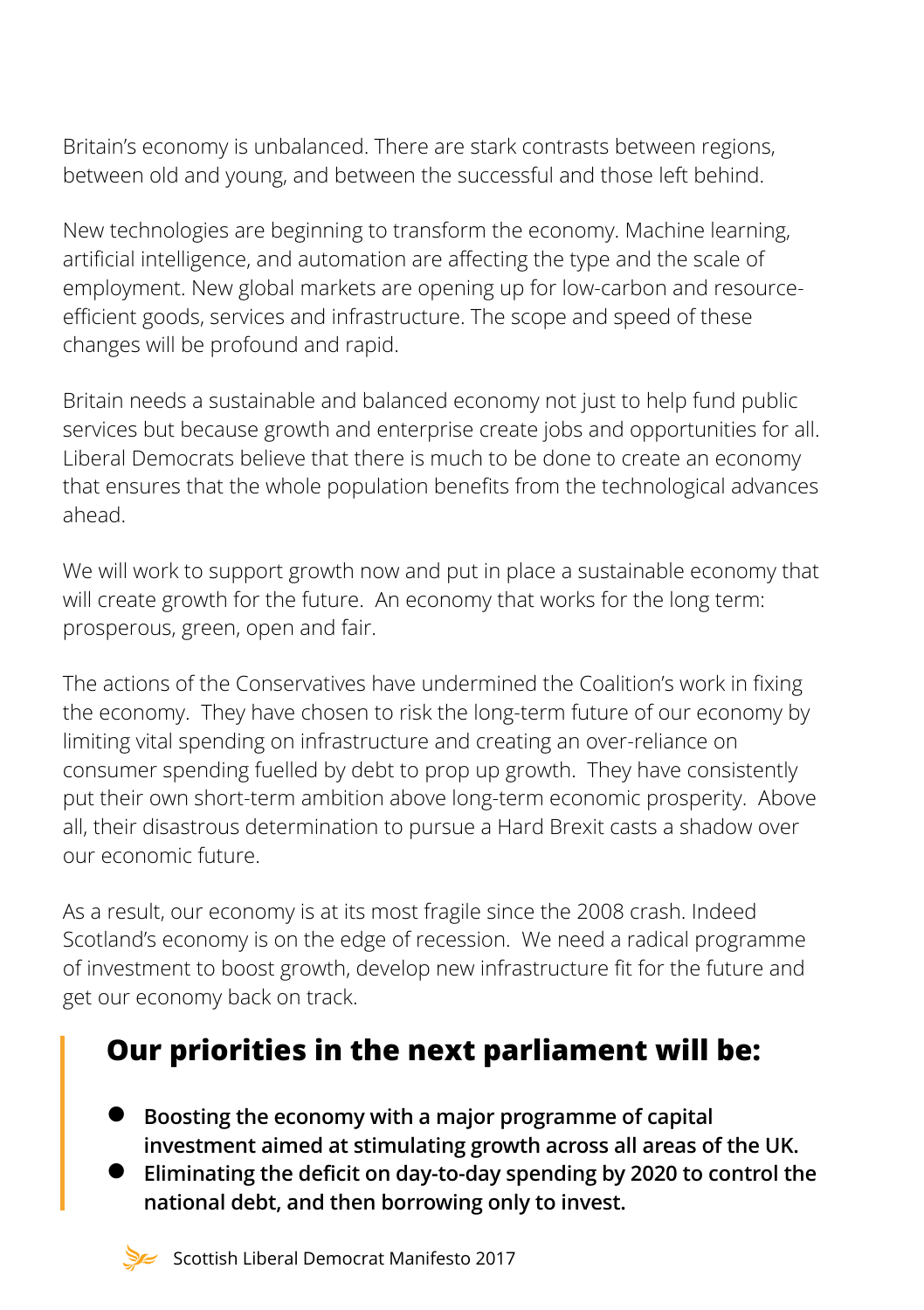#### **4.1 Responsible finances: Investing in Britain's future**

Liberal Democrats reject the Conservative Government's damaging and irrational commitment to run budget surpluses on both capital and revenue, which imposes completely unnecessary deep cuts in spending and limits the scope for much-needed capital investment. But we have no intention of just throwing away our hard-fought efforts to control the deficit during the Coalition years. Liberal Democrats will therefore commit to eliminating the deficit in day-to-day spending by 2020. This means we will be able to keep debt as a share of national wealth falling through the parliament, unless there is a recession. Once we have brought current expenditure into balance we will ensure that overall public spending grows roughly in line with the economy. This means that we can improve key public services and provide them with the investment they need.

A long-term stable economy requires more than just discipline over spending. It requires us to invest in people, innovation and infrastructure in order to give our economy the opportunity to remain competitive for the future. The Conservatives have failed to take advantage of historically low interest rates to borrow for the investment that would create jobs now and prepare us and our economy for the future.

Liberal Democrats will therefore commit to a responsible and realistic £100 billion package of additional infrastructure investment. This will prioritise:

- New direct spending on house-building to help build 300,000 homes a year by 2022.
- A programme of installing hyper-fast, fibre optic broadband across the UK.
- Additional funding to bring more private investment into renewable energy.
- $\bullet$  £5 billion of initial capital for a new British Housing and Infrastructure Development Bank, using public money to attract private investment for these priorities.
- Capital investment in schools and hospitals to support capacity increases and modernisation, together with significant investment in road and rail infrastructure, including a continued commitment to HS2, Crossrail 2 and rail electrification. These proposals will mean extra capital spending available to the Scottish Parliament.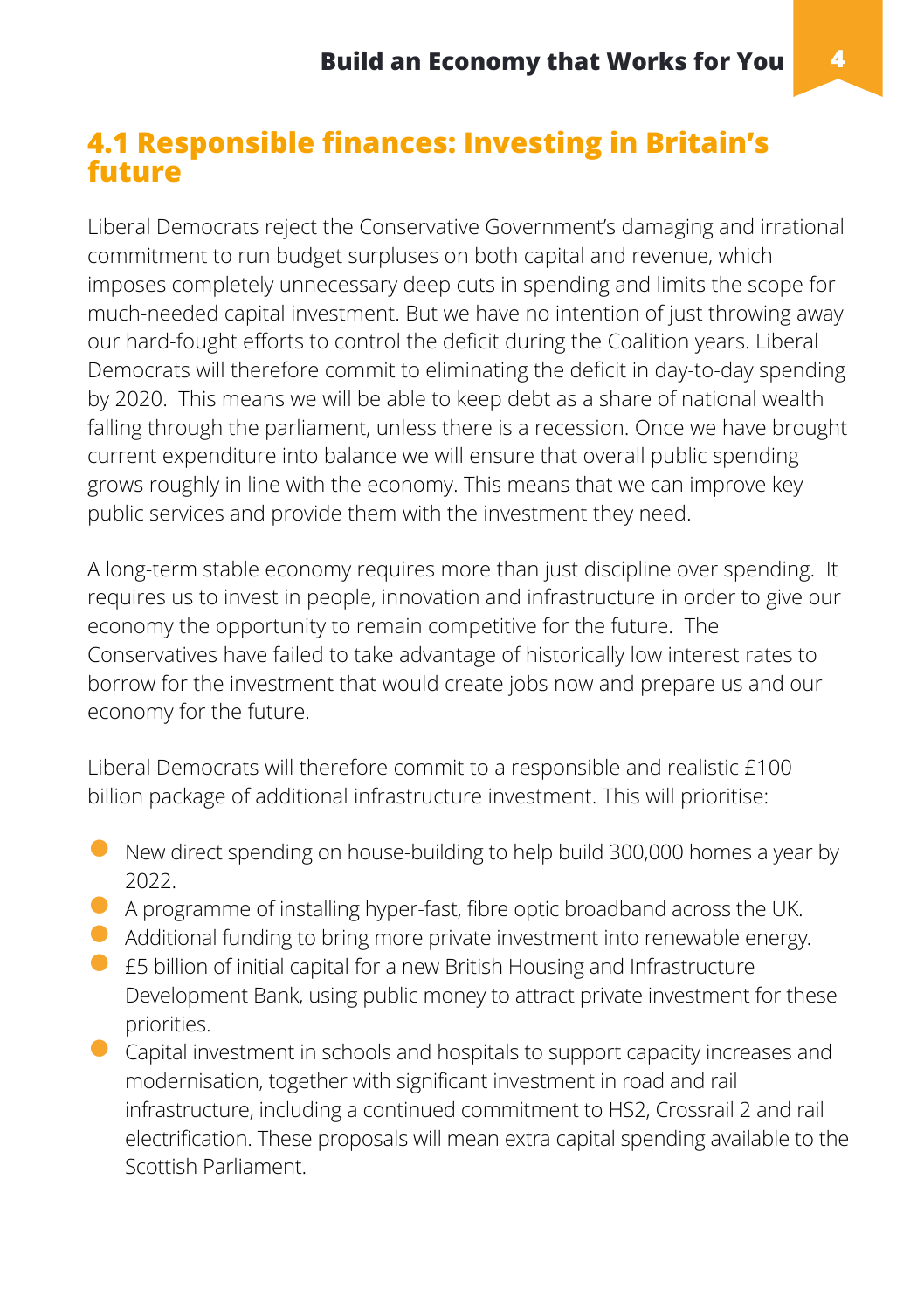We will ensure that the National Infrastructure Commission takes fully into account the environmental implications of all national infrastructure decisions.

Our investment in new infrastructure is matched by our commitment to protecting vital public services, including the NHS and education. We will make the difficult decisions needed to ensure our NHS is protected for the long term and that children are given the opportunities they need to succeed. We will therefore commit to:

- Increasing spending on the NHS and social care, using the proceeds of a 1p rise in Income Tax. This will be paid by taxpayers in England, Wales, and Northern Ireland, and the revenue will be ringfenced for spending on NHS and social care services in England, with the appropriate share also being transferred to Wales and Northern Ireland. This taxation will be neither levied nor spent in Scotland. There will be a commensurate 1p increase in dividend taxation which is a UK-wide tax. The receipts of this will be similarly earmarked, with Scotland also receiving its share.
- Protecting the education budget in England in real terms per pupil from early years to age 19, and ending the 1% cap on pay rises in the public sector, uprating wages in line with inflation, which will increase the money available to the Scottish Parliament to spend on these commitments too.

The Conservative pursuit of hard Brexit will have serious impacts on the UK's national finances – impacts which current government plans may not fully take into account. Liberal Democrats would choose to pursue a very different European policy, and therefore would expect a better financial situation.

We will initiate a Spending Review after the General Election focusing on delivering efficiency, funding proven spend-to-save initiatives, pursuing local and community integration to drive efficiency, and investing in technology to get public services and frontline staff online.

Traditional indicators of economic activity such as GDP are poor guides to genuine prosperity and wellbeing. We will therefore introduce a National Wellbeing Strategy covering all aspects of government policy, including health, housing and environment.

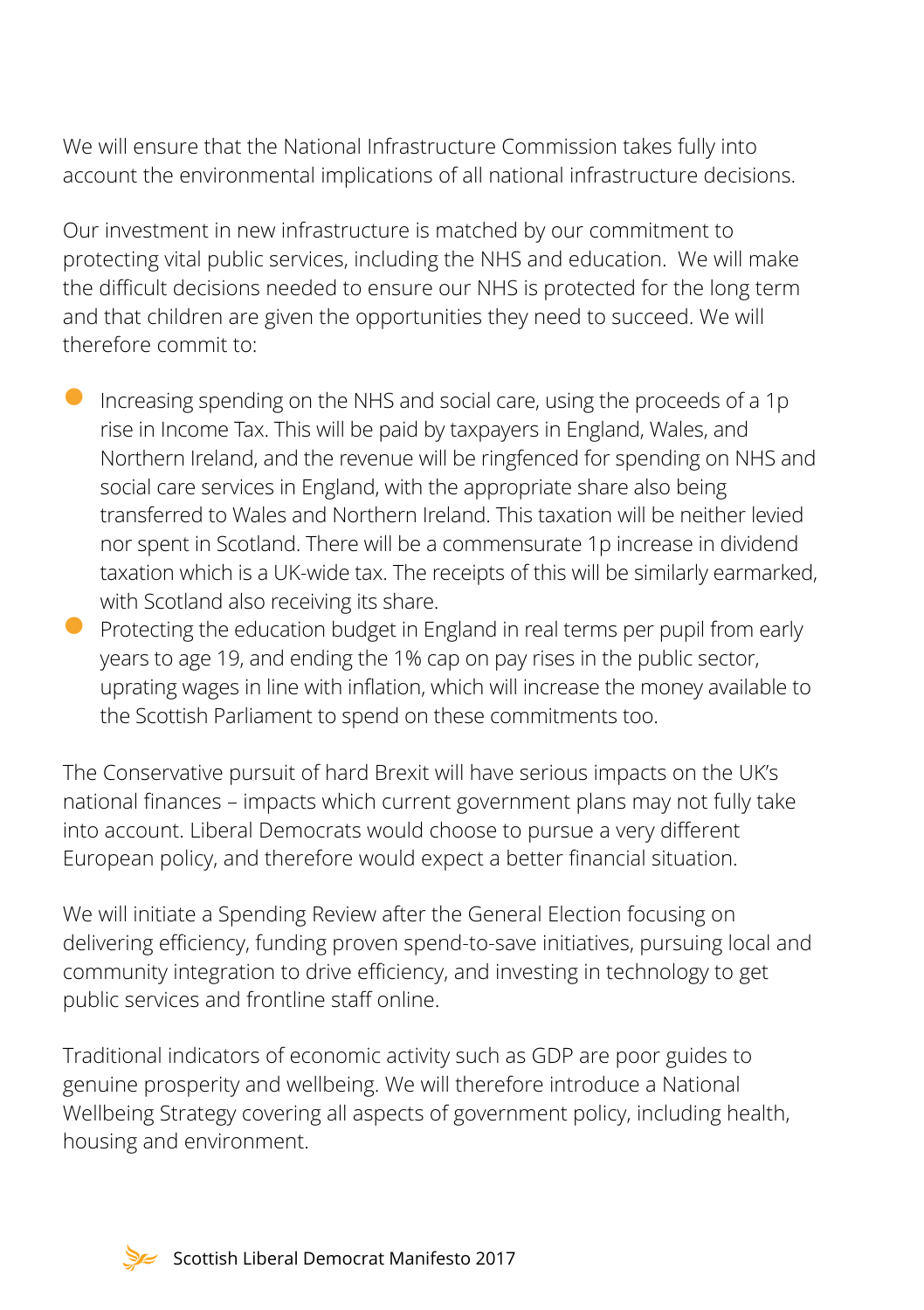#### **4.2 Fair taxes**

In order to balance the books and build a sustainable economy for the future we must ensure that everyone pays their fair share. Liberal Democrats have a longstanding commitment to fairer taxation, and in government we raised the personal allowance for Income Tax. It remains our ambition to make taxes fairer and simpler, to help those on low and middle incomes, and to ensure that those on the highest incomes, and large international companies, make a fair contribution.

We will:

- Aim in the long-term, and as resources allow, to raise the employee National Insurance threshold to the Income Tax threshold, while protecting low earners' ability to accrue pension and benefit entitlements.
- $\bullet$  Ensure those with the highest incomes and wealth are making a fair contribution. We have identified a series of distortions, loopholes and excessive reliefs that should be removed. These include reforms to Capital Gains Tax and Dividend Tax relief, and refocusing Entrepreneurs' Relief. We would reverse a number of the Conservatives' unfair and unjustified tax cuts, including:
	- The cutting of Corporation Tax from 20% to 17%
	- Capital Gains Tax Cuts
	- Capital Gains Tax Extended Relief
	- The Marriage Allowance
	- The raising of the Inheritance Tax Threshold

● Take tough action against corporate tax evasion and avoidance, including by:

- Introducing a General Anti-Avoidance Rule, setting a target for HM Revenue and Customs to reduce the tax gap and continuing to invest in staff to enable them to meet it.
- Reforming Corporation Tax to develop a system that benefits the smallest companies while ensuring the biggest multinationals cannot avoid paying sums comparable to nationally-based competitors. We will consult on shifting away from a profits-based tax to one that takes account of a wider range of economic activity indicators, such as sales and turnover.
- $\bullet$  Conduct a full-scale review into the burden of taxation and spending between generations to ensure that government policy promotes fairness between generations.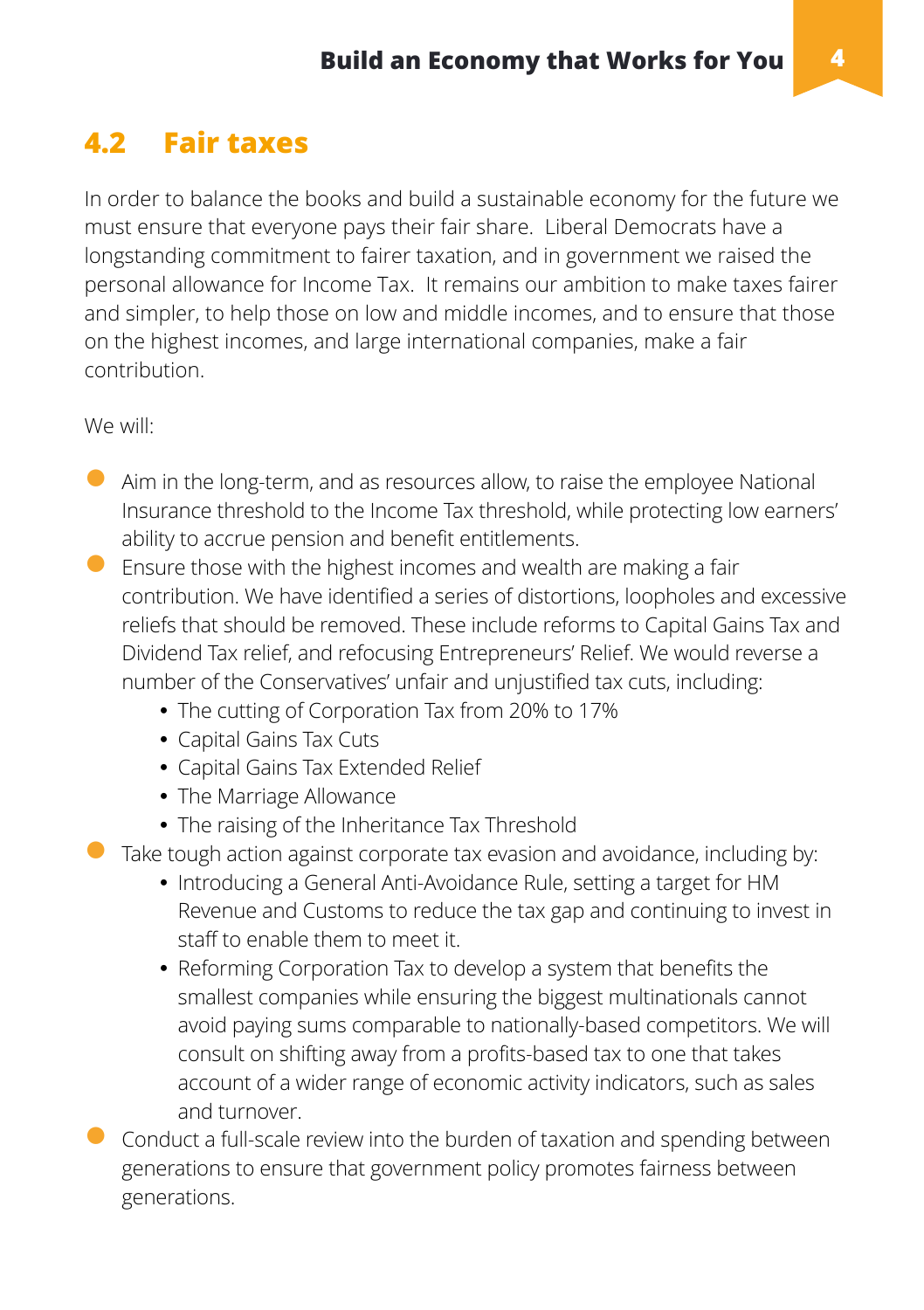# **4.3 Supporting entrepreneurs and small business**

As well as the need for public infrastructure investment, the role of entrepreneurs and small businesses in delivering a thriving economy is fundamental. Liberal Democrats believe there is a vital need for access to finance for new businesses, and those wishing to scale up. Creating true competition means allowing new businesses to rise and challenge established companies. There are also many well-established small businesses and traders which form the backbone of local economies. Our priority in supporting entrepreneurs and small businesses is to ensure that they have access to the funding they need, and in particular long-term (and patient) capital.

We will:

- Expand the activities of the state-owned British Business Bank, enabling it to perform a more central role in the economy by tackling the shortage of equity capital for growing firms and providing long-term capital for medium-sized businesses.
- Create a new 'start up allowance' to help those starting a new business with their living costs in the crucial first weeks of their business.
- Support fast growing businesses seeking to scale up, through the provision of mentoring support.
- Reform the Regulatory Policy Committee to remove unnecessary regulation, reduce regulatory uncertainty, and support new markets and investment, particularly in low-carbon and resource-efficient innovation.

#### **4.4 Innovation, science and new technology**

In the knowledge-based economy of the future, scientific research, innovation and skills will be crucial to prosperity. The advent of robotics and increasing artificial intelligence will also change the nature of work for many people. The government needs to act now to ensure this technological march can benefit everyone and that no areas are left in technology's wake.

We will:

● Protect the science budget, including the recent £2 billion increase, by continuing to raise it at least in line with inflation. Our long-term goal is to



94 Scottish Liberal Democrat Manifesto 2017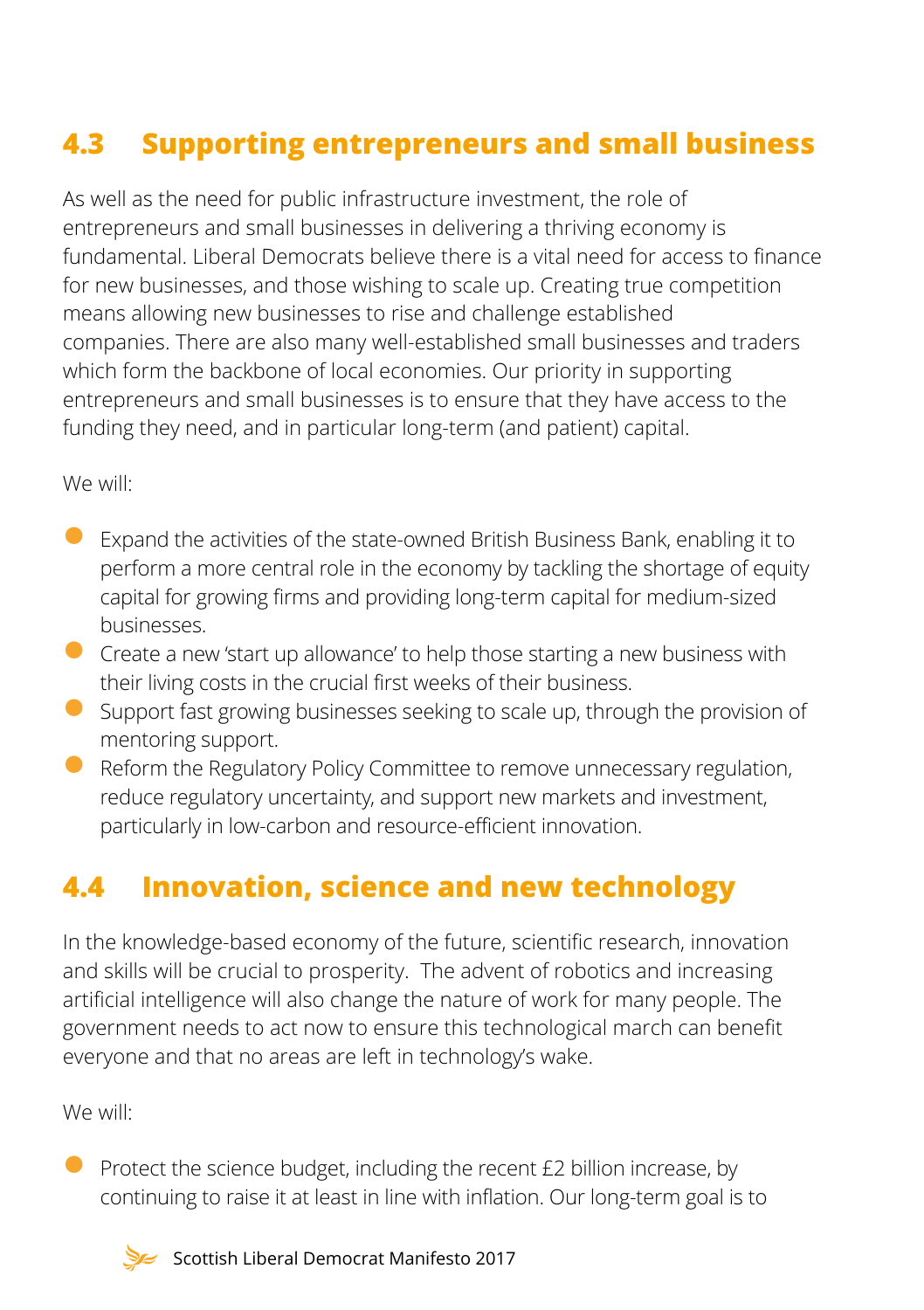double innovation and research spending across the economy. We would guarantee to underwrite funding for British partners in EU-funded projects like Horizon 2020 who would suffer from cancellation of income on Brexit.

- $\bullet$  Build on the Coalition's industrial strategy, working with sectors which are critical to Britain's ability to trade internationally, creating more 'Catapult' innovation and technology centres and backing private investment in particular in green innovation.
- Invest to ensure that broadband connections and services to be provided before 2020 have a speed of 2 Gbps or more, with fibre to the premises (FTTP) as standard and an unlimited usage cap by 2020 across the whole of the UK, in partnership with the Scottish Government and local authorities. SMEs should be prioritised in the rollout of hyperfast broadband.
- Aim to double the number of SMEs participating in the digital economy by supporting ICT capital expenditure by businesses in non-digital sectors.
- $\bullet$  Create a new retail and business strategy to look at the impact of new technology on jobs in key sectors.
- Commit to build digital skills in the UK. Support growth in the creative industries, including video gaming, by continuing to support the Creative Industries Council and tailored industry-specific support, promoting creative skills, supporting modern and flexible patent, copyright and licensing rules, and addressing the barriers to finance faced by small creative businesses.
- $\bullet$  Invest in the future supporting innovative technologies including the space industry.

#### **4.5 Helping everyone earn a decent living**

Most businesses recognise the long-term value in treating their employees decently and developing their skills. However, there are still too many examples of unscrupulous employers who perpetuate bad practice, which not only exploits workers but can also undermine the competitive position of good employers. This has to change if we are to give everyone a decent chance of earning a living and move towards a more productive economy.

We will:

Encourage the creation and widespread adoption of a 'good employer' kitemark covering areas such as paying a living wage, avoiding unpaid internships and using name-blind recruitment to make it easier for customers and investors to exercise choice and influence.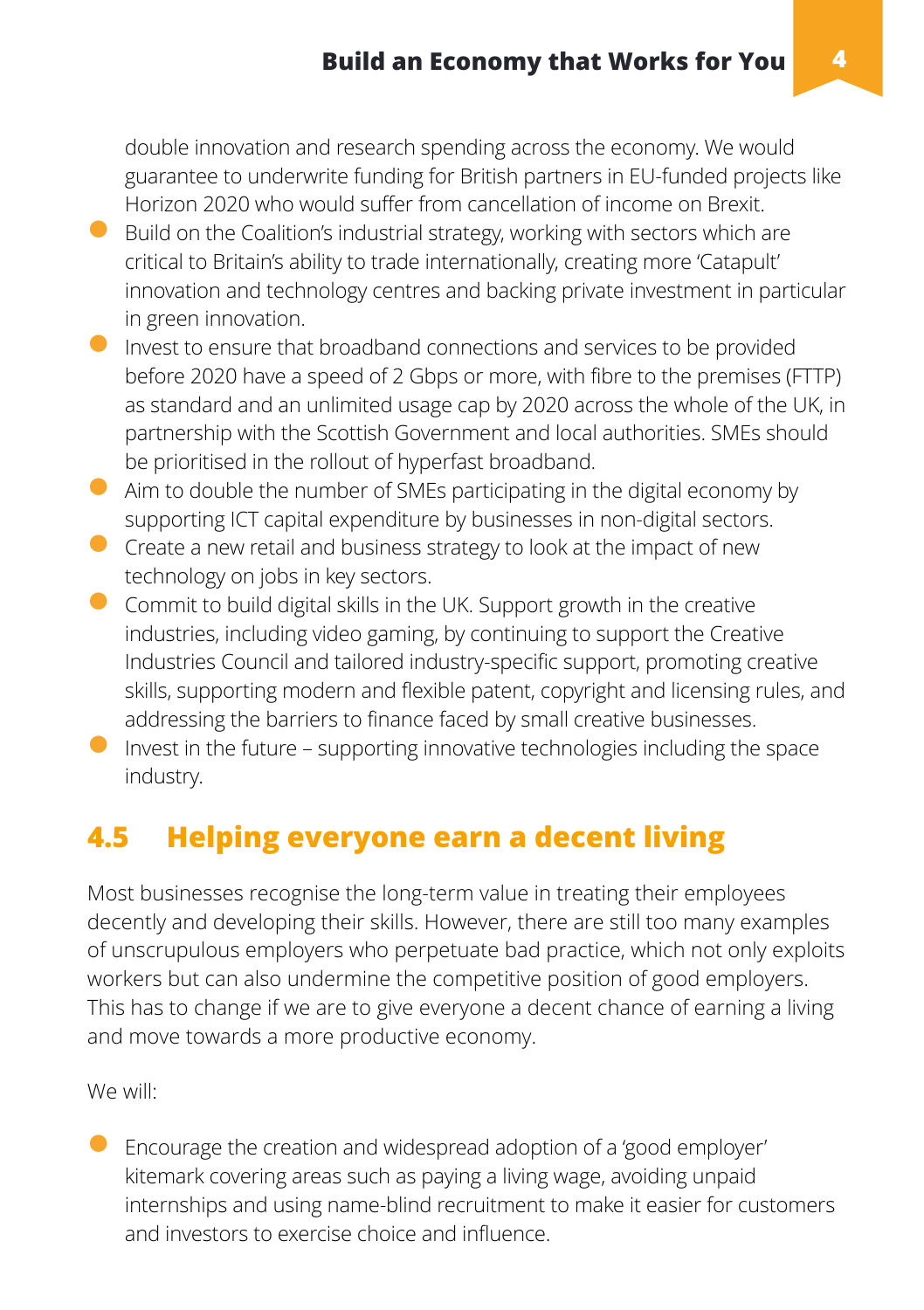- Establish an independent review to consult on how to set a genuine living wage across all sectors. We will pay this Living Wage in all central government departments and their agencies, and encourage other public sector employers to do likewise.
- Extend transparency requirements on larger employers to include publishing the number of people paid less than the Living Wage and the ratio between top and median pay.
- Modernise employment rights to make them fit for the age of the 'gig' economy, looking to build on the forthcoming Taylor Report.
- Stamp out abuse of Zero Hours Contracts. We will create a formal right to request a fixed contract and consult on introducing a right to make regular patterns of work contractual after a period of time.
- Strengthen enforcement of employment rights, including by bringing together relevant enforcement agencies and scrapping employment tribunal fees.

# **4.6 Helping everyone to share in prosperity**

Too many people justifiably feel left behind. Liberal Democrats believe that it is vital that everyone is given a stake in our economy, that we can only be united and competitive as a country if the rewards are reaped by all.

A well-functioning economy which works for everyone cannot be based solely on companies owned by and operated on behalf of a small groups of shareholders. It should seek to foster a diversity of types of business, including encouraging alternative models such as mutuals, social enterprises or community interest companies.

In all cases, it is vital to ensure the engagement and involvement of employees; successful businesses work for all stakeholders. That is why we will:

- Encourage employers to promote employee ownership by giving staff in listed companies with over 250 employees a right to request shares, to be held in trust for the benefit of employees.
- $\bullet$  Strengthen worker participation in decision-making, including staff representation on remuneration committees, and the right for employees of a listed company to be represented on the board. We will change company law to permit a German-style two-tier board structure to include employees.
- Reform fiduciary duty and company purpose rules to ensure that other

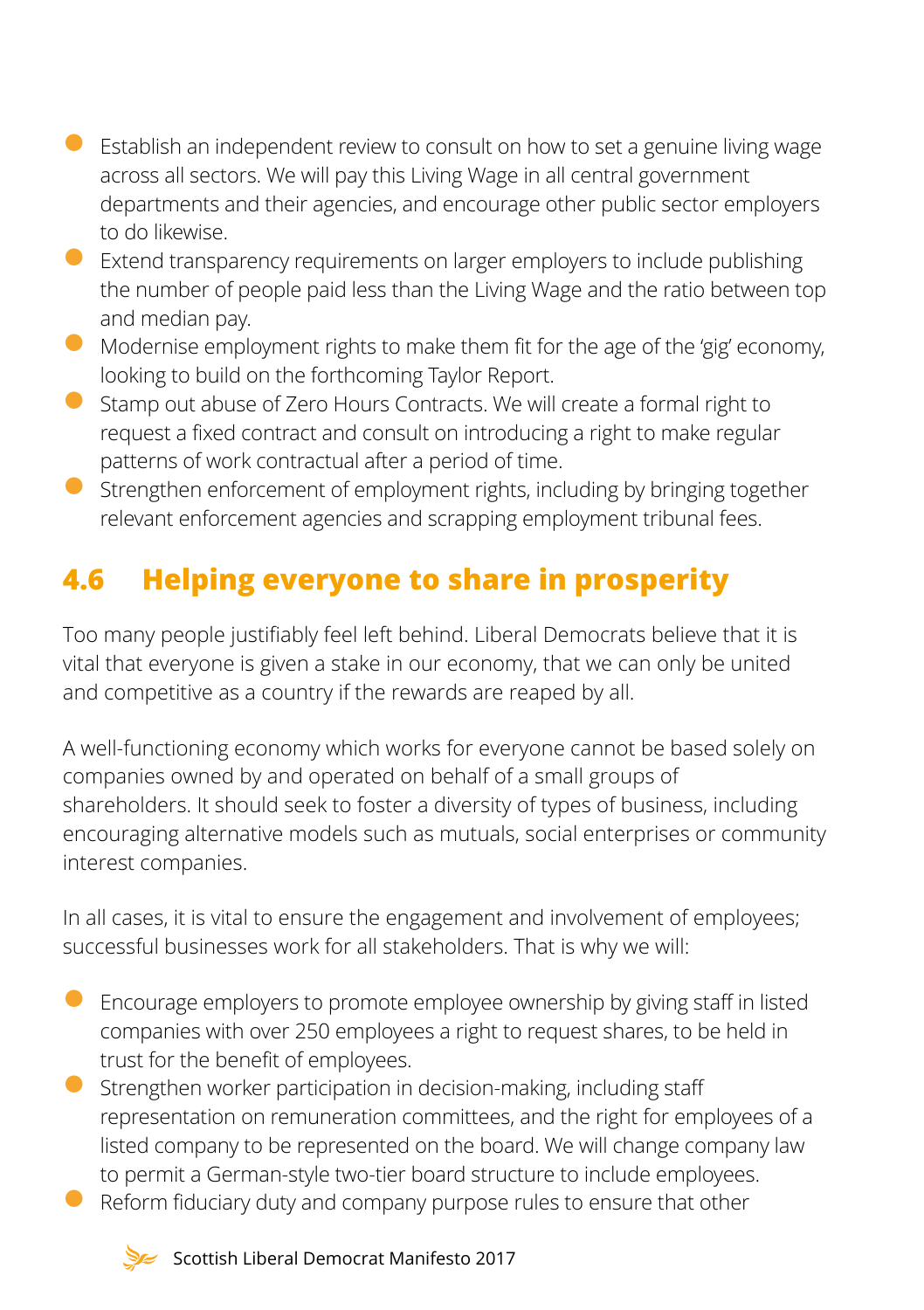considerations, such as employee welfare, environmental standards, community benefit and ethical practice can be fully included in decisions made by directors and fund managers.

- Reduce the reporting requirement for disclosure of shareholdings to 1% in order to increase transparency over who owns stakes in the biggest companies.
- Require binding and public votes of board members on executive pay policies.

It is a scandal that in Britain today there are 1.7 million people without a bank account, 8 million experiencing problem debt and 40% of the working-age population who have less than £100 in savings. To tackle the problem of financial exclusion Liberal Democrats will take forward the recommendations of the House of Lords Select Committee on Financial Exclusion, in particular by expanding the Financial Conduct Authority's remit to include a statutory duty to promote financial inclusion as one of its key objectives.

#### **4.7 Spreading opportunities to every part of the country**

Prosperity is very unevenly spread across the nations and regions of the UK. The prospect of Brexit, including the loss of £8.9 billion of European Structural and Investment Funds, is only likely to make the problems faced by disadvantaged areas worse. Local autonomy with real financial muscle is the only sustainable answer to the divide. We will:

- Continue to champion the Northern Powerhouse and Midlands Engine and invest significant capital resources in infrastructure projects across the North of England and the Midlands.
- Devolve further revenue-raising powers away from Westminster, to regions of England from Cornwall to the North East. We will ensure that any powers devolved are matched by the funding to deliver on the needs of local people.
- Provide assistance to areas heavily dependent on fossil fuel industries, such as the North East of Scotland, to support the industry for its remaining life, including decommissioning, and ultimately to diversify the economy away from these industries.
- Take forward Contract for Difference to develop the unique renewable energy potential of our islands across a range of technologies.
- Give the immediate go-ahead to the Swansea Bay tidal lagoon project.
- Use central government public procurement policy as tool of local growth and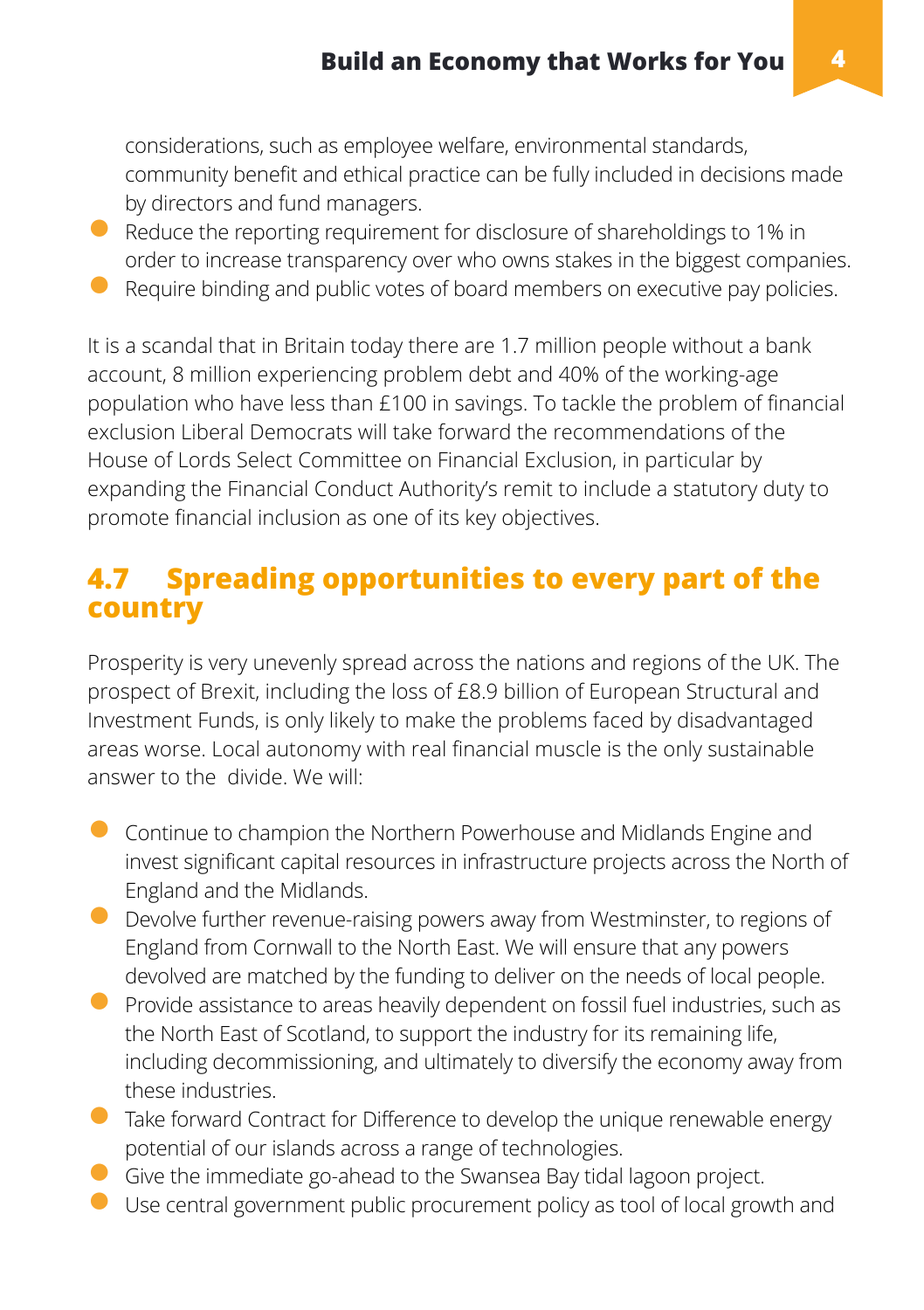community development, for example by purchasing from diverse sources and using local labour, goods and services, and encouraging local government to do the same.

● Require the major banks to fund the creation of a local banking sector dedicated to meeting the needs of local SMEs.

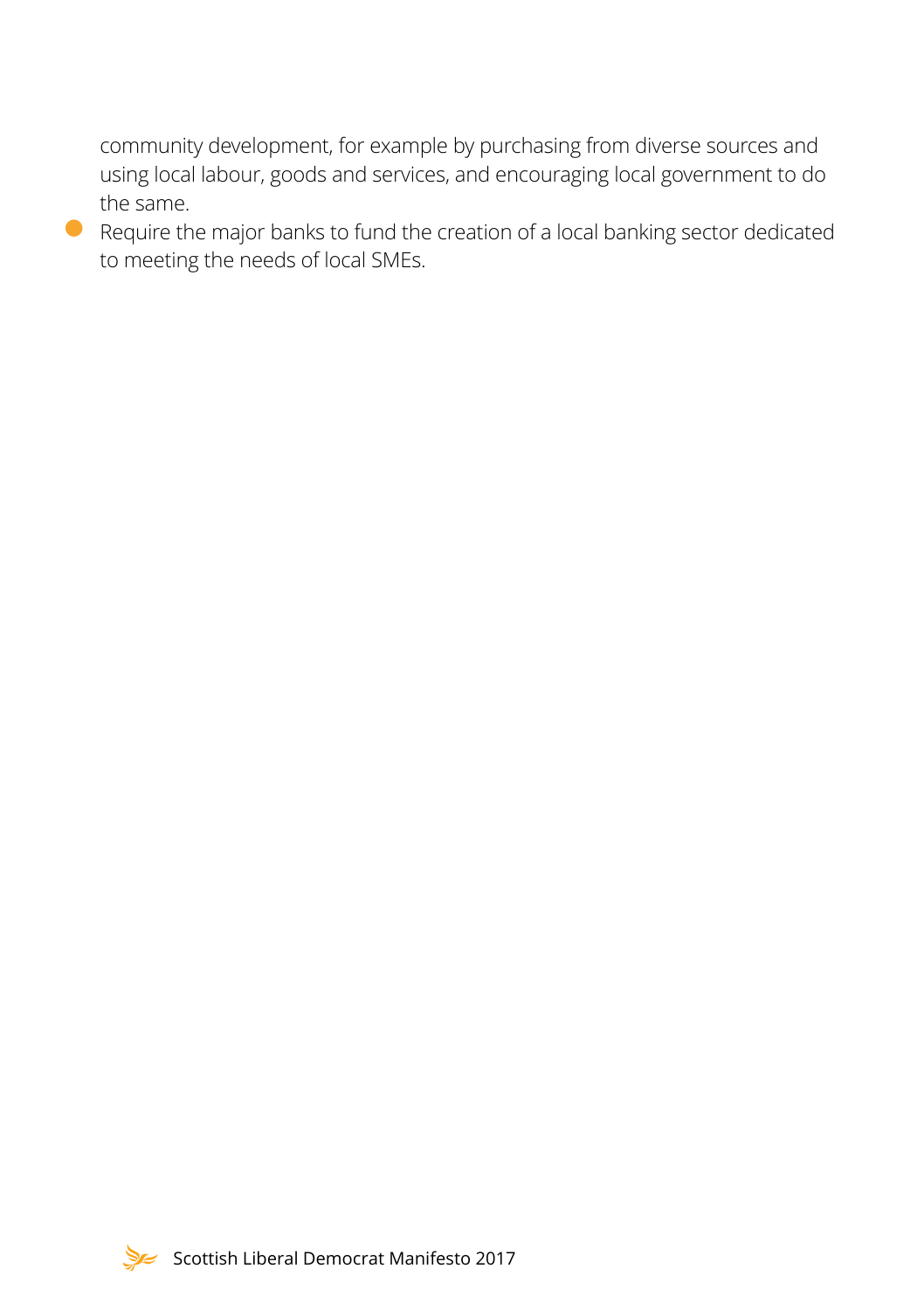Change Britain's Future: **Keep our country green**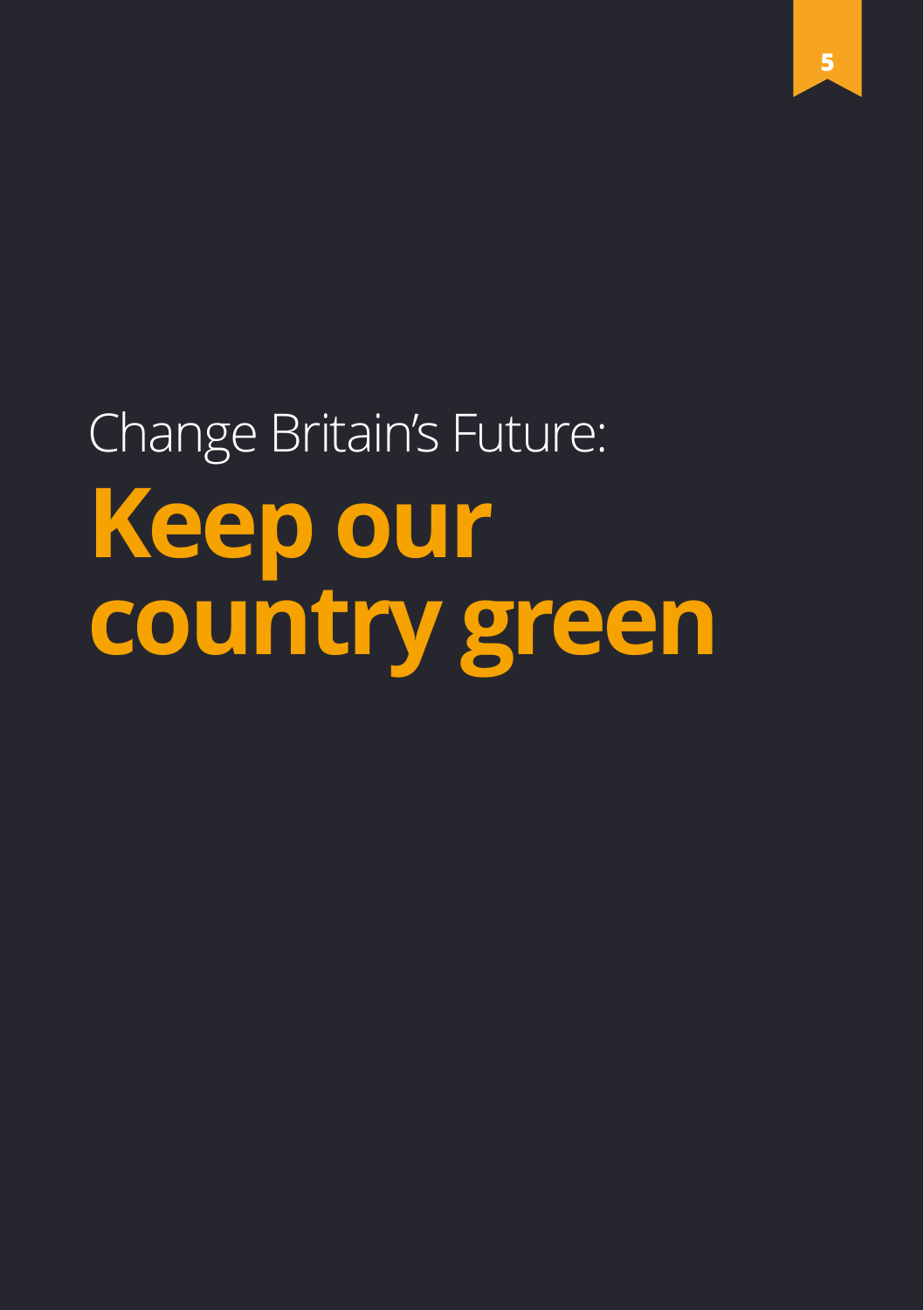Eighteen months ago, it seemed that the world had come to a consensus on the need to take the perils of climate change seriously. Countries across the globe had recognised that rising temperatures and pollution were not just an environmental issue, but an economic and security issue. But with the election of Donald Trump in the US and Britain's vote to leave the EU, the tides of isolationism and populism could halt or even reverse the progress that has been made.

The Conservatives seem determined to take Britain back to the 1980s, when the UK was the 'dirty man of Europe'. They have cut support for renewable energy and home insulation, sold off the Green Investment Bank and failed to control air pollution. Their actions put not just Britain's environment at risk but the health of its citizens and its economy, undermining the increasingly successful green industries which already employ more than half a million workers.

Liberal Democrats are determined that we live up to our environmental obligations. That's why we will pass five green laws at a UK level, all with benefits for Scotland: a Green Transport Act, a Zero-Carbon Britain Act, a Nature Act, a Green Buildings Act, and a Zero Waste Act to incorporate existing EU environmental protections, maintain product standards such as for energy efficiency, and establish a framework for continual improvement.

# **Our priorities in the next parliament will be:**

- **Preventing 40,000 deaths a year in the UK with our Air Quality Plan to reduce air pollution.**
- **Ensuring British farming remains competitive and doesn't lose out in the event of Britain leaving the EU.**

# **5.1 Clean air and green transport**

Air pollution in the UK is a killer. It contributes to 40,000 premature deaths a year and costs the NHS £15 billion. The government has failed time and again to comply with EU limits on pollution.

That's why the Liberal Democrats will pass a Green Transport Act, introduce an Air Quality Plan to reduce air pollution and protect UK citizens and support the manufacture of low-emission and electric vehicles, generating jobs and exports.



94 Scottish Liberal Democrat Manifesto 2017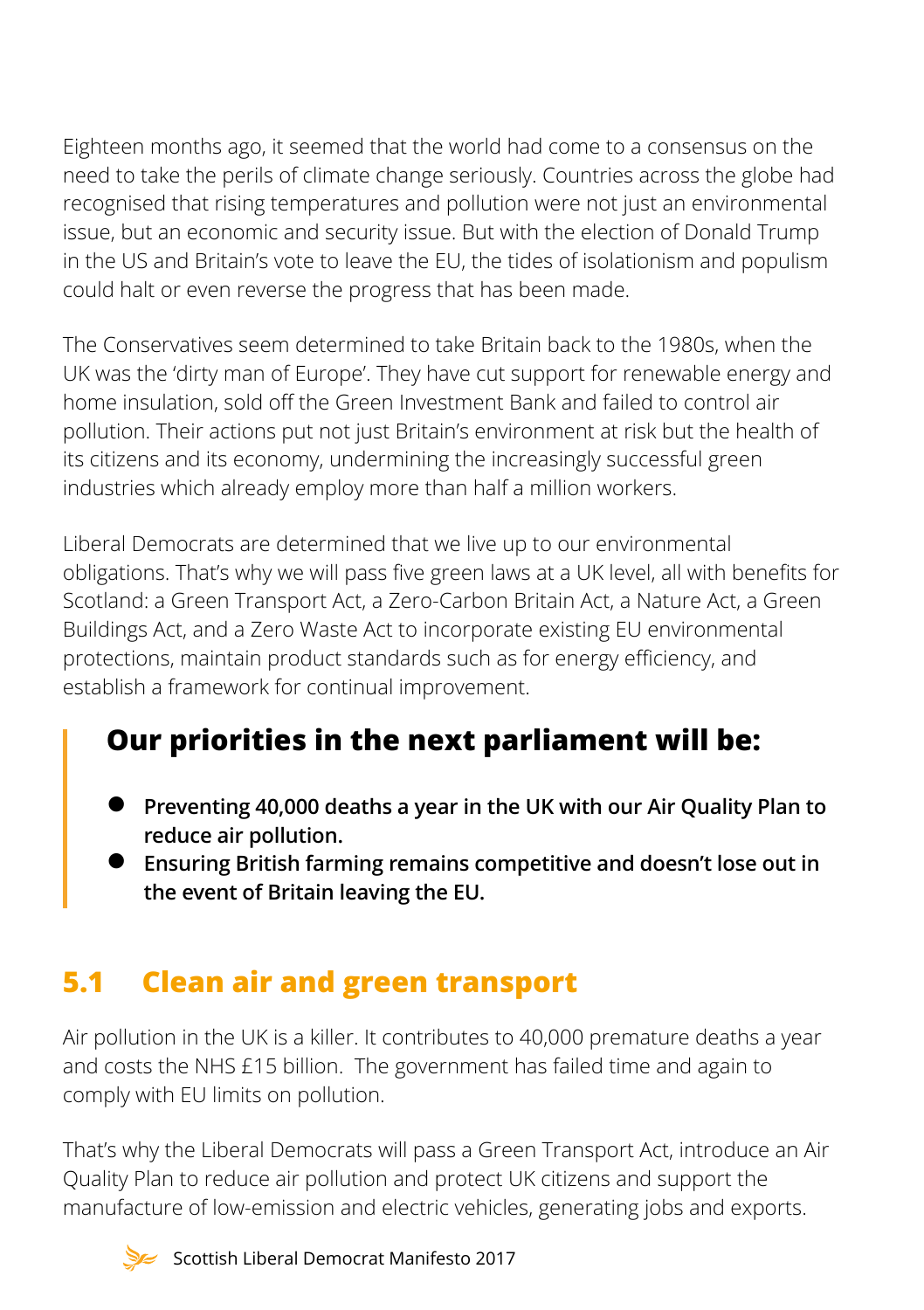This plan will include:

- A diesel scrappage scheme, and a ban on the sale of diesel cars and small vans in the UK by 2025.
- All private hire vehicles and diesel buses licensed to operate in urban areas to run on ultra-low emission or zero emission fuels within five years.

We will also reform vehicle taxation to encourage sales of electric and lowemission vehicles and develop electric vehicle infrastructure including universal charging points.

#### **5.2 Low-carbon energy and green jobs**

In government, we championed green energy, and oversaw the trebling of renewable electricity generation. But the Conservatives have repeatedly cut support for green energy producers – damaging the environment and costing British jobs. Liberal Democrats will expand renewable energy, reducing carbon emissions, cutting dependence on fossil fuel imports and generating more jobs and prosperity.

We will:

- Pass a Zero Carbon Britain Act to set new legally binding targets to reduce net greenhouse gas emissions by 80 per cent by 2040 and to zero by 2050.
- Set up a British Housing and Infrastructure Development Bank to mobilise investment into the low carbon and sustainable infrastructure the UK needs to remain competitive.
- Support the Paris agreement by ensuring the UK meets its own climate commitments and plays a leadership role in international efforts to combat climate change.
- Expand renewable energy, aiming to generate 60% of UK electricity from renewables by 2030, restoring government support for solar PV and onshore wind in appropriate locations (helping meet climate targets at least cost) and building more electricity interconnectors to underpin this higher reliance on renewables.
- Support investment in cutting-edge technologies including energy storage, smart grid technology, hydrogen technologies, off-shore wind, and tidal, and investing heavily in research and development.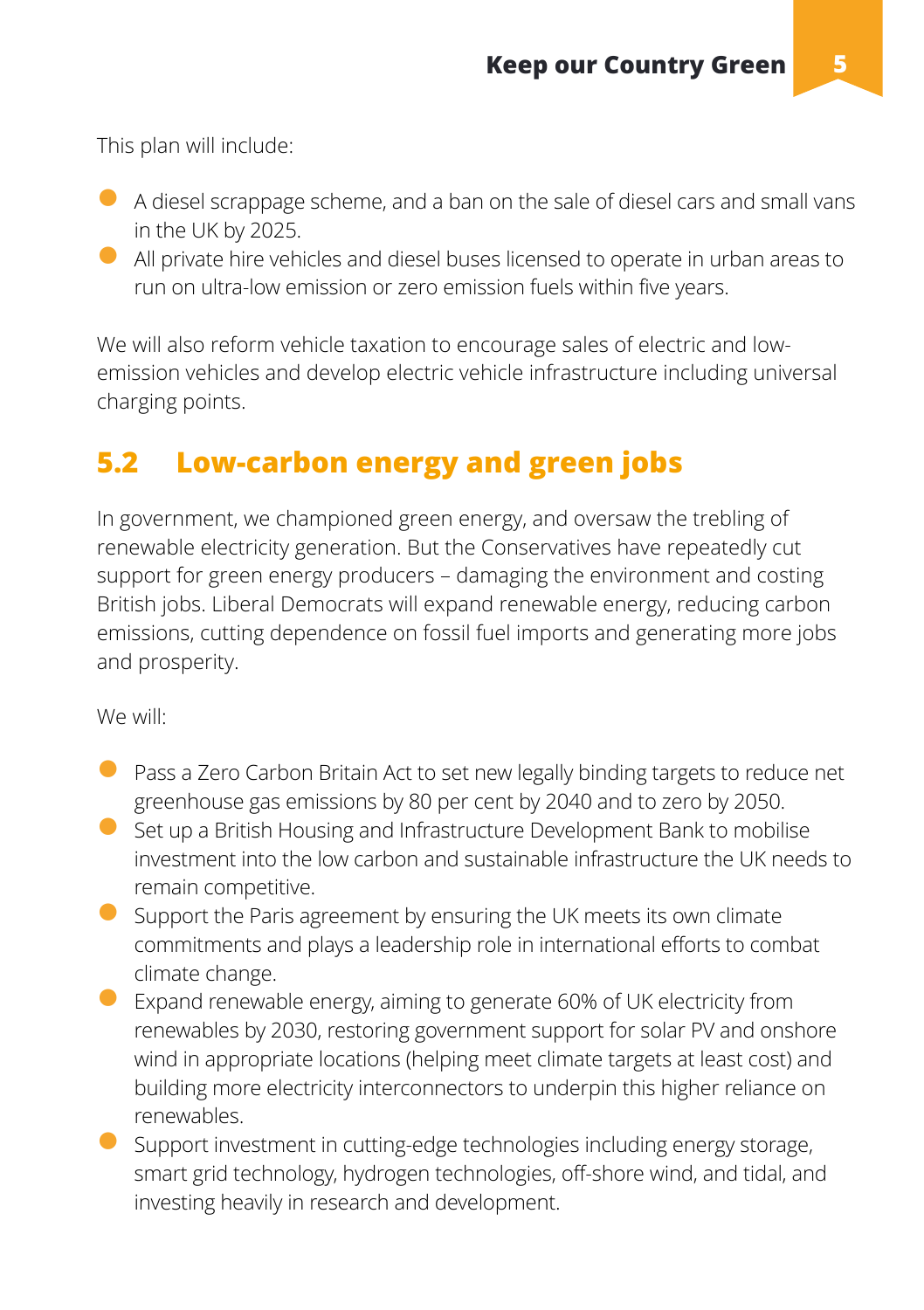- Support an ambitious carbon capture and storage programme, which is essential for delivering clean industrial growth.
- Oppose 'fracking' because of its adverse impact on climate change, the energy mix, and the local environment.
- Maintain membership of Euratom, ensuring continued nuclear co-operation, research funding, and access to nuclear fuels.

#### **5.3 Greener homes, lower energy bills**

At over £1,200 a year, the cost of heating and lighting an average home in the UK is too high – and with a falling exchange rate, costs will rise further. More than two million families cannot afford to heat their home properly.

Liberal Democrats will reduce energy bills permanently by improving home insulation and encouraging small-scale, community and local authority renewable schemes. We will make saving energy a top infrastructure priority, slashing energy bills and carbon emissions, creating thousands of jobs and helping end the fuel poverty crisis once and for all.

We will:

- Pass a new Green Buildings Act to set new energy efficiency targets and cut the costs of energy efficiency products by building up the market.
- Restore the Zero Carbon Standard for new homes which was set by Liberal Democrats in government and since abandoned by the Conservatives, increasing the standard steadily and extending it to non-domestic buildings by 2022.
- Continue to back new entrants, and community and municipal providers, to the energy market, aiming for at least 30% of the household market to be supplied by competitors to the 'Big 6' by 2022.

# **5.4 Protecting nature**

Britain's natural environment is precious. The countryside, wildlife and urban green spaces are critical to health, wellbeing and a sense of community. The quality of the environment also underpins key industries such as agriculture and tourism.

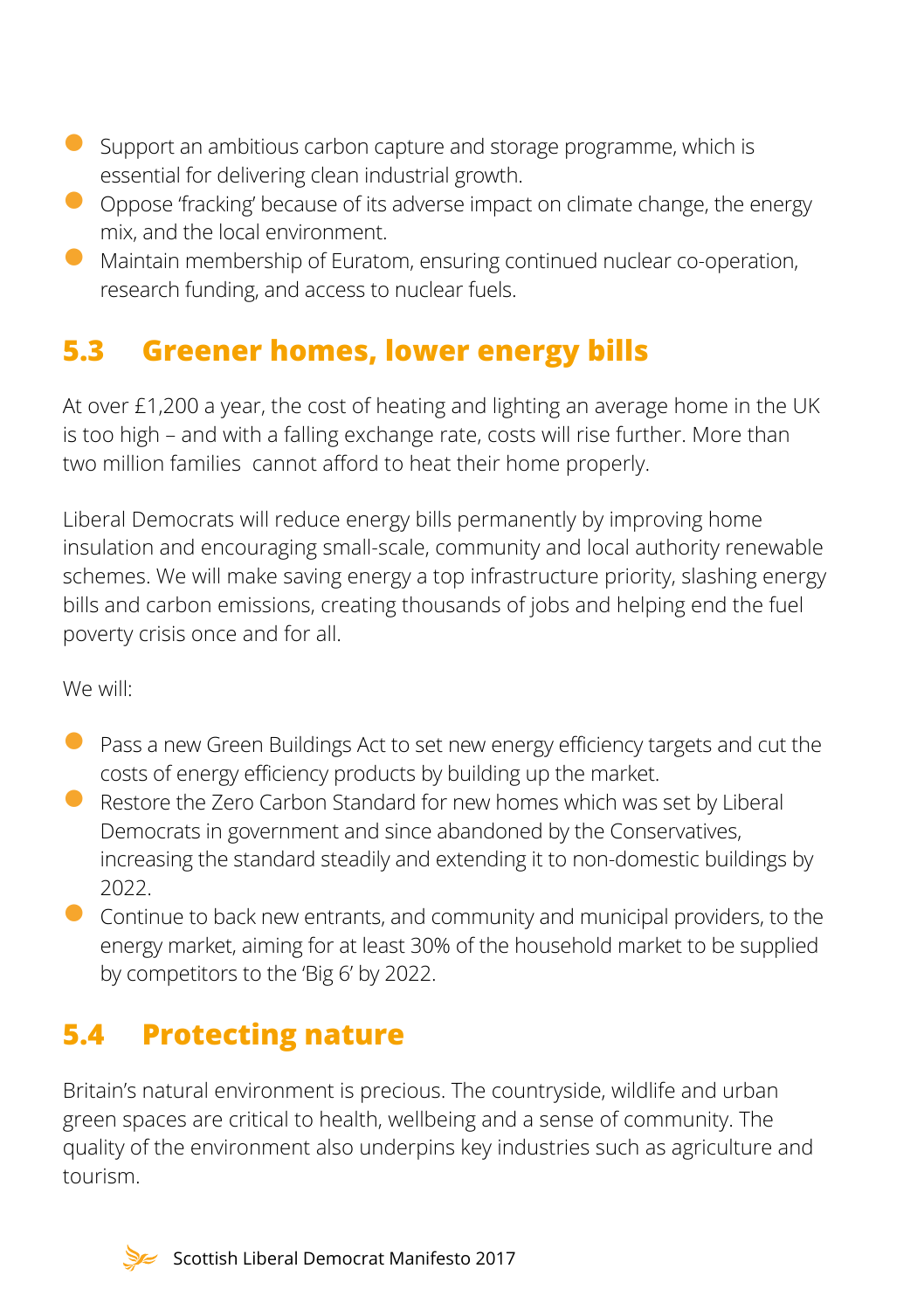We will pass a Nature Act to:

- Suspend the use of neonicotinoids until proven that their use in agriculture does not harm bees or other pollinators.
- Clamp down on illegal pet imports through legal identification requirements for online sales, and minimise the use of animals in scientific experimentation, including by funding research into alternatives.
- Increase co-operations to tackle cross-border trade in wildlife.

#### **5.5 Farming, food and agriculture**

The vote to leave the EU puts farming and agricultural businesses in huge danger, threatening both cuts to the support which underpin farmers' livelihoods and ability to manage the countryside, and also tariffs on exports. For agricultural products outside the EU, tariffs average 22.3% – putting Britain's £18 billion of food exports in danger.

Our system must support farmers, ensure food production, and protect the environment.

That's why we will:

- Make sure British farming remains competitive and doesn't lose out in the event of Britain leaving the EU.
- Support the transfer of powers over a replacement for CAP to the Scottish Parliament in the event of Brexit, recognising the economic impact in rural communities in Scotland of agricultural support.
- Support payments to continue at current CAP levels for Scottish farming under any future system.
- Increase the powers of the Groceries Code Adjudicator and extend its remit to include businesses further up the supply chain, helping to ensure that farmers receive a fair price.
- Ensure that future trade deals require high safety, environmental and animal welfare standards for food imports, including clear and unambiguous country of origin labelling for meat and dairy products.
- Support whisky exports to markets overseas through intellectual property protection of Scotch Whisky and ambitious trade deals.
- Press for a review of excise taxation to end the unfairly high duties on Scotch Whisky.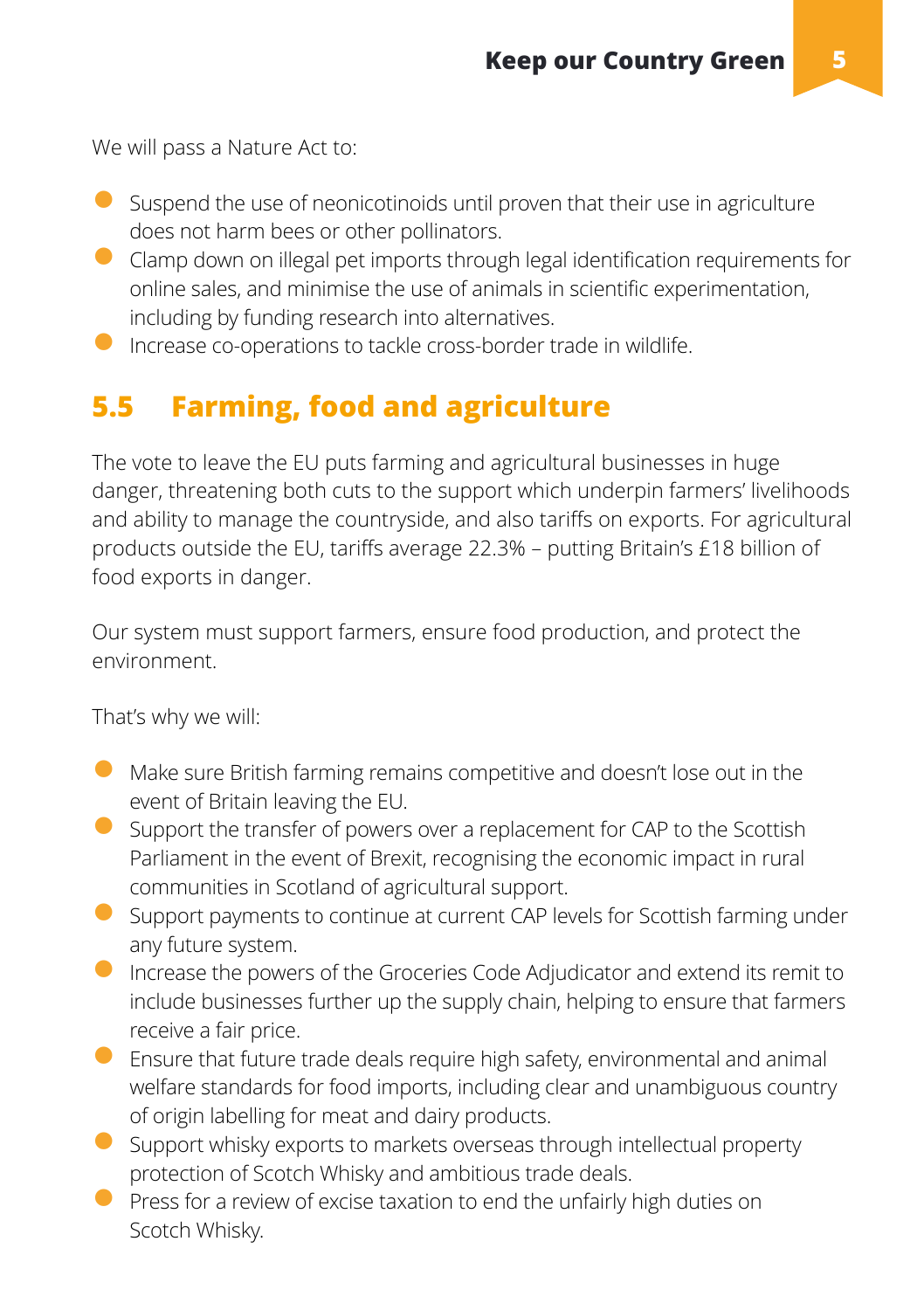Develop safe, effective, humane, and evidence-based ways of controlling bovine TB, including by investing to produce workable vaccines.

Despite reform, the Common Fisheries Policy has failed to deliver the economic or environmental objectives necessary and has suffered from being remote, overly-centralised, and bureaucratic. Hard Brexit and the loss of export markets threatens to further damage the industry, which has long suffered from being used as a bargaining chip by UK governments. Liberal Democrats would defend and maintain our fishing industry by not allowing fishing rights to be traded away against other policy areas, and work with the industry and other stakeholders to develop a national plan for sustainable fisheries.

### **5.6 Cutting waste, using resources wisely**

Britain's economy fails to make the most efficient use of natural resources. We aim to cut waste, increase recovery, reuse and recycling and move towards the so-called 'circular economy' in which resource use, waste and pollution are minimised and product lifetimes are extended. This will cut costs for consumers and businesses and create new jobs and enterprises, helping to grow Britain's economy.

We will:

- Pass a UK Zero Waste Act, to build on work already underway in Scotland, including legally-binding targets for reducing net consumption of key natural resources, and introducing incentives for businesses to improve resource efficiency.
- Benefit consumers by promoting better product design to improve repairability, reuse and recycling.

To ensure the policies set out in this chapter are implemented, and to put the protection of the environment at the heart of policies across all areas of government, we will establish a Cabinet Committee on Sustainability, chaired by a cabinet minister, establish an Office for Environmental Responsibility to scrutinise the government's efforts to meets its environmental targets, and place a responsibility on every government agency to account for its contribution towards meeting climate targets in everything it does.

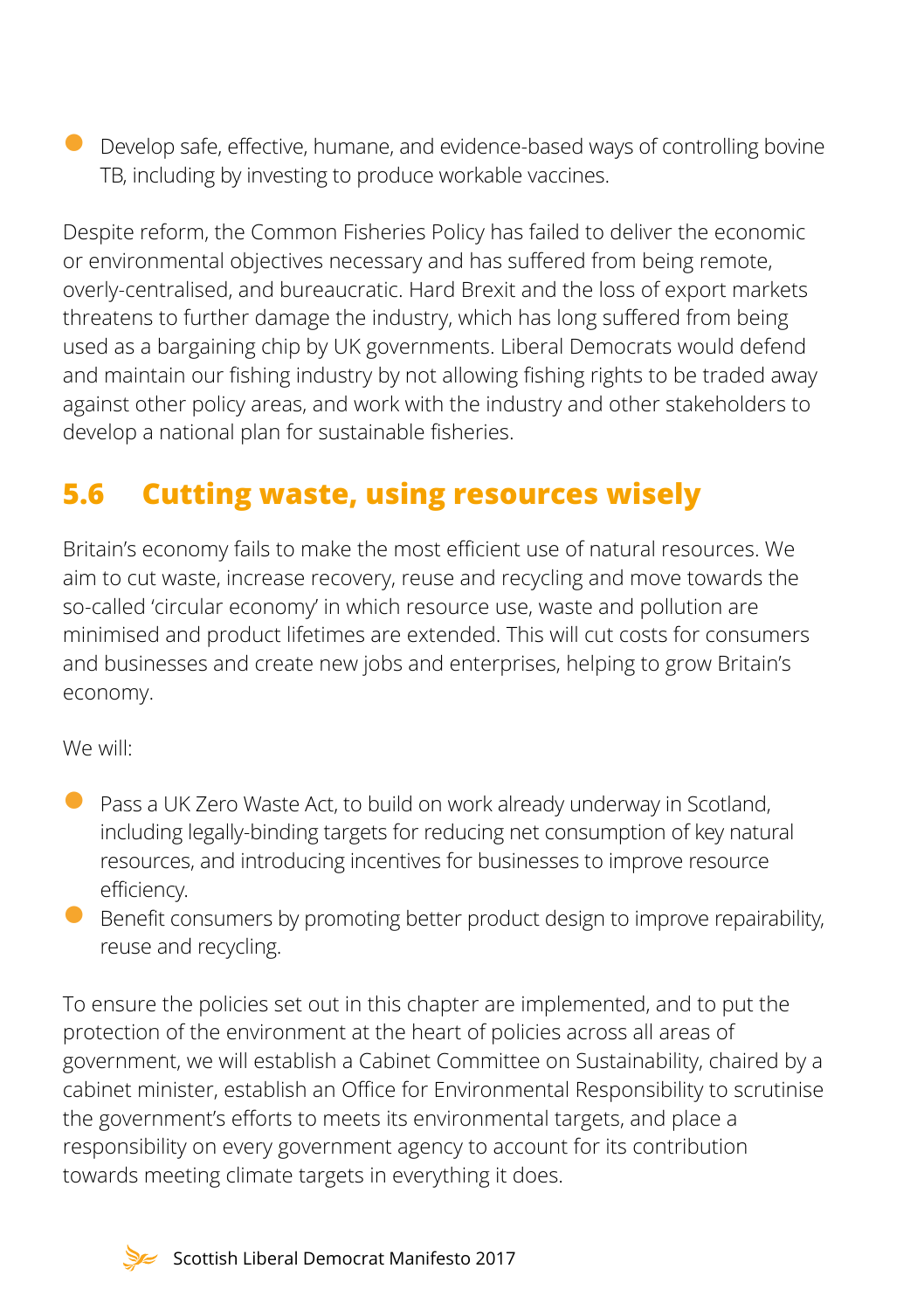Change Britain's Future: **Support Families and Communities**

**6**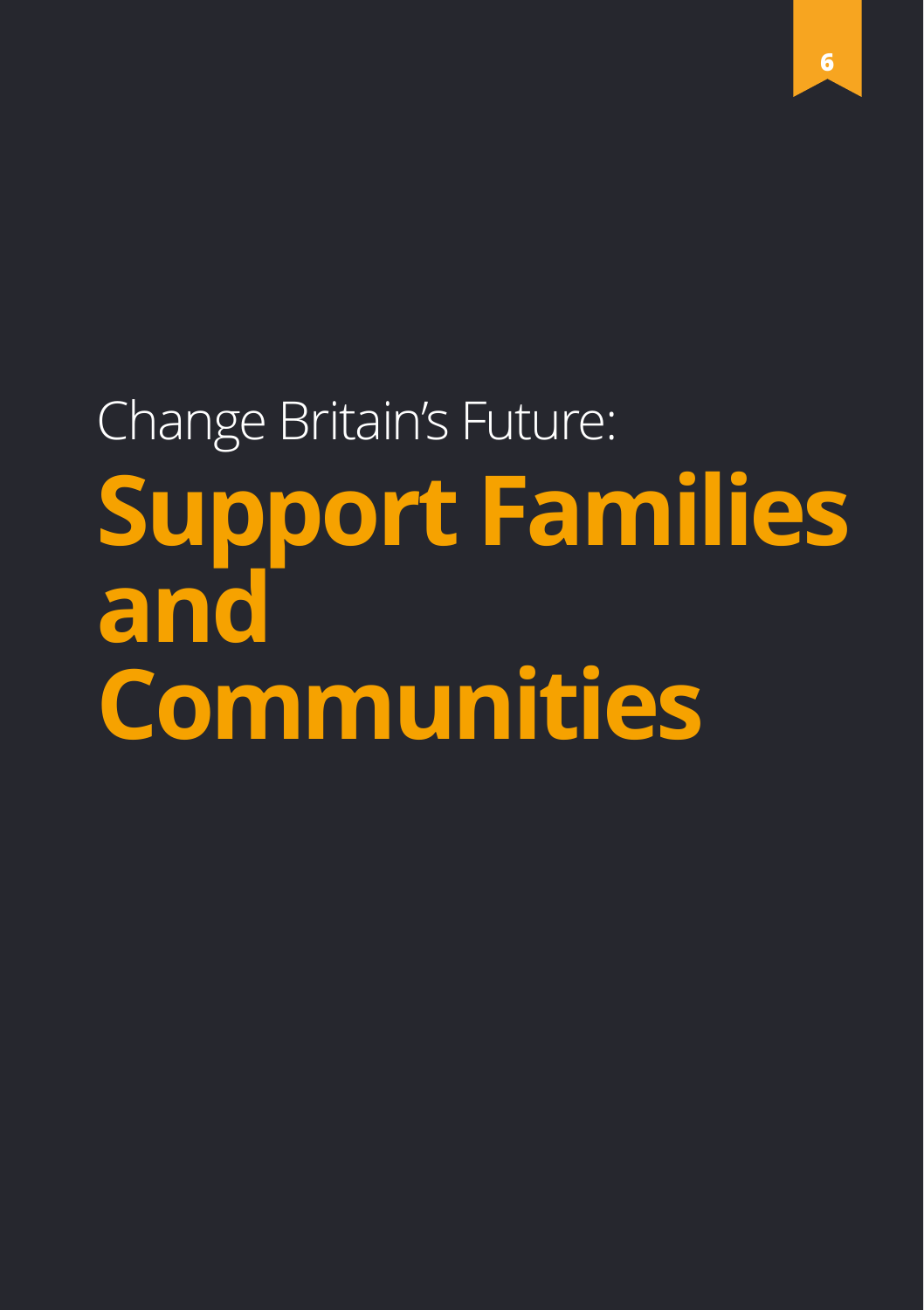A fair society is one in which everyone has the means to get by and the chance to get on. It means being able to provide for your family, afford somewhere to live, and work within your community.

That's why we will increase the availability of childcare to help parents who want to work, and why we will ensure that the benefits system is fair – focusing on helping people and not just saving money. It's why we will work to build more houses and make them affordable.

### **Our priorities in the next parliament will be:**

- **Extend free childcare and encourage new fathers to take time off with an additional month's paid paternity leave.**
- **Abandon the two-child policy on family benefits, and abolish the Conservatives' 'rape clause' where a woman has to declare children that are born as a result of rape in order to access child tax credits.**
- **Maintain the 'triple lock' of increasing the State Pension each year by the highest of earnings growth, prices growth or 2.5% for the next parliament.**

# **6.1 Help with childcare**

Parents often want to take time out from paid work to care for young children but in many families both parents want, or have, to work. The costs of childcare can be prohibitive and opportunities for flexible working are scarce.

In government, we were proud to introduce Shared Parental Leave and increases in free childcare but there are still gaps in the system.

We will:

- Expand Shared Parental Leave with an additional 'use it or lose it' month to encourage fathers to take time off with young children. We would make Paternity and Shared Parental Leave a 'day one' right.
- $\bullet$  Encourage employers to provide more flexible working, making this a 'day one' right, so that there is a presumption that work is flexible unless there is a clear business reason it cannot be.



 $\leq$  Scottish Liberal Democrat Manifesto 2017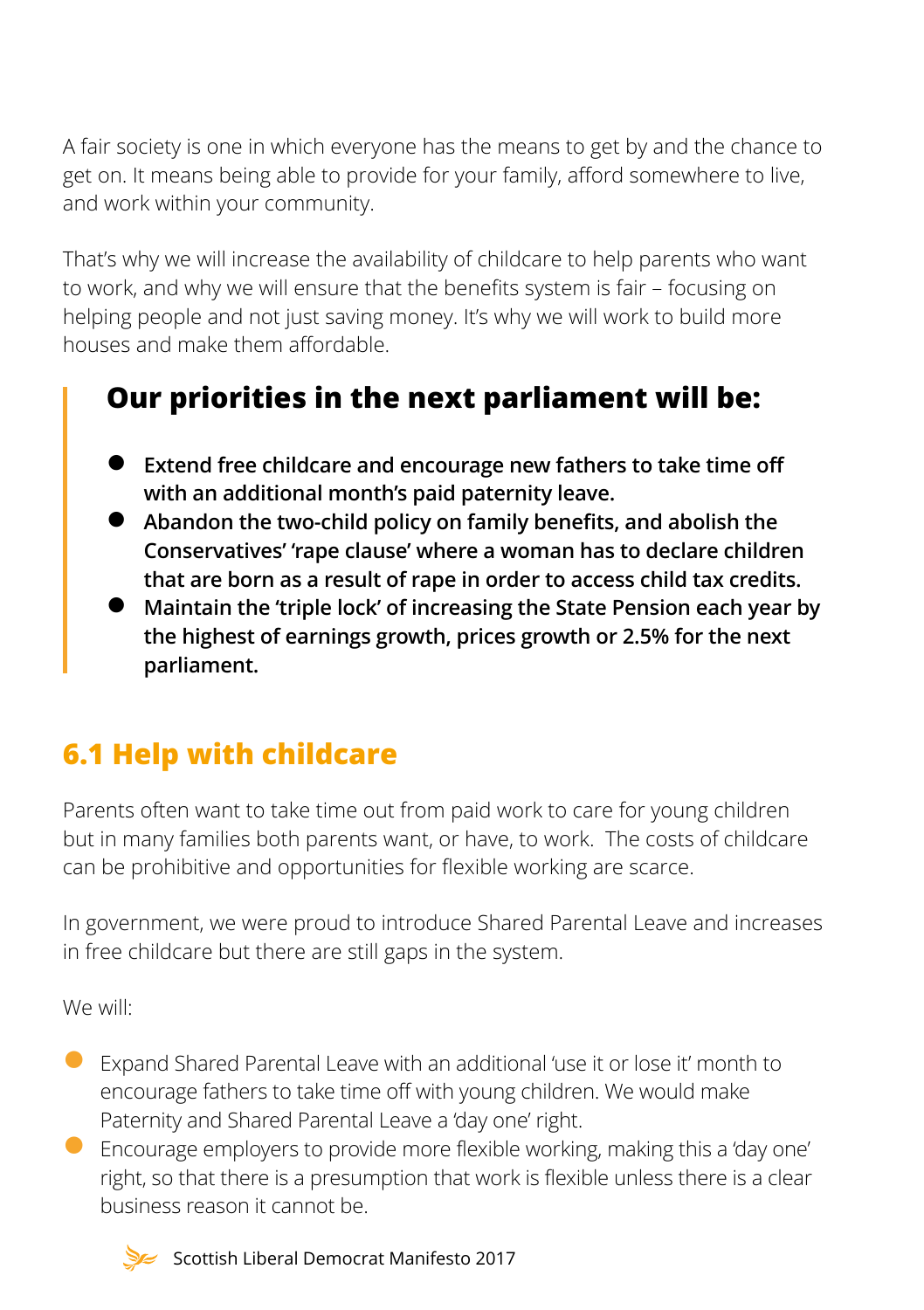#### **6.2 Helping people find work**

Having a paid job is for many people the key opportunity they need to be able to achieve their life goals. Unemployment isn't just an economic challenge – it's a personal problem, and government must do everything it can to help those who can work find a job and provide for themselves and their family.

To that end, we will:

- Separate employment support from benefits administration making Jobcentres places of training and support into work.
- Take 13,000 children out of poverty by letting both parents earn before their Universal Credit is cut, and also reverse cuts to the Family Element.
- Encourage people into work by reversing the cuts to Work Allowances in Universal Credit, enabling people to work for longer before their benefits are cut.
- Raise awareness of, and seek to expand, Access to Work, which supports disabled people in work.
- Improve links between Jobcentres and Work Programme providers and the local NHS to ensure all those in receipt of health-related benefits are getting the care and support to which they are entitled.
- Accelerate the roll-out of Individual Placement and Support, a proven approach to getting people with mental ill-health back into work.

# **6.3 Treating people fairly**

The Liberal Democrats are clear - balancing the books on the backs of the poor and disabled, and demonising people who claim benefits, is neither acceptable nor responsible. Although all government budgets must be scrutinised to minimise waste and ensure value for money, this must not be used as an excuse to attack the poor and vulnerable. In any case it is more effective to tackle the causes of the benefits bill – low pay, high rents, unemployment and ill-health.

That's why we will reverse unfair Conservative policies like reducing support for younger people and cutting the benefits of people not fit for work. We will reinstate the legally binding poverty targets of the Child Poverty Act.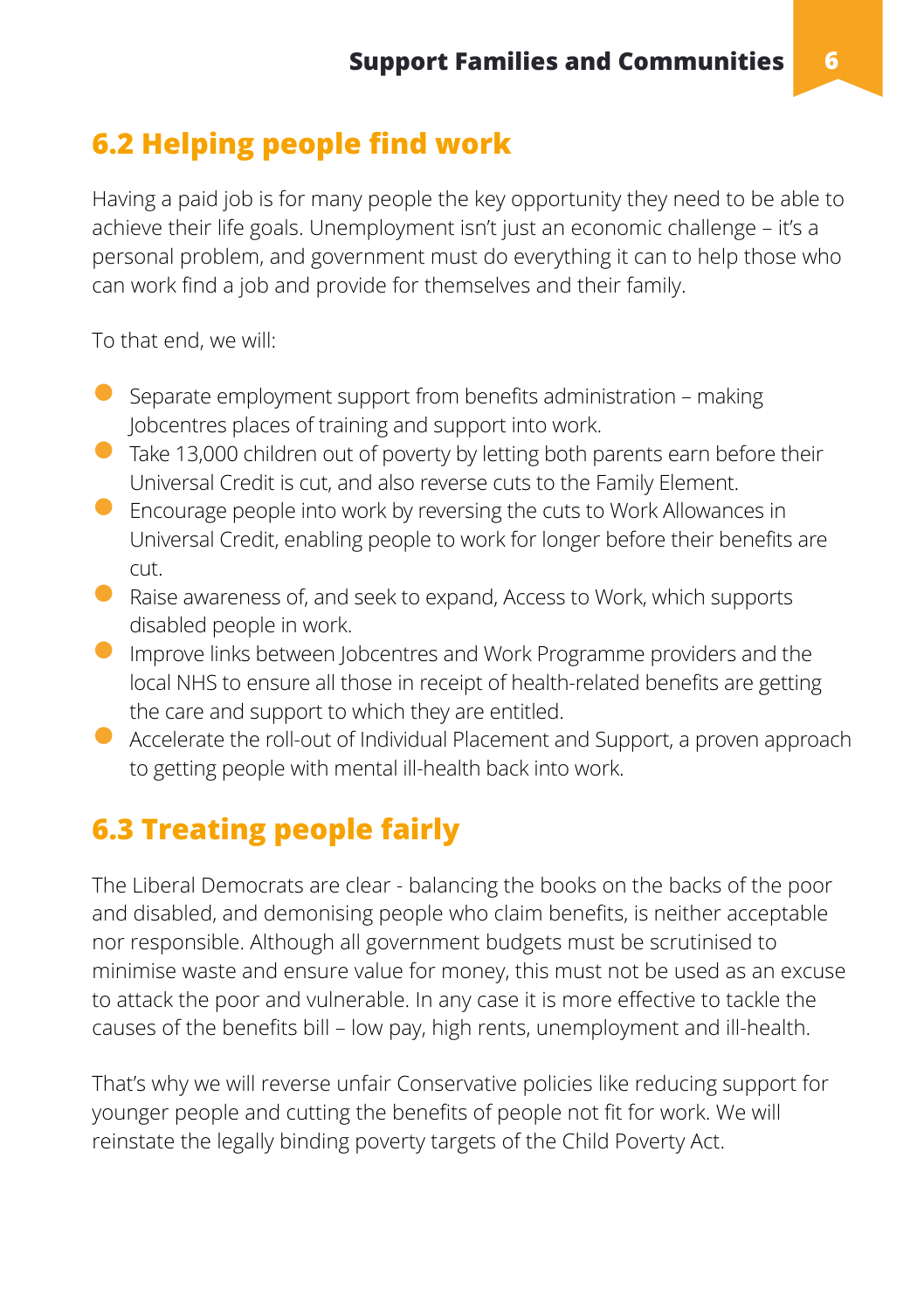We will:

- $\blacksquare$  Uprate working-age benefits at least in line with inflation.
- Abandon the two-child policy on family benefits, and abolish the Conservatives' 'rape clause' where a woman has to declare children that are born as a result of rape in order to access benefits.
- Help young people in need by reversing cuts to housing benefit for 18-21-yearolds and increase the rates of Job Seeker's Allowance and Universal Credit for those aged 18-24 at the same rate as minimum wages.
- Reverse cuts to Employment Support Allowance to those in the Work-related Activity Group.
- Scrap the 'bedroom tax' across the UK, while seeking to achieve the aim of making best use of the housing supply through incentivising local authorities to help tenants 'downsize'.
- Scrap the discredited Work Capability Assessment and replace it with a new system, run by local authorities according to national rules, including a 'real world' test that is based on the local labour market.
- Withdraw eligibility for the Winter Fuel Payment from pensioners who pay tax at the higher rate (40%).
- Ensure that those using food banks are aware of their rights and how they can access hardship payments where relevant.

# **6.4 Saving for and enjoying your retirement**

Life expectancy is increasing. This is good news, but it brings challenges; older people may need a pension income that will last for 20, 30 or even 40 years. We want Britain to be the best place in the world to save for, and enjoy, your retirement.

We will:

- Maintain the 'triple lock' of increasing the State Pension each year by the highest of earnings growth, prices growth or 2.5% for the next parliament.
- $\bullet$  Establish a review to consider the case for, and practical implications of, introducing a single rate of tax relief for pensions, which would be designed to be simpler and fairer and which would be set more generously than the current 20% basic rate relief.

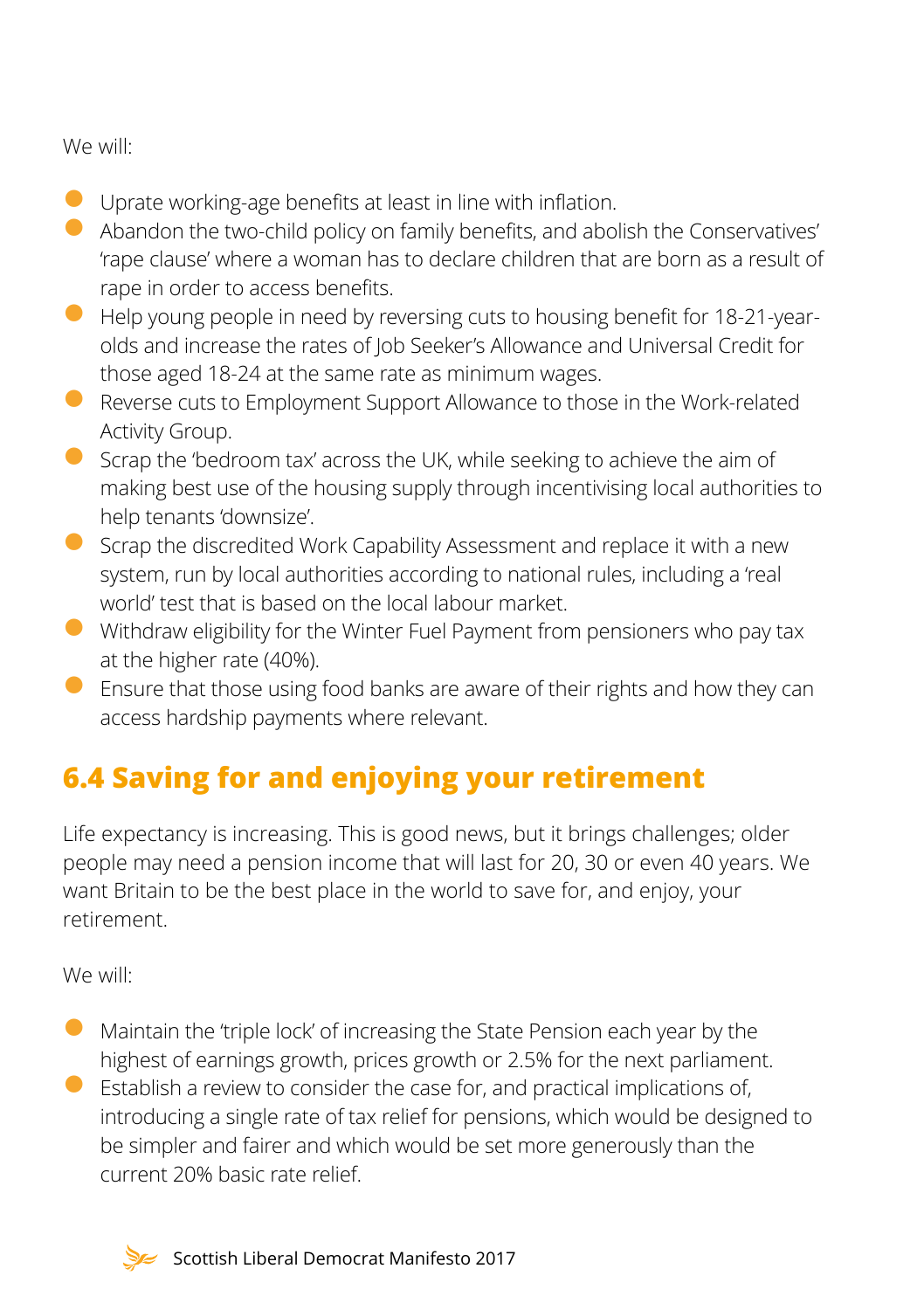#### **6.5 Investing in the transport we need**

High-quality public transport is essential to building sustainable communities and the local and national economy. Britain needs better transport infrastructure, a modern railway system run for the benefit of its customers, and less congestion and pollution on the roads. We also need to ensure that local communities, particularly rural communities, remain connected with local rail and bus services, and that stations serve the needs of their local community.

To build a transport system fit for the 21st century, we will:

- Ensure that new rail franchises include a stronger focus on customers, including a programme of investment in new stations, lines and modern trains. We will allow public sector bodies and mutual groups involving staff and passengers to bid for franchises. We will continue the Access for All programme, improving disabled access to public transport as a key priority.
- Pursue the electrification of the rail network, improve stations, reopen smaller stations, restore twin-track lines to major routes and proceed with HS2, HS3, and Crossrail 2, including development of a high-speed network stretching to Scotland.
- Invest capital in major transport improvements and infrastructure. We will:
	- Shift more freight from road to rail
	- Encourage the swift take-up of electric and driverless vehicles
- Develop a strategic airports policy for the whole of the UK, taking full account of the impacts on climate change and local pollution. We remain opposed to any expansion of Heathrow, Stansted or Gatwick and any new airport in the Thames Estuary and will focus instead on improving existing regional airports. We will ensure no net increase in runways across the UK.
- Introduce a Rail Ombudsman to enforce passenger rights and improve the provision of compensation, with the power to sanction rail companies as appropriate.

#### **6.6 Local communities working together**

For local communities we will:

Support social investment, ensuring charities and social enterprises can access the support and finance they need to strengthen their governance and deliver innovative, sustainable solutions to challenges in their communities.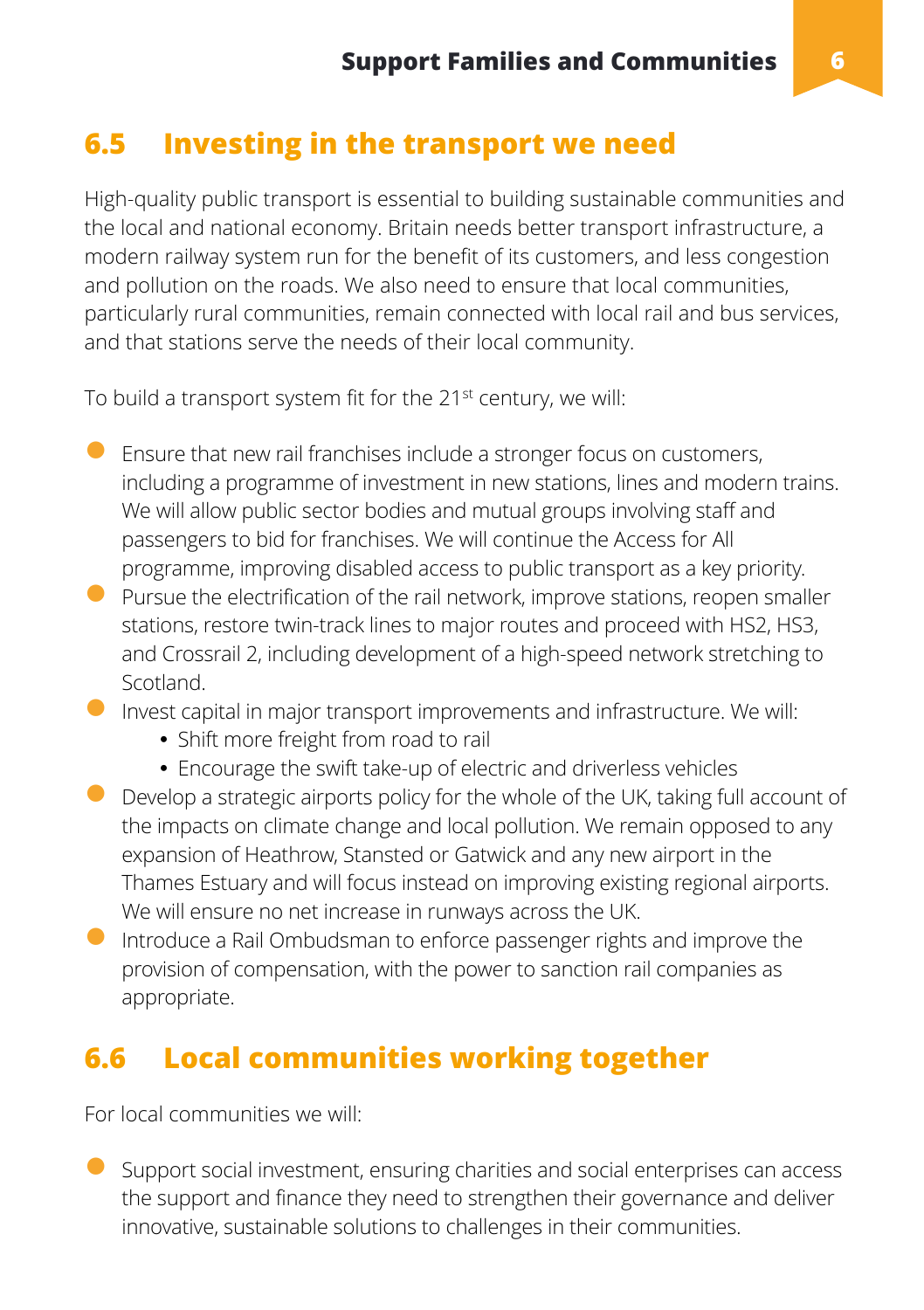- Enable central and local government to prioritise employee-owned and community benefit companies in awarding procurement contracts by strengthening the Social Value Act.
- Protect high streets and consumers by reducing the proliferation of betting shops and capping the maximum amount able to be bet on fixed odds betting terminals (FOBTs) at one time to £2.
- Ensure that EU consumer protection standards are maintained in the event of Brexit and, in the Scottish context, develop consumer advocacy.

### **6.7 Sustainable rural communities**

A thriving rural community needs local services and community facilities such as schools, public transport, local shops, cultural venues and pubs. It needs enough homes, affordable for local families, to ensure those services are viable. Liberal Democrats understand the changes needed to support a living, working countryside.

We will:

- $\bullet$  Ensure that every property in the UK is provided, by 2022, with a superfast broadband connection with a download speed of 30Mbps, an upload speed of 6Mbps, and an unlimited usage cap.
- $\bullet$  Invest £2 billion in innovative solutions to ensure the provision of high speed broadband across the rural UK, working with the devolved administrations and local authorities and providing grants to help areas replicate the success of existing community-led projects.
- Set up a £2 billion Rural Services Fund of capital investment to enable communities to establish a local base from which to co-locate services such as council offices, post offices, children's centres, libraries, and visiting healthcare professionals.
- Work with Ofcom to ensure that mobile phone companies provide fast and reliable coverage in rural areas.
- Commit to preventing Post Office closures and protect Royal Mail's Universal Service Obligation to deliver across the UK for the same price.

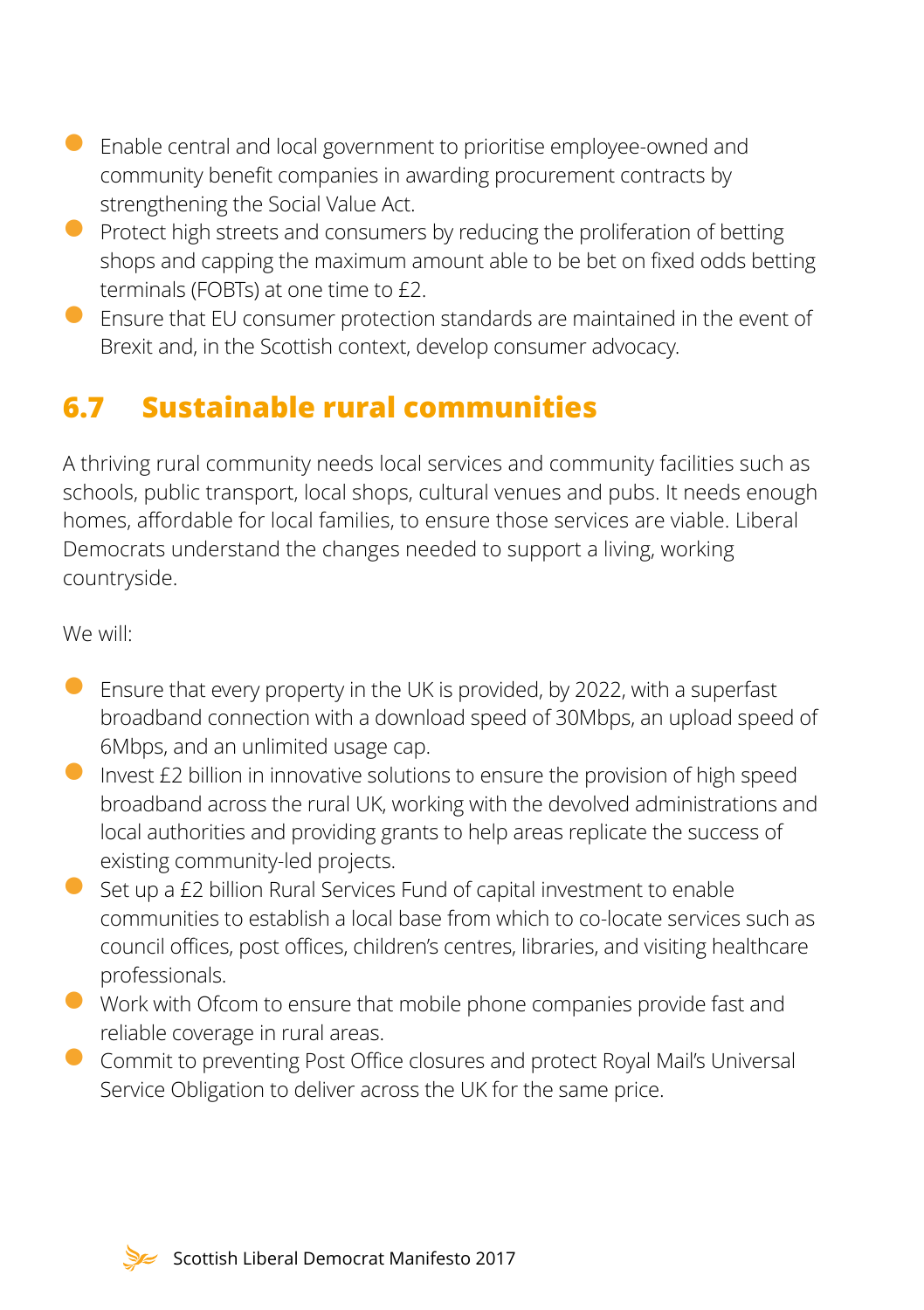#### **6.8 Access to culture and sport**

Arts, media and sports are essential for personal fulfilment and quality of life – they are part of what turns a group of people into a community. Funding for these organisations is put at risk with Brexit, and the Liberal Democrats will ensure that we continue to invest in our cultural capital.

We will:

- Protect the independence of the BBC and set up a BBC Licence Fee Commission, and maintain Channel 4 in public ownership.
- Protect sports and arts funding via the National Lottery.
- Maintain current standards of Intellectual Property (IP) protection with continuing cooperation on enforcement of IP generated in the UK and working within the EU to ensure the continuation of territorial licensing of rights.
- Create creative enterprise zones to grow and regenerate the cultural output of areas across the UK.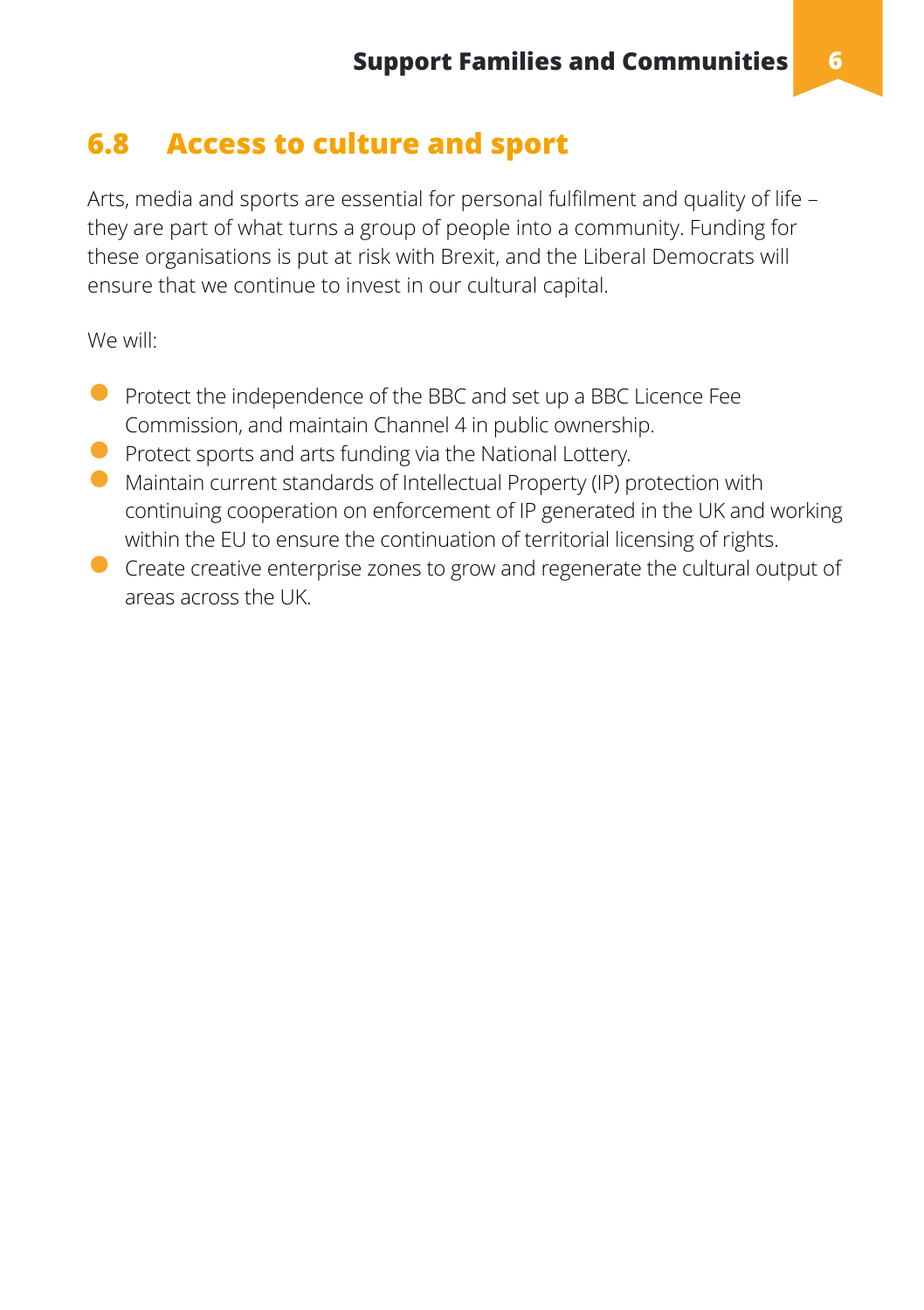# Change Britain's Future: **Defend Rights, Promote Justice and Equalities**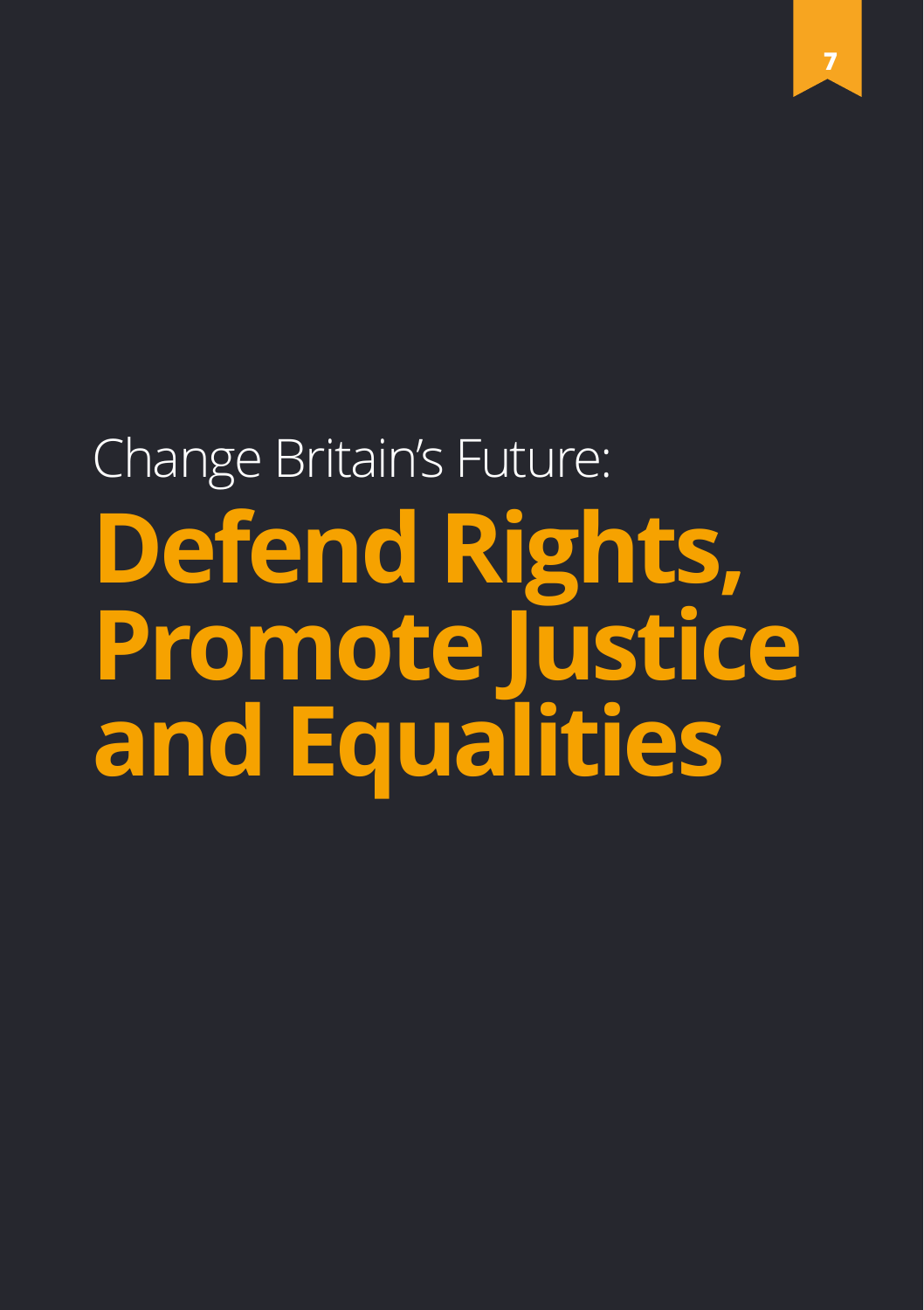Liberal Democrats believe that every person is entitled to the same opportunity to succeed in life. That means breaking down the barriers that hold people back – reducing inequality, fighting discrimination, and defending individuals against an overreaching government.

It means promoting universal liberal values like openness, tolerance, and unity. It also means opposing the extreme and divisive forces that now blight our politics and public life. The rise in hate crime, the abuse of refugees, the toxic rhetoric on immigration and about immigrants themselves is not the future Liberal Democrats want for Britain. We will not let campaigners for a Hard Brexit pretend that racism and discrimination are a kind of patriotism.

We will fight to make sure that what you do and where you get to in life are not affected by your gender, the colour of your skin, or who you love.

#### **That's why for Liberal Democrats in this parliament, our priorities will be:**

- **Make the positive case for immigration and reducing hate crimes by targeting the people who commit them .**
- **Defend human rights: we will vote against any attempts to scrap the Human Rights Act or withdraw from the European Convention on Human Rights and we will strengthen the UK's commitment to international human rights law.**
- **Offer safe and legal routes to the UK for refugees, expanding the Syrian Vulnerable Persons Resettlement Scheme to offer sanctuary to 50,000 over the lifetime of the next parliament and reopening the Dubs scheme to take 3,000 unaccompanied refugee children from Europe.**

# **7.1 Rights and equalities**

Whether by righting past wrongs, protecting citizens, or increasing freedom, the Liberal Democrats believe that legislation defending rights and liberties protects individuals and drives opportunity for many under-represented groups.

Liberal Democrats oppose all discrimination and believe that government should take an active role both in punishing discrimination and in ensuring it does not

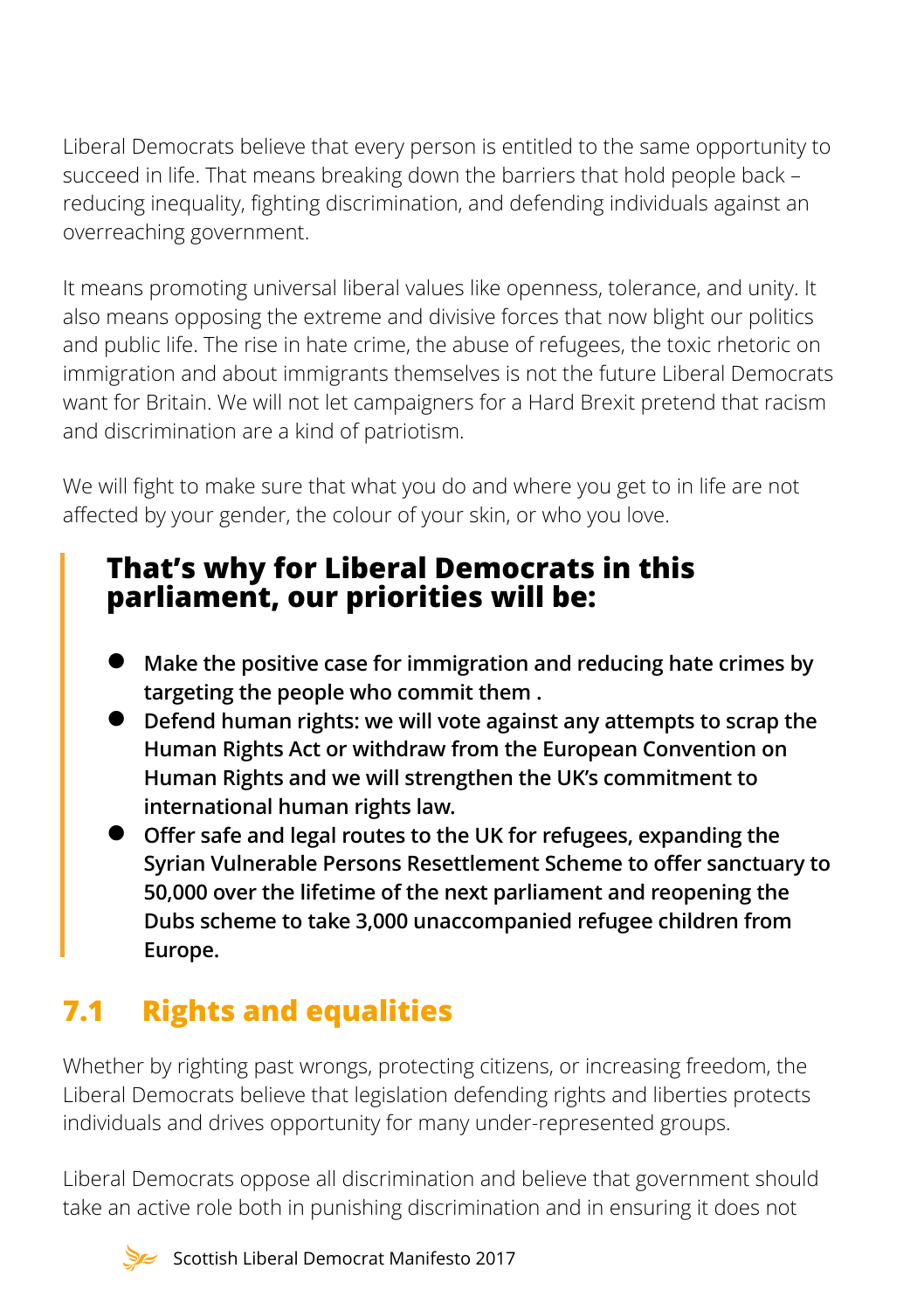happen in the first place. Our society is only strong once it includes everybody regardless of their background.

To extend diversity in public life and business, we will:

- Fund more extensive childcare, and provide better back-to-work support to reach an ambitious goal of a million more women in work by 2025.
- Continue the drive for diversity in business leadership, pushing for at least 40% of board members being women in FTSE 350 companies and implementing the recommendations of the Parker review to increase ethnic minority representation.
- **●** Extend the Equality Act to all large companies with over 250 employees, requiring them to monitor and publish data on gender, BAME, and LGBT+ employment levels and pay gaps.
- **●** Extend the use of name-blind recruitment processes in the public sector and encourage their use in the private sector.
- **●** Require diversity in Public Appointments. We will introduce a presumption that every shortlist should include at least one BAME candidate.
- Extend requirements on companies to strengthen responsibility for supply chains, with focus on good practice in tackling modern slavery, including training for police and prosecutors in identifying and supporting victims and implement the Ewins' report recommendations on domestic workers.

To safeguard rights and promote equalities, we will:

- Campaign to reduce intolerance, including anti-Semitism, and hate crimes alongside organisations such as Show Racism the Red Card, the Anne Frank Trust UK, and Kick It Out.
- Ask the Advisory Committee on Safety of Blood, Tissues and Organs periodically to review rules around men who have sex with men and other related groups donating blood to consider what restrictions remain necessary.
- Guarantee the freedom of people to wear religious or cultural dress, and tackle the growing incidence of Islamophobic hate crime.
- Introduce an 'X' option on passports, identity documents, and official forms for those who do not wish to identify as either male or female, and campaign for their introduction in the provision of other services e.g. utilities.
- $\bullet$  Extend protection of gender reassignment in equality law to also explicitly cover gender identity and expression, streamline and simplify the Gender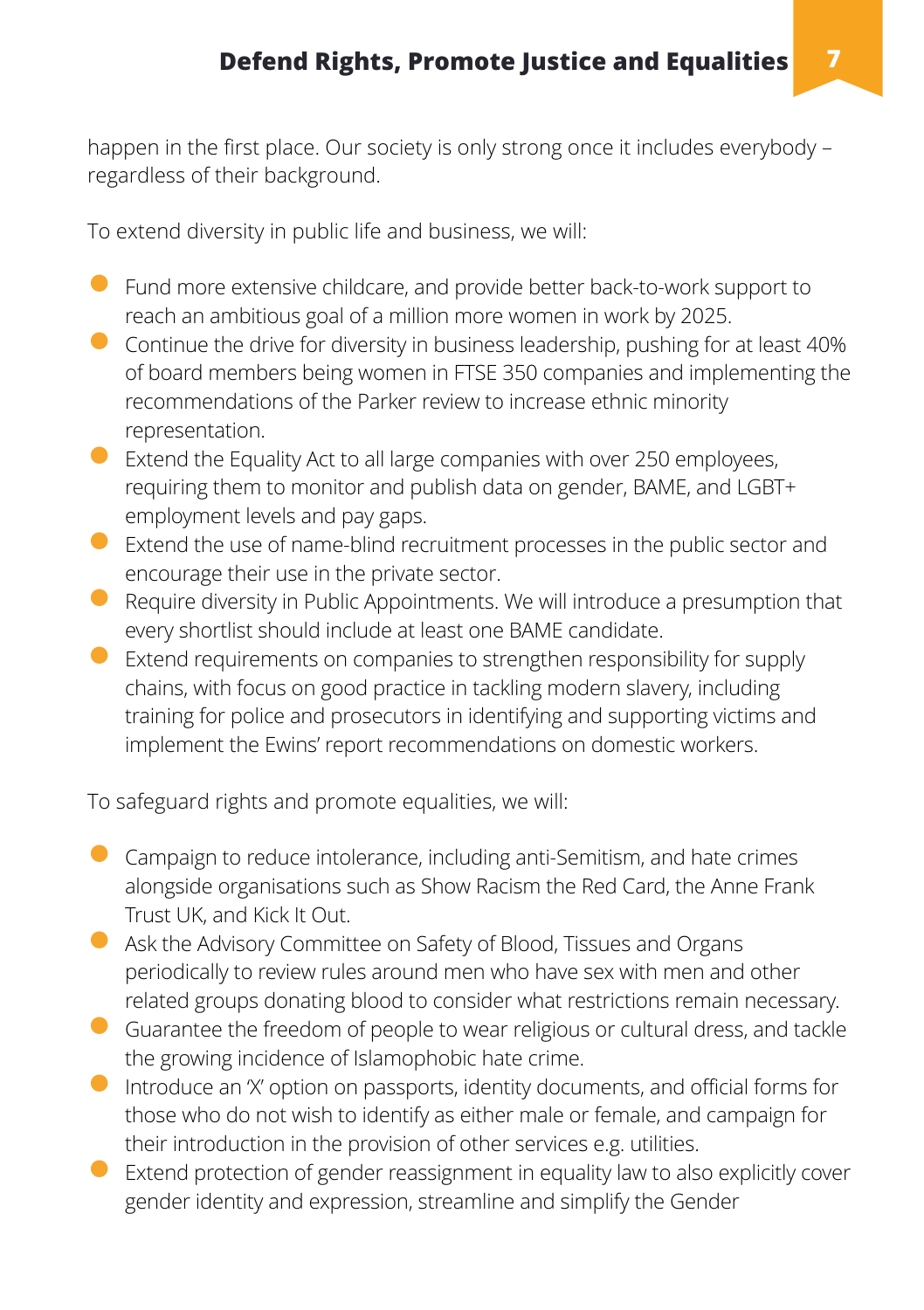Recognition Act 2004 to allow individuals to change their legal gender without unnecessary bureaucratic hurdles, for example the intrusive medical tests currently required.

- Remove the spousal veto, and abolish remaining marriage inequalities in areas such as pensions, hospital visitation rights, and custody of children in the event of bereavement.
- Develop a government-wide plan to tackle BAME inequalities, and review the Equality and Human Rights Commission to determine whether it is effectively fulfilling its role and whether its funding is adequate.
- Increase accessibility to public places and transport by making more stations wheelchair accessible, improving the legislative framework governing Blue Badges, setting up a benchmarking standard for accessible cities, and bringing into effect the provisions of the 2010 Equality Act on discrimination by private hire vehicles and taxis.
- Outlaw caste discrimination.
- Enshrine the UN Convention on the Rights of the Child in UK law.

# **7.2 Liberty**

Liberal Democrats believe that we should all be free from an overreaching state and that the individual freedoms guaranteed by the European Convention on Human Rights and the Human Rights Act are central to a free and democratic society.

For that reason, the Liberal Democrats will:

- Oppose any attempt to withdraw from the ECHR or abolish or water down the Human Rights Act.
- Introduce a Digital Bill of Rights that protects people's powers over their own information, supports individuals over large corporations, and preserves the neutrality of the Web.
- In light of the press's failure to engage in effective self-regulation, seek to ensure delivery of independent self-regulation, and commence Part 2 of the Leveson Inquiry as soon as practicable.
- End the ministerial veto on release of information under the Freedom of Information Act, and take steps to reduce the proportion of FOI requests where information is withheld by government departments.
- Order Ofcom to launch an immediate full assessment of media plurality in the

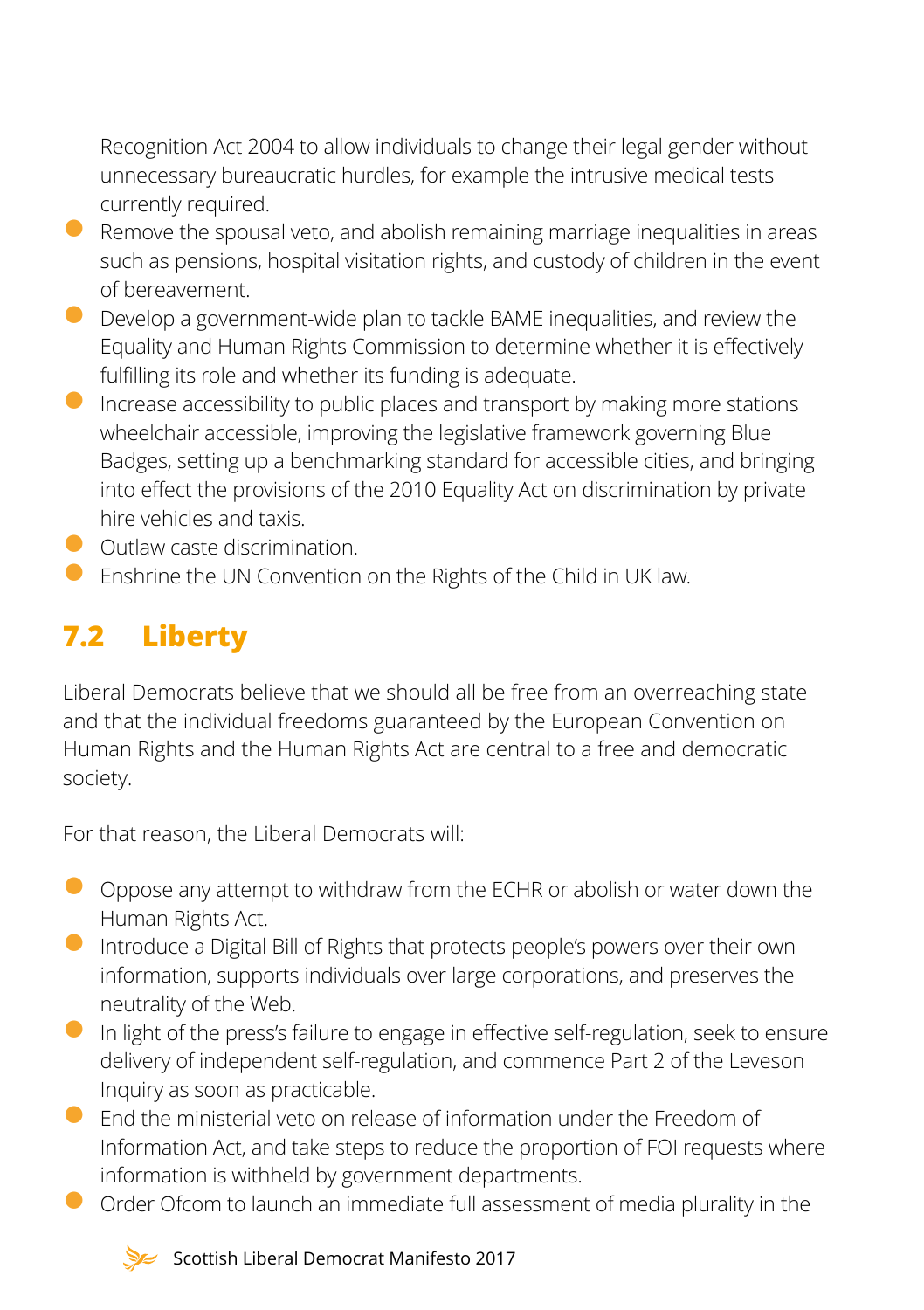UK, including a review of the 'fit and proper persons test' and whether the communications regulator, and the Competition and Markets Authority, have appropriate powers to deal with concentrations of power in the digital economy.

### **7.3 Crime and policing**

After years of reduction in traditional crime, we have seen an increase, particularly in violent crime, since 2015. At the same time police forces are under pressure from reduced funding, with less money available for the community policing we all value.

For these reasons, Liberal Democrats will:

- Maintain, as part of our fight against hard Brexit, cross-border co-operation in combating serious organised crime, including international fraud and child sexual exploitation, by retaining the European Arrest Warrant, membership of Europol and access to EU information databases.
- $\bullet$  End the 1% cap on police pay rises.
- End the anomaly that forces Police Scotland and the Scottish Fire and Rescue Service to pay VAT on their purchases.
- Secure further funding for criminal legal aid from sources other than the taxpayer including insurance for company directors and changes to Restraint Orders.

# **7.4 Civil and family justice**

The justice system is under pressure; Brexit threatens international co-operation; the Conservatives have failed to defend the rule of law which is the cornerstone of our democracy and cuts to legal aid have denied effective access to justice to many.

For these reasons, Liberal Democrats will ensure that the UK retains international arrangements for jurisdiction, the recognition and enforcement of judgments and for family cases, currently enjoyed under the EU Brussels I and Brussels II Regulation and the Hague Child Abduction Convention.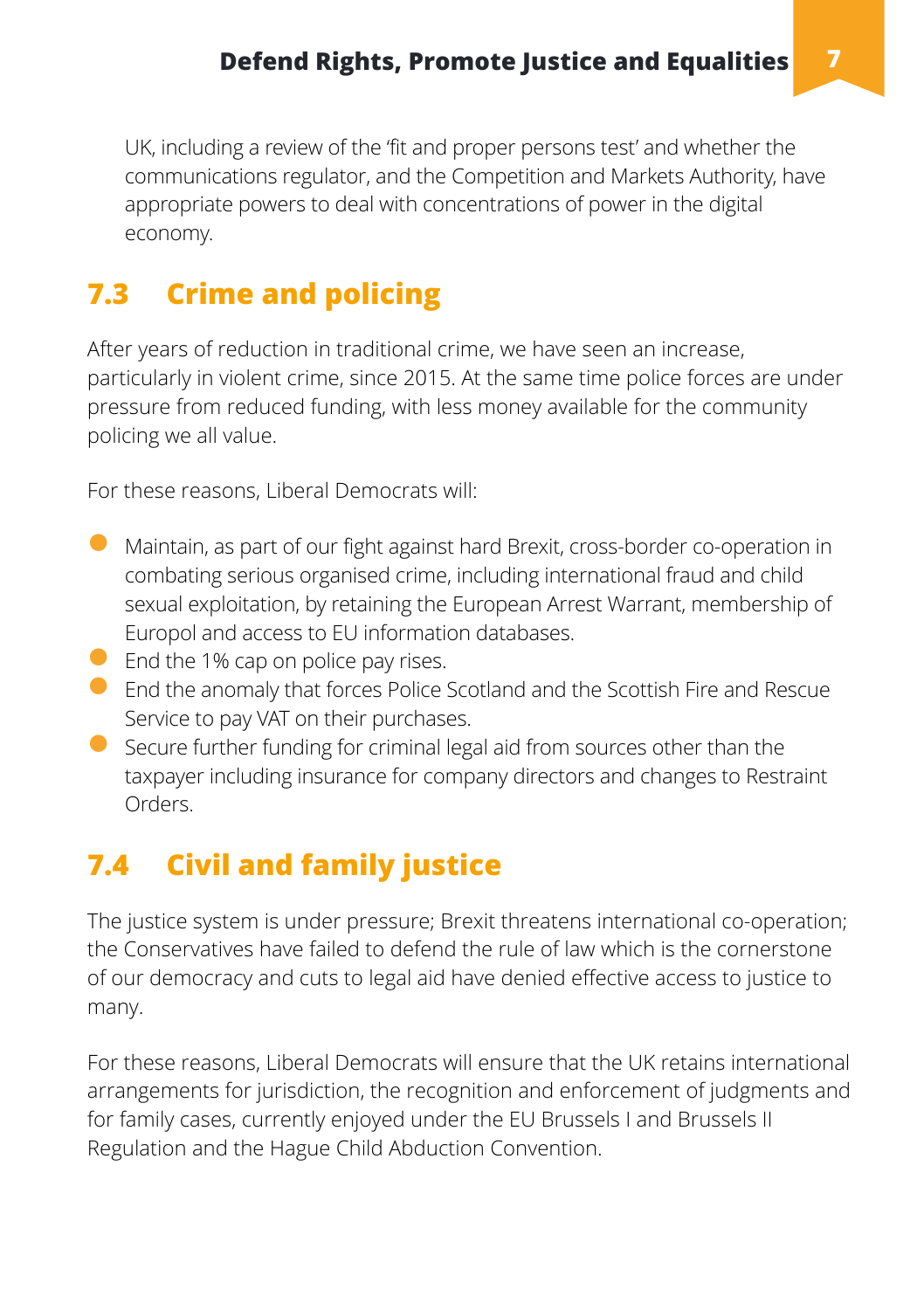# **7.5 Terrorism and violent extremism**

As recent events across Europe – and at the heart of our own democracy, have shown, terrorism and violent extremism threaten us all. As liberals, we must have an effective security policy which is also accountable, community- and evidencebased, and does not unduly restrict personal liberty.

That is why the Liberal Democrats will:

- Continue cross-border co-operation between security forces across Europe.
- Permit intercepts where justified and permit surveillance of those suspected of serious crime and terrorism with proper judicial oversight.
- Scrap the flawed Prevent strategy and replace it with a scheme that prioritises community engagement and supports communities in developing their own approach to tackling the dangers of violent extremism.
- Roll back state surveillance powers by ending the indiscriminate bulk collection of communications data, bulk hacking, and the collection of Internet Connection Records.
- Oppose Conservative attempts to undermine encryption.
- Notify innocent people who have been placed under targeted surveillance where this can be done without jeopardising ongoing investigations.

# **7.6 Combating the harm done by drugs**

The war on drugs has been a catastrophic failure. Every year, billions flow to organised crime, while we needlessly prosecute and imprison thousands of people, blighting their employment and life chances, and doing nothing to address the impact of drugs on their health. Our current approach to drugs helps nobody except criminal gangs.

For that reason, Liberal Democrats will:

- End imprisonment for possession of illegal drugs for personal use, diverting those arrested for possession of drugs for personal use into treatment and education (adopting a health-based approach), or imposing civil penalties.
- Break the grip of the criminal gangs and protect young people by introducing a legal, regulated market for cannabis. We would introduce limits on potency and permit cannabis to be sold through licensed outlets to adults over the age of 18.
- Concentrate on catching and prosecuting those who manufacture, import, or



94 Scottish Liberal Democrat Manifesto 2017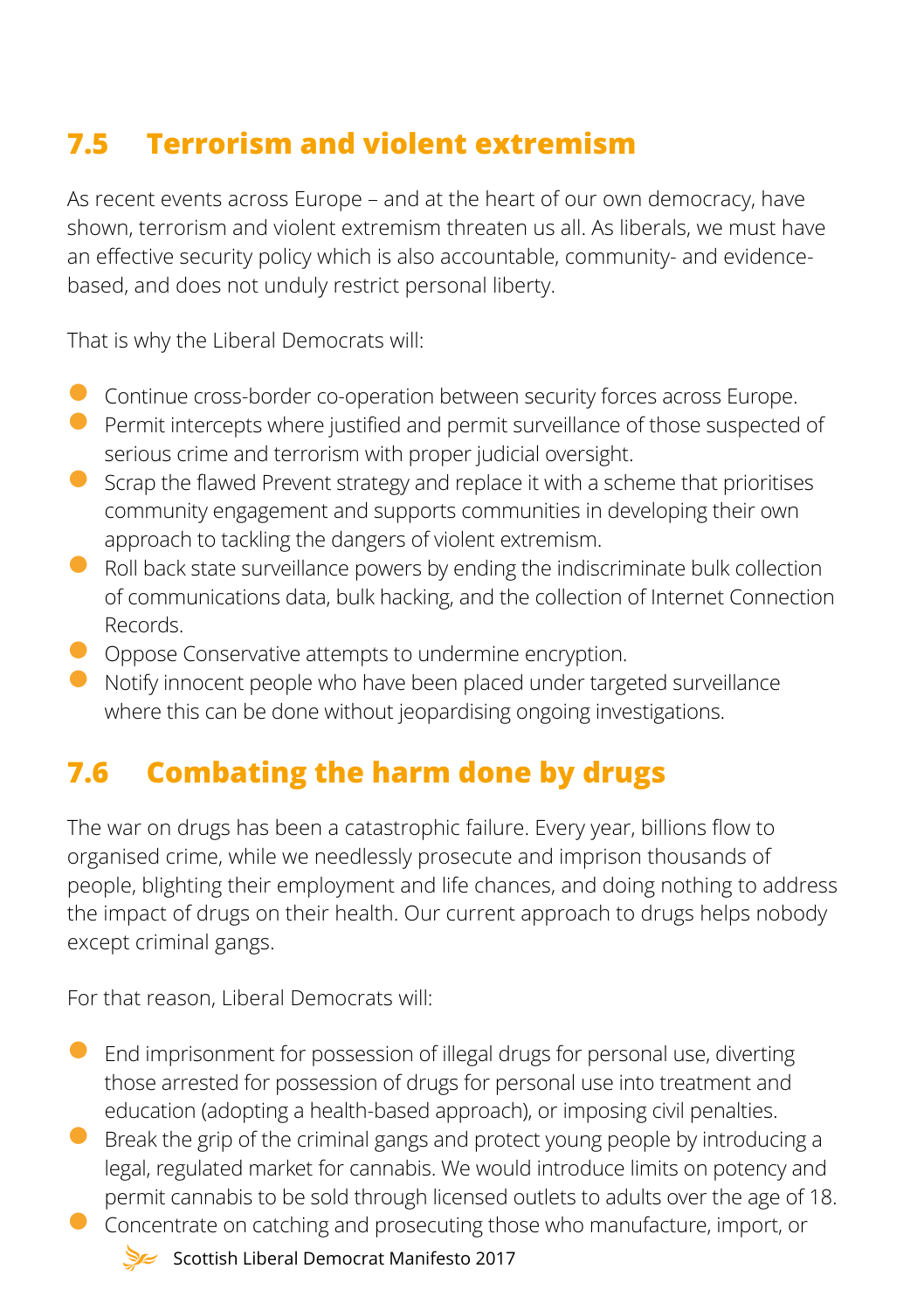deal in illegal drugs.

● Repeal the Psychoactive Substances Act which has driven the sale of formerly legal highs underground.

### **7.7 Immigration and asylum**

Immigration and asylum are under attack. Immigration is essential to our economy and a benefit to our society. We depend on immigration to ensure we have the people we need contributing to the UK's economy and society, including doctors, agricultural workers, entrepreneurs, and scientists and so many others. Immigration broadens our horizons and encourages us to be more open, more tolerant.

Refugees are human beings fleeing from war zones and persecution and we have a legal and moral obligation to offer them sanctuary. The Liberal Democrats are proud of the UK's historic commitments to assisting those seeking refuge from war, persecution and degradation, and believe that we should continue to uphold our responsibilities.

The immigration and asylum systems have suffered from inefficiency and severe backlogs and delays over many years, harming their credibility and ability to operate effectively. We recognise that large-scale immigration has placed strains on some local communities and services. Major improvements are urgently needed.

For that reason, when it comes to immigration the Liberal Democrats will:

- Ensure that the immigration system is operated fairly and efficiently, with strict control of borders, including entry and exit checks and adequately funded Border Force policing of entry by irregular routes.
- Hold an annual debate in Parliament on skill and labour market shortfalls and surpluses to identify the migration necessary to meet the UK's needs.
- Continue to allow high-skilled immigration to support key sectors of our economy, and ensure work, tourist and family visas are processed quickly and efficiently.
- Recognising their largely temporary status, remove students from the official migration statistics.
- $\bullet$  Ensure the UK is an attractive destination for overseas students. Reinstate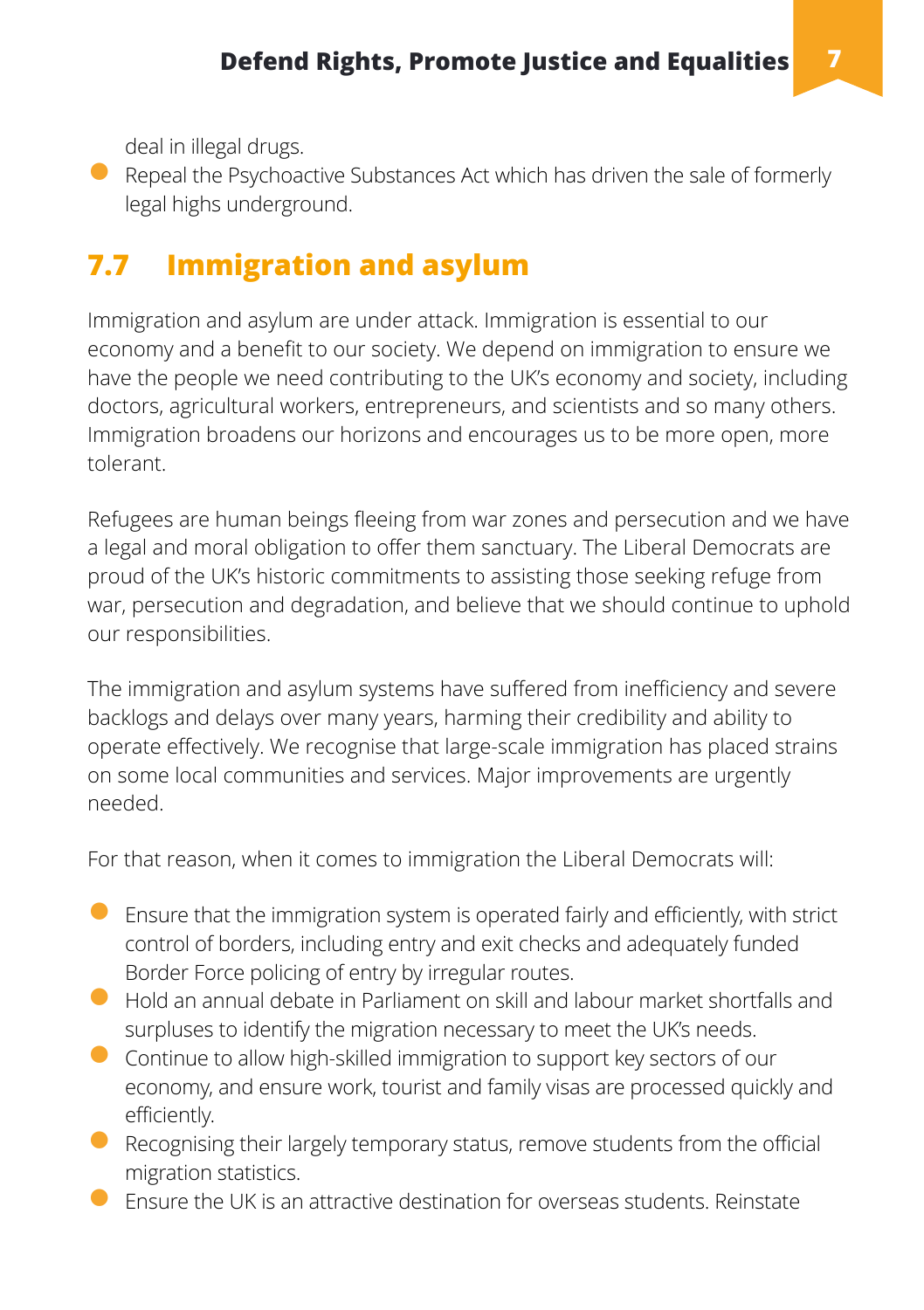post-study work visas for graduates in STEM (Science, Technology, Engineering and Maths) subjects who find suitable employment within six months of graduating. Give the devolved administrations the right to sponsor additional post-study work visas.

- Work with universities to ensure a fair and transparent student visa process and find ways to measure accurately the number of students leaving at the end of their course.
- Establish a centrally-funded Migrant Impact Fund to help local communities to adjust to new migration and meet unexpected pressures on public services and housing.

And for asylum, the Liberal Democrats will:

- $\bullet$  Apply the asylum system fairly, efficiently and humanely including the process for those who have no right to be here.
- Offer safe and legal routes to the UK for refugees to prevent them from making dangerous journeys, which too often result in the loss of life, for example via reform of family reunion rules to make it easier for refugees to join relatives already living in safety in the UK.
- Expand the Syrian Vulnerable Persons Resettlement Scheme to offer sanctuary to 50,000 over the lifetime of the next parliament.
- Re-open the Dubs unaccompanied child refugee scheme, ensuring Britain meets its responsibilities by taking in 3,000 unaccompanied refugee children. Liberal Democrats would offer these children indefinite leave to remain, meaning they will not be deported once they turn 18.
- End indefinite immigration detention by introducing a 28-day limit.
- Speed up the processing of asylum claims, reducing the time genuine refugees must wait before they can settle into life in the UK.
- Expect working-age asylum seekers who have waited more than six months for their claim to be processed to seek work like other benefit claimants, and only to receive benefits if they are unable to do so.
- Offer asylum to people fleeing countries where their sexual orientation or gender identification means that they risk imprisonment, torture, or execution and stop deporting people at risk to such countries.

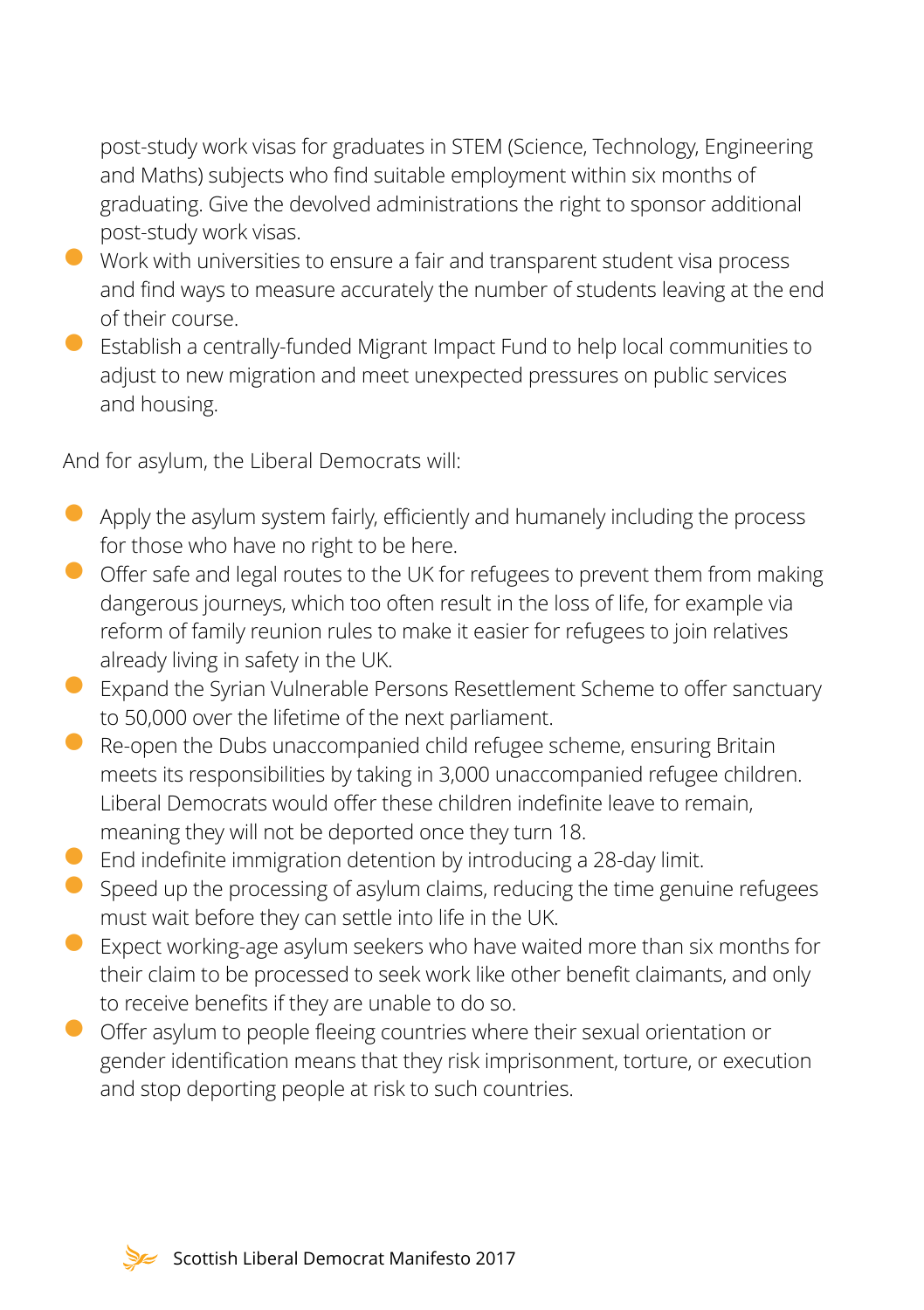# Change Britain's Future: **Make a Better World**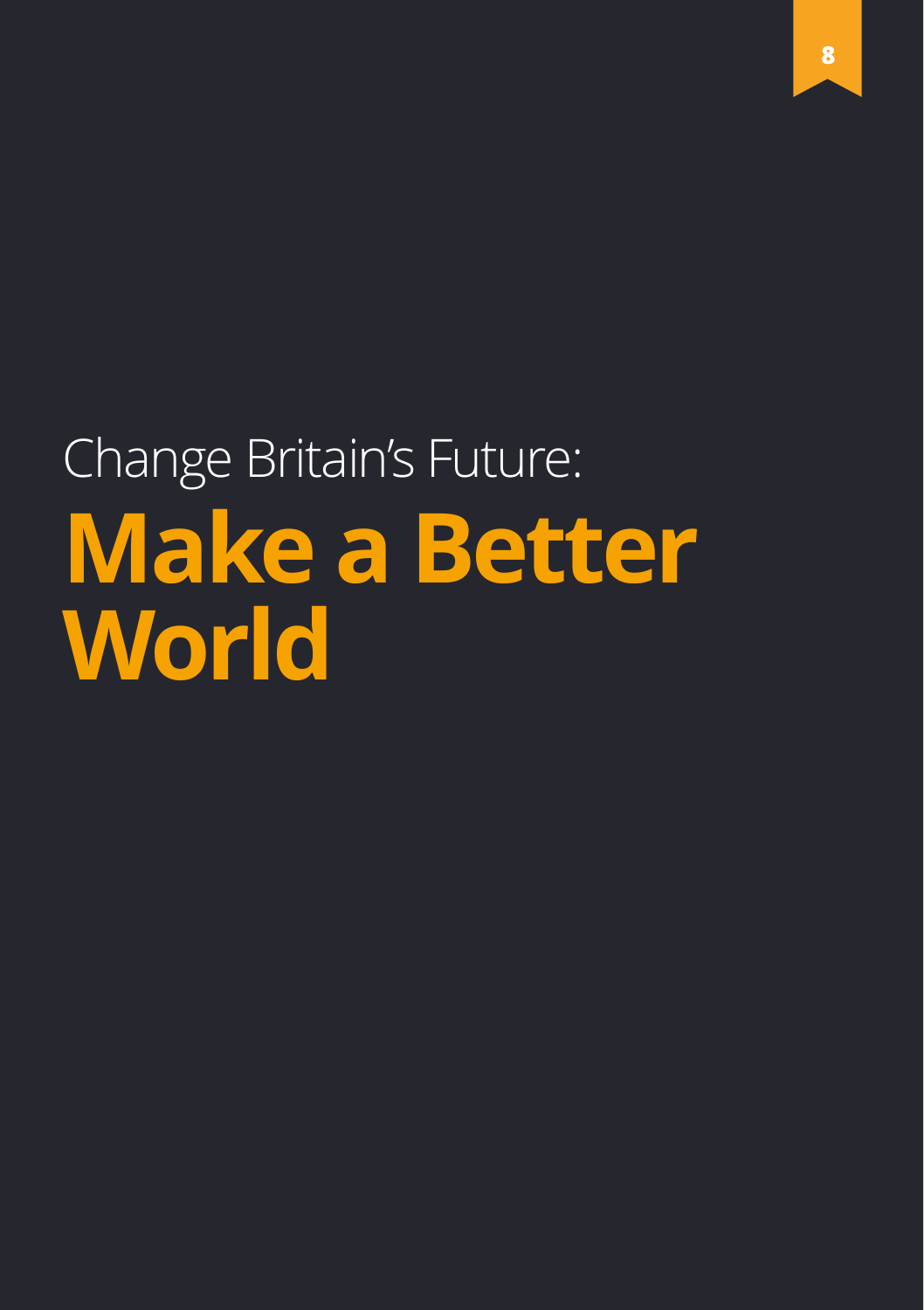Liberal Democrats are internationalists – we understand that by working together, people and countries can achieve so much more that they can alone.

It is a difficult time for people who believe in international co-operation. Liberals have been challenged by the vote to leave the EU, the election of increasingly nationalist and isolationist leaders across the globe, and a Conservative government seeking new trade deals with countries who are fundamentally opposed to our liberal values. With the election of Donald Trump and an increasingly assertive Russia, we must work to defend the international liberal order.

Liberal Democrats believe that Britain's place in the world is patriotic, optimistic, and progressive. We will work with our European and other international partners to promote the ideals that bring us together and make us more secure, championing human rights, helping the poorest people in the world, protecting our country and our allies.

### **Our priorities in the next parliament will be:**

- **Protect, promote, and defend the open and co-operative rules-based international order, including multilateral organisations like the UN and NATO which are increasingly under threat.**
- **Spend 0.7% of Gross National Income on aid: reducing poverty, defending human rights, protecting the environment, and preventing violent conflict worldwide.**
- **Control arms exports to countries listed as human rights priority countries in the Foreign and Commonwealth Office's annual human rights report, and suspend arms sales to Saudi Arabia.**

#### **8.1 Working for peace and security across the world**

This is a challenging time for peace and security across the world. Terrorist organisations prosper, the conflict in Syria continues to present a significant problem to the region and the world, and rising tensions between Russia and the USA threaten a longstanding balance of power.

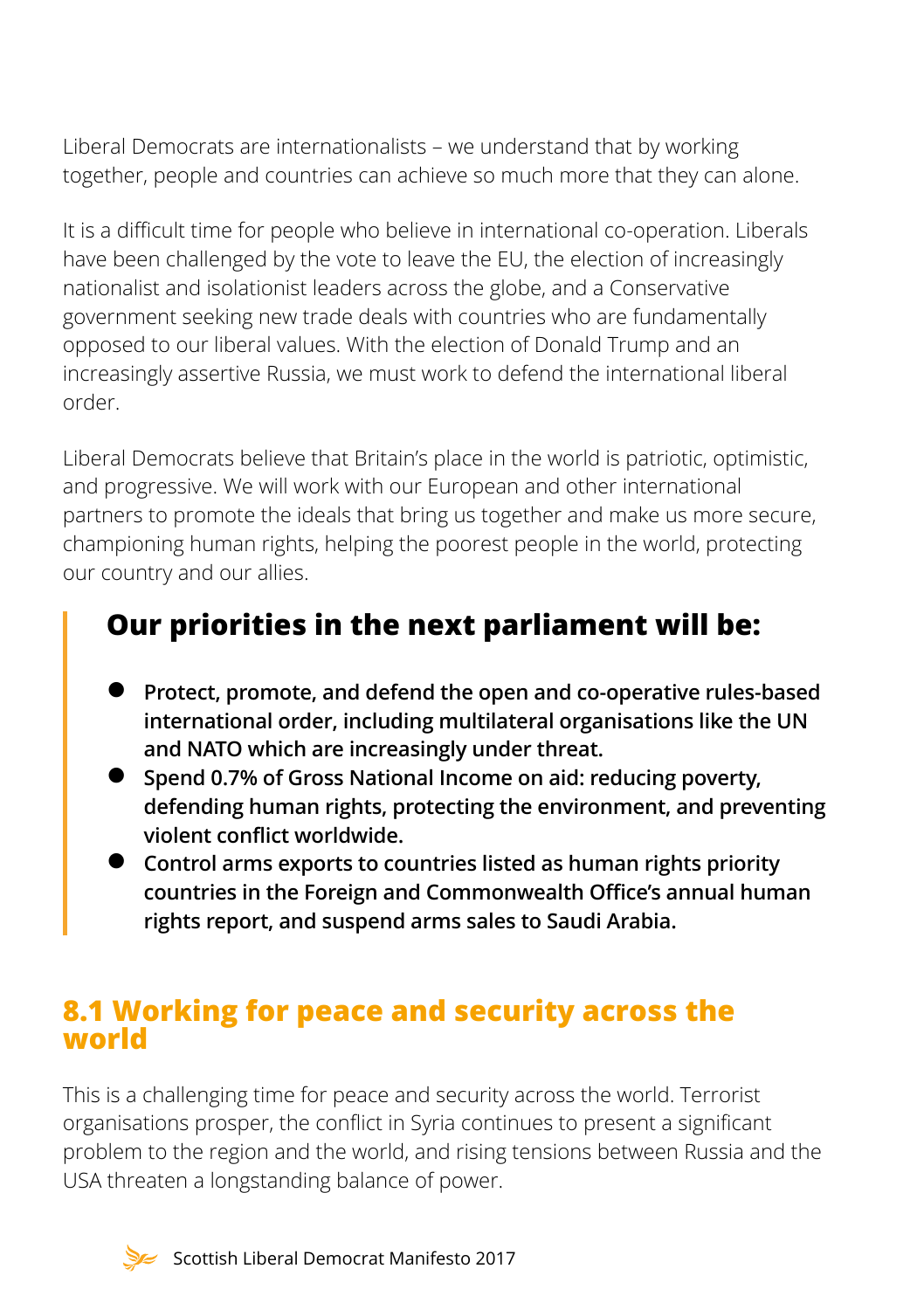The UK has a proud record of playing a leading role in the European Union and in international institutions like the UN, NATO and the Commonwealth and should continue to do so, promoting wherever possible the liberal values of freedom and opportunity for all.

We will:

- Champion the rules-based international order, which provides a strong basis for multilateral action to address the world's most pernicious problems including poverty, armed conflict, disease, climate change, and the abuse of human rights including forced marriage, so-called 'honour' killings, and Female Genital Mutilation.
- $\bullet$  Use all aspects of government policy trade, aid and diplomacy as well as military co-operation – to strengthen UK efforts to prevent violent conflict.
- $\bullet$  Work with our international partners to address the ongoing refugee crisis, which has seen more people displaced across the world than ever before.
- Support the UN principle of Responsibility to Protect, focusing on conflict prevention, and only resorting to military intervention to prevent mass civilian atrocities if all other means of resolution have been fully exhausted.
- **O** Improve control of arms exports by:
	- Implementing a policy of 'presumption of denial' for arms exports to countries listed as Human Rights Priority Countries in the Foreign and Commonwealth Office's annual human rights report.
	- Enforcing end-user certification on all future arms export licenses with an annual report to Parliament on this certification.
	- Creating a public register of arms brokers.

Liberal Democrats believe that despite efforts to prevent violent conflict, sometimes military intervention is necessary. The UK should only militarily intervene when there is a clear legal and/or humanitarian case, endorsed by a vote in Parliament, working through international institutions whenever possible. We will encourage dialogue and mediation to reduce conflict between and within countries, working through the UN and other agencies.

In response to current major conflicts worldwide, we will:

● Work with international partners to tackle violent extremism manifested by organisations like Daesh and Boko Haram, paying special attention to UK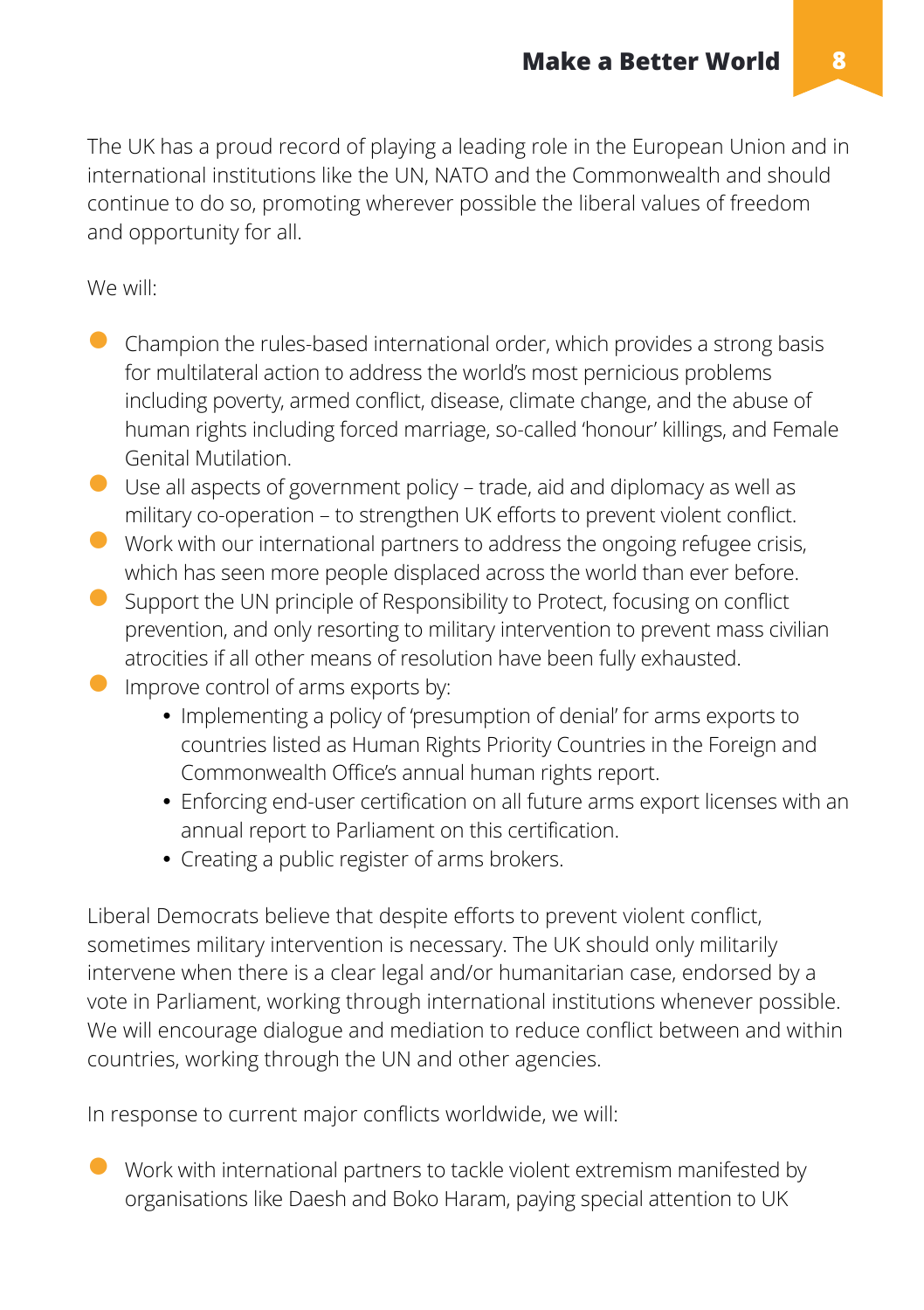citizens who have fought overseas for terrorist organisations, and may become significant sources of terrorist activity if and when they return to Britain.

- *●* Seek new ways to bring an end to the conflict in Syria, working within the UN to break the deadlock in the Security Council. We will work to deter the use of chemical and conventional attacks on civilians, and demand humanitarian access and the release of political prisoners and their families.
- Remain committed to a negotiated peace settlement to the Israeli-Palestinian conflict, which includes a two-state solution. We condemn disproportionate force used by all sides. We condemn Hamas' rocket attacks and other targeting of Israeli civilians. We condemn Israel's continued illegal policy of settlement expansion, which undermines the possibility of a two-state solution. We support recognition of the independent State of Palestine as and when it will help the prospect of a two-state solution.
- Suspend UK arms sales to Saudi Arabia in response to their consistent targeting of civilians, in breach of International Humanitarian Law, in Yemen. We will work with international partners to re-commence the peace process in Yemen.
- Promote democracy and stability in Ukraine and neighbouring countries against an increasingly aggressive Russia. We will work closely with European and other international partners to exert maximum economic and political pressure on Russia to stop interfering in the affairs of sovereign Eastern European nations, and will stand by our obligations under the NATO treaty in the event of threats to NATO member states.

#### **8.2 Our armed forces and security services**

The UK must be able to defend itself and the territories for which it has responsibility, support its neighbours and allies, and engage in humanitarian intervention. The security challenges the UK faces are shared by our partners and allies in the EU and NATO and the UK is more effective and more resilient when we work closely with those partners.

We will:

- Commit to spending 2% of GDP on defence.
- Strengthen our armed services and address critical skills shortages by recruiting STEM graduates to be armed forces engineers, providing 'golden handshakes' of up to £10,000.



 $\geq$  Scottish Liberal Democrat Manifesto 2017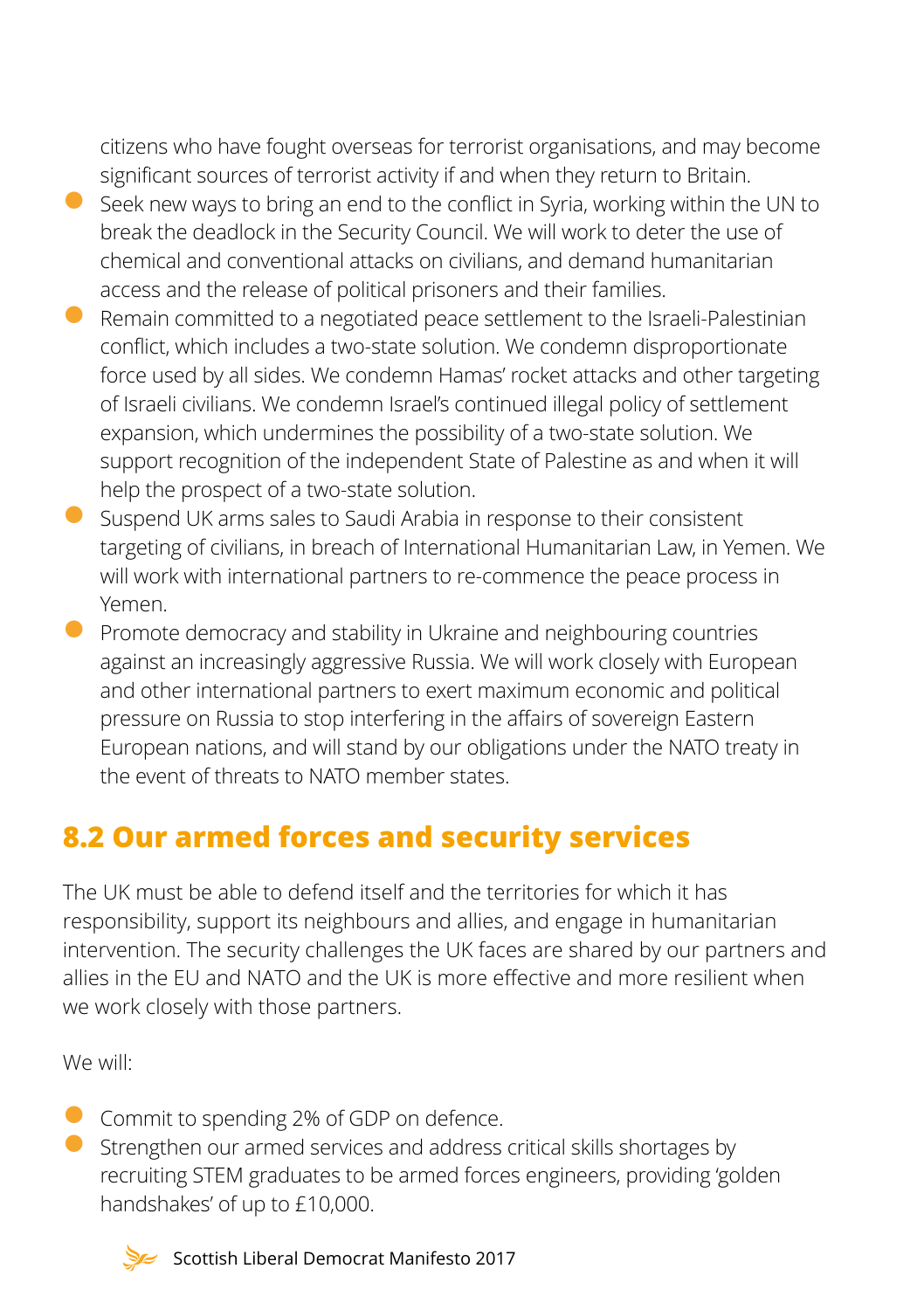**Make a Better World 8**

- $\bullet$  Recognise the expansion of warfare into the cybersphere, by investing in our security and intelligence services and acting to counter cyberattacks.
- Work to lead international nuclear disarmament efforts.
- $\bullet$  Maintain a minimum nuclear deterrent. We propose continuing with the Dreadnought programme, the submarine-based replacement for Vanguard, but procuring three boats instead of four, and moving to a medium-readiness responsive posture. This would mean replacing continuous at-sea deterrence – instead maintaining the deterrent through measures such as unpredictable and irregular patrolling patterns.
- Build on the framework for defence co-operation that is already wellestablished with France, the Netherlands, Germany and other European partners, and promote European defence integration where appropriate by enhancing European defence industry co-operation.

Liberal Democrats recognise the vital role the UK's armed forces play in the defence of the nation and believe that it is the role of government to safeguard the interests of service personnel and veterans. We will:

- Support the Armed Forces Covenant and ongoing work to support veterans' mental health.
- Review the current Career Transition Partnership (CTP) with a view to extending its remit to provide free Further or Higher Education for anyone who has served in the Armed Forces for 12 years or more.
- Improve the quality of service housing by bringing the MoD into line with other landlords, giving tenants the same legal rights to repair and maintenance as private tenants.

#### **8.3 International development**

Liberal Democrats have always been – and remain – strongly committed to ensuring justice and equity for poor people around the world. We believe that the UK must continue to play a leading role in ending poverty and promoting environmentally sustainable development, through implementing the UN Sustainable Development Goals.

We will:

Maintain our commitment to spend 0.7% of UK Gross National Income on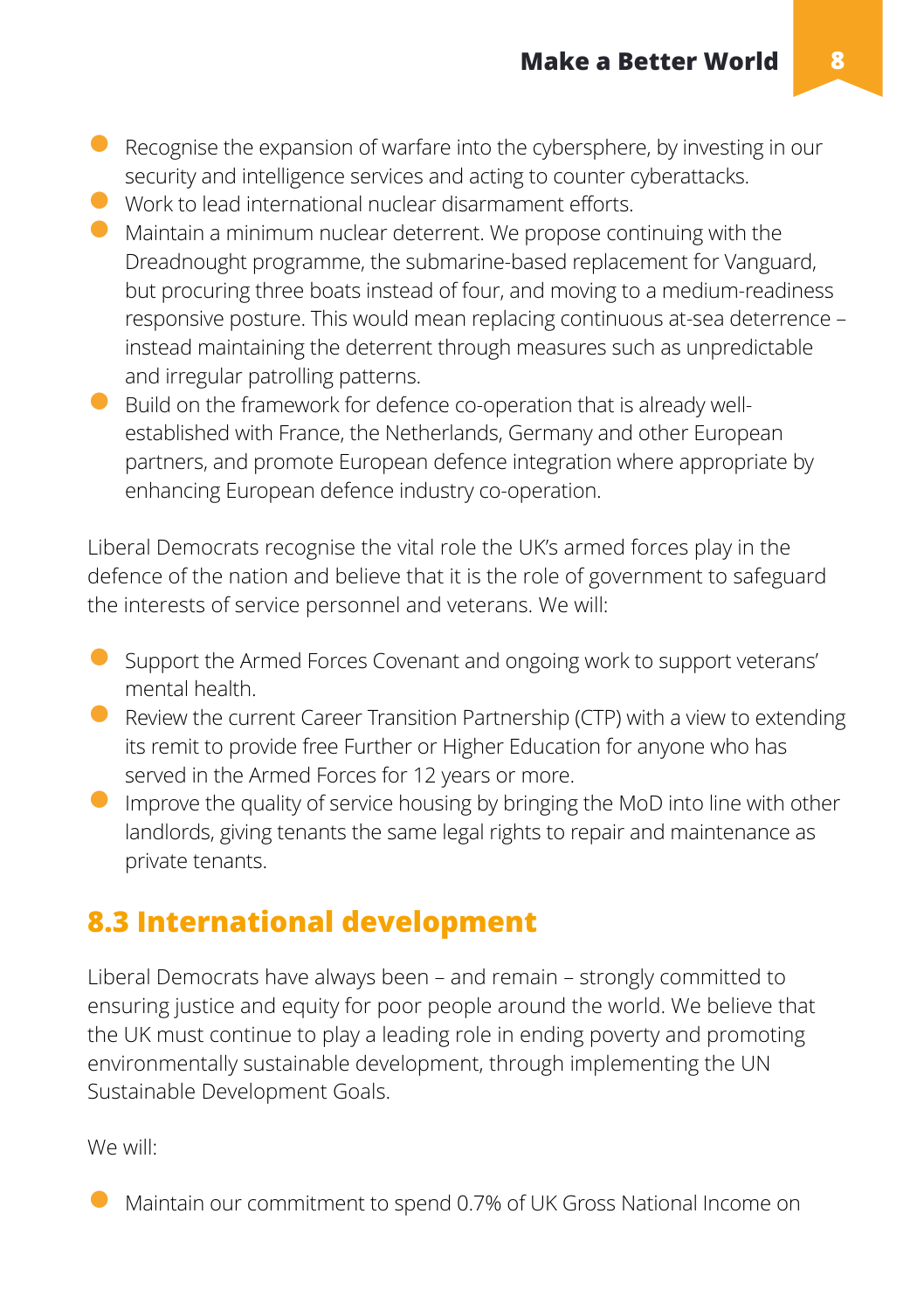overseas development assistance, in line with the OECD definition, which we legislated for in the last parliament.

- Invest to eliminate within a generation preventable diseases like TB, HIV and malaria and explore new ways to support research and development into vaccinations and treatment to combat these and other deadly diseases and infections.
- $\bullet$  Develop a global education strategy to address the urgent funding crisis causing 263 million children to miss out on schooling.
- Lead international action to ensure global companies pay fair taxes in the developing countries in which they operate, including tightening anti-tax haven rules and requiring large companies to publish their tax payments and profits for each country in which they operate.
- Continue building the resilience of poorer countries to resist future disasters, investing in healthcare and infrastructure and training emergency response volunteers, and respond generously to humanitarian crises wherever they may occur.
- Provide greater resources for international environmental co-operation, particularly on climate change and on actions to tackle illegal and unsustainable trade in timber, wildlife, ivory, and fish.
- In light of the US government's dangerous and anti-science attacks on international programmes of vaccination and family planning, which impact disproportionately on the health of women and children, seek to protect global spending on these essential provisions.

# **8.4 Standing up for liberal values**

Liberal Democrats believe that British foreign policy and international aid should seek to promote the liberal values of human rights and democracy throughout the world.

We will:

- Support free media and a free and open internet around the world, championing the free flow of information.
- Support the current UN initiative to protect journalists and to combat the impunity with which many countries treat those who attack reporters on the frontline. To this end, we will provide ad hoc funding to UNESCO's International Programme for the Development of Communication.



94 Scottish Liberal Democrat Manifesto 2017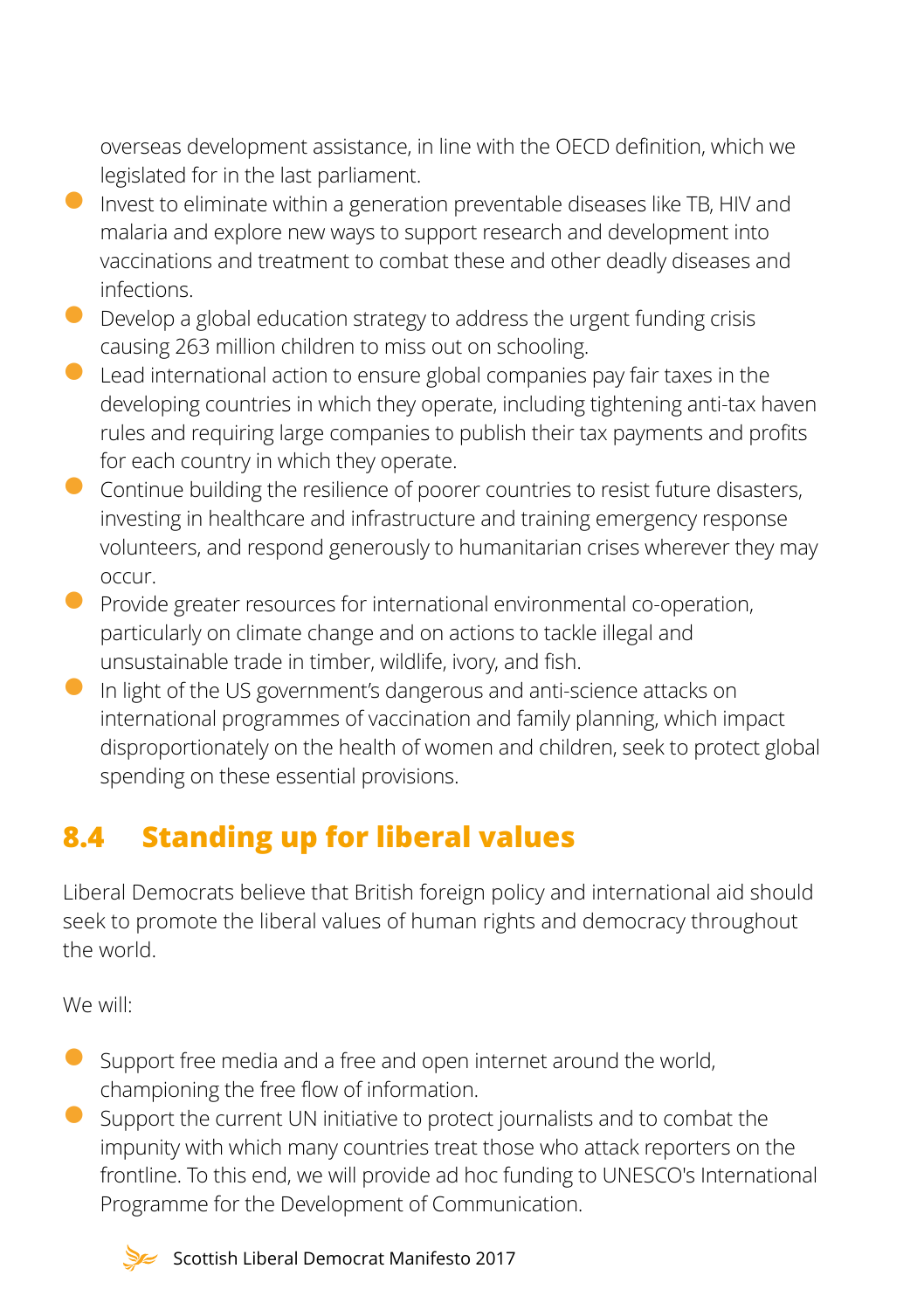- Campaign strongly for the abolition of the death penalty around the world.
- Champion global anti-corruption initiatives to safeguard global security and economic development and maintain a strong voice in international platforms on ending corruption. We will implement outstanding commitments made by the British Government at the 2016 Global Anti-Corruption Summit.
- Publish a government anti-corruption strategy.
- Introduce Sustainable Development Goals audits of new trade, investment and development deals, reviewing the impact of the deal on People, Planet, Prosperity, Peace, and Partnership.
- Maintain funding for the BBC World Service, BBC Monitoring and the British Council.
- Develop a comprehensive strategy for promoting the decriminalisation of homosexuality around the world, and advancing the cause of LGBT+ rights.
- Prioritise support, protection and equal rights for women and girls, which is both right and essential for effective, sustainable economic development. We will aim to end female genital mutilation worldwide within a generation.
- Appoint an Ambassador-level Champion for Freedom of Belief to drive British diplomatic efforts in this field, and campaign for the abolition of blasphemy, sedition, apostasy and criminal libel laws worldwide, having already been responsible for ending them in this country.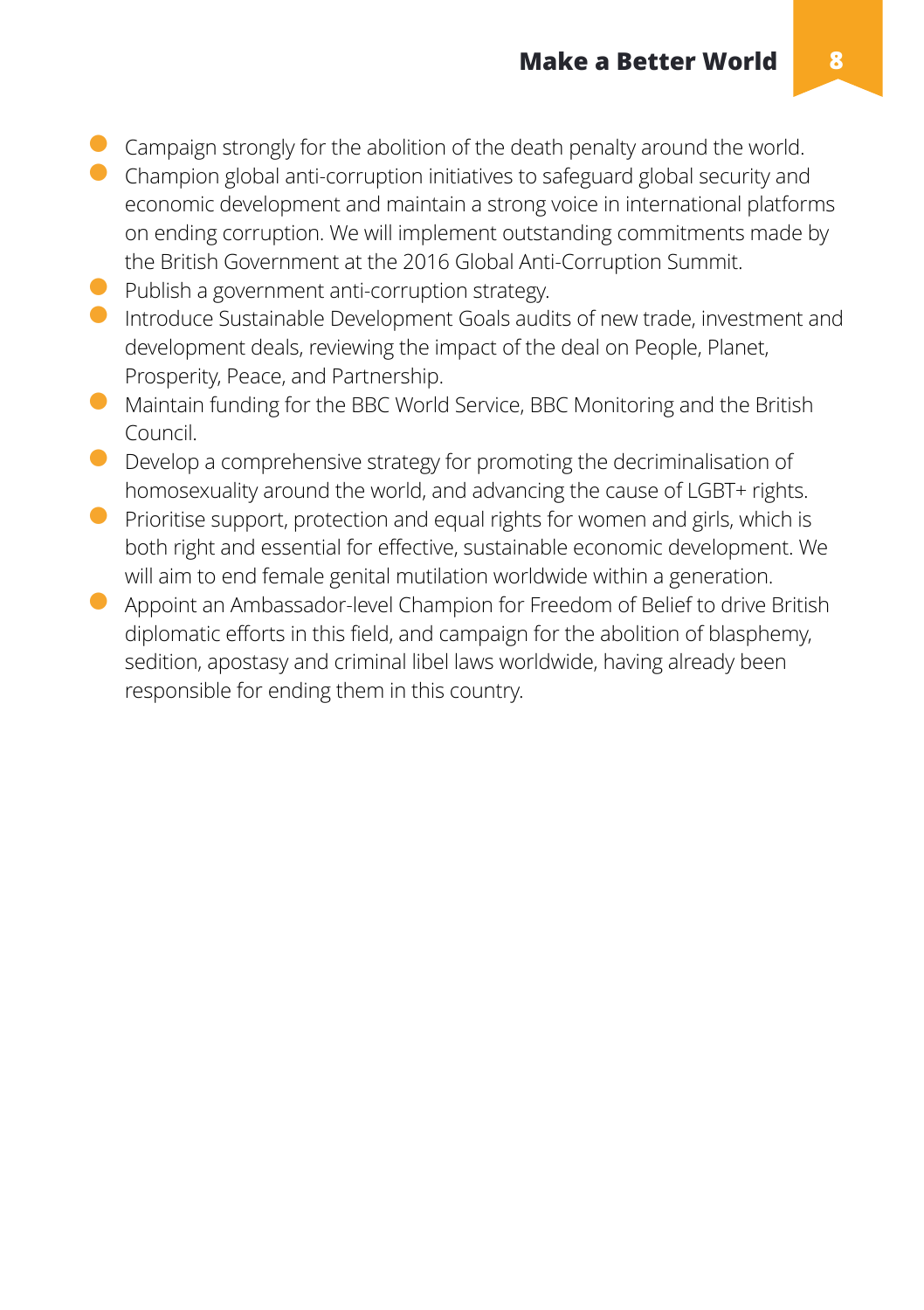# Change Britain's Future: **Fix a Broken System**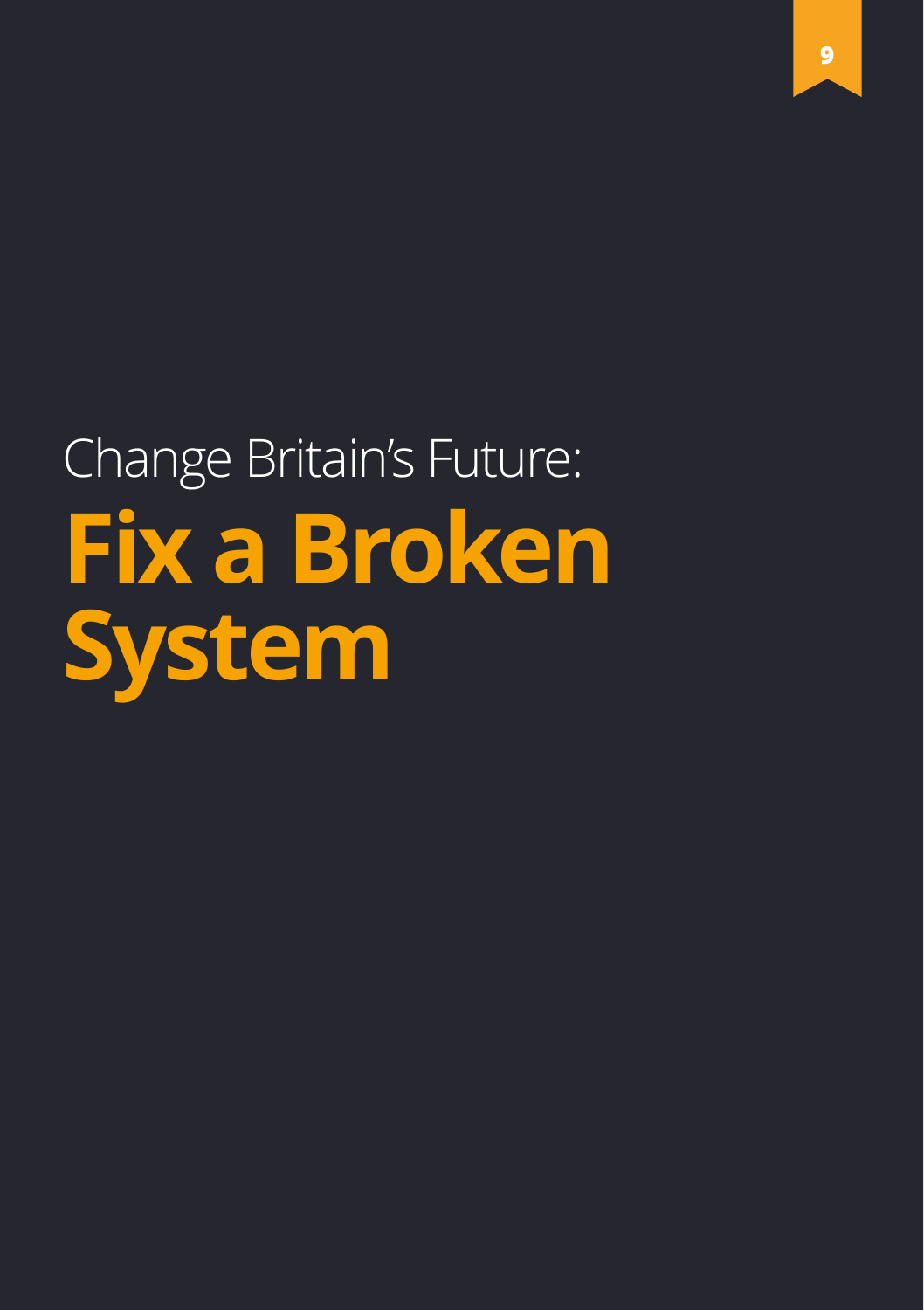Britain suffers from an overcentralised political system with a lack of openness and accountability. Parliament is unrepresentative of the electorate and weak in restraining the power of the government, we still have an unelected House of Lords, local government is hobbled by central control, and people feel they have no effective means of making their concerns and priorities. It's no wonder people feel frustrated and angry at the system.

This anger found its most recent expression in the result of the EU referendum, but ironically this was as much a verdict on the performance of British political institutions as European ones. The Conservatives' proposed Great Repeal Bill threatens to centralise power even more, handing to central government powers to alter vast swathes of the statute book without proper parliamentary scrutiny.

We believe in a United Kingdom where people have power over their own lives and how their country is run. To make this happen, we need to revitalise our political system – strengthen devolution, make the argument that we are stronger together than we are apart, and increase trust in our institutions.

# **Our priorities in the next parliament will be:**

- **Create a better democracy with a fair voting system in local government and Westminster, with votes at 16 and preventing evasion of constituency election spending limits.**
- **Deliver on our promises to Scotland in full, devolve more powers to Wales, and secure the political stability of the Northern Ireland Assembly.**
- **Develop federalism by beginning to meet the needs of England with Devolution on Demand, letting local areas take control of the services that matter most to them.**

# **9.1 Better politics**

Unfair votes, over-centralisation of decision-making, the power of patronage and the influence of powerful corporate lobbies mean ordinary citizens and local communities are too often excluded and left alienated by politics today. We need to reform British politics to make it more representative and more empowering of our citizens so it earns greater public confidence.

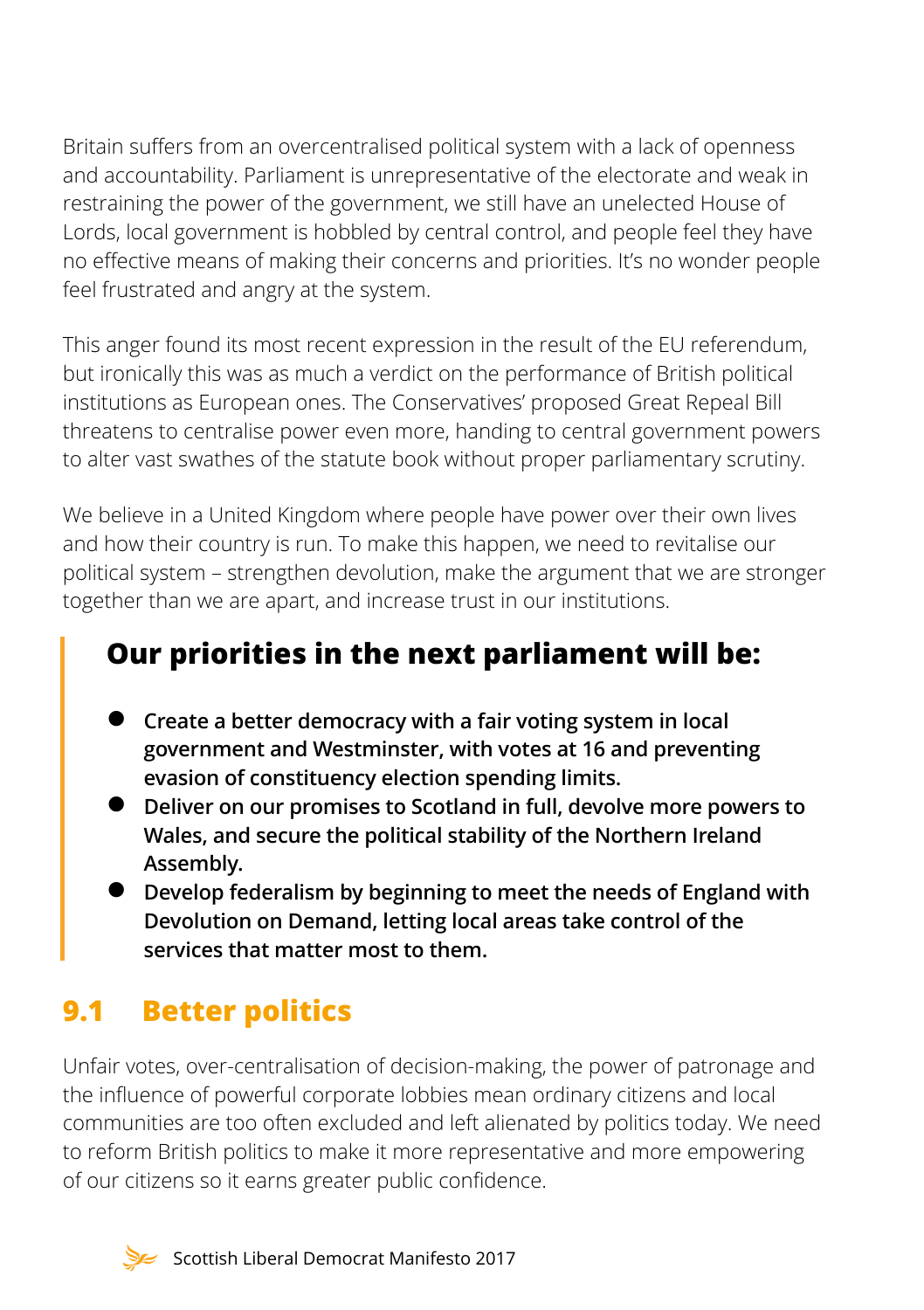We will:

- Introduce votes at 16 for all elections and referendums across the UK.
- Ensure that every reasonable effort is made to ensure that those people legally entitled to vote are included on the electoral registers, with far greater efforts in particular to register under-represented groups such as young people qualifying for the first time and students moving to universities.
- Introduce the Single Transferable Vote for electing MPs across the UK.
- Enable all UK citizens living abroad to vote for MPs in separate overseas constituencies, and to participate in UK referendums.
- Reform the House of Lords with a proper democratic mandate.
- Take big money out of politics by capping donations to political parties at £10,000 per person each year, and introducing wider reforms to party funding along the lines of the 2011 report of the Committee on Standards in Public Life.
- Strengthen Trade Union members' political freedoms by letting them choose which political party they wish to support through the political levy.
- Cancel the boundary review due to report in 2018. While new constituencies would need to be established for a new voting system, we believe constituency boundary reviews should respect natural geographical communities, with greater flexibility for the Boundary Commission to deviate from exact equality to take account of community ties and continuity of representation, and should take place every ten years.
- Mandate the provision of televised Leaders' Debates in General Elections based on rules produced by Ofcom relating to structure and balance, and allowing for the empty-chairing of party leaders who refuse to attend.
- Strengthen and expand the lobbying register and prohibit MPs from accepting paid lobbying work.
- Introduce trials of weekend voting to help raise turnouts in elections.
- Introduce legislation to allow for all-BAME and all-LGBT+ parliamentary shortlists.
- Make Parliament more family-friendly, and establish a review to pave the way for MP job-sharing arrangements.

The recent media, police and Electoral Commission investigations into possible breaches of spending limits by candidates in the 2015 General Election show that the current system is not fit for purpose. The clear objective must be to ensure that all expenditure on campaign material targeted at an identifiable constituency, and in particular at voters within that constituency, is included in its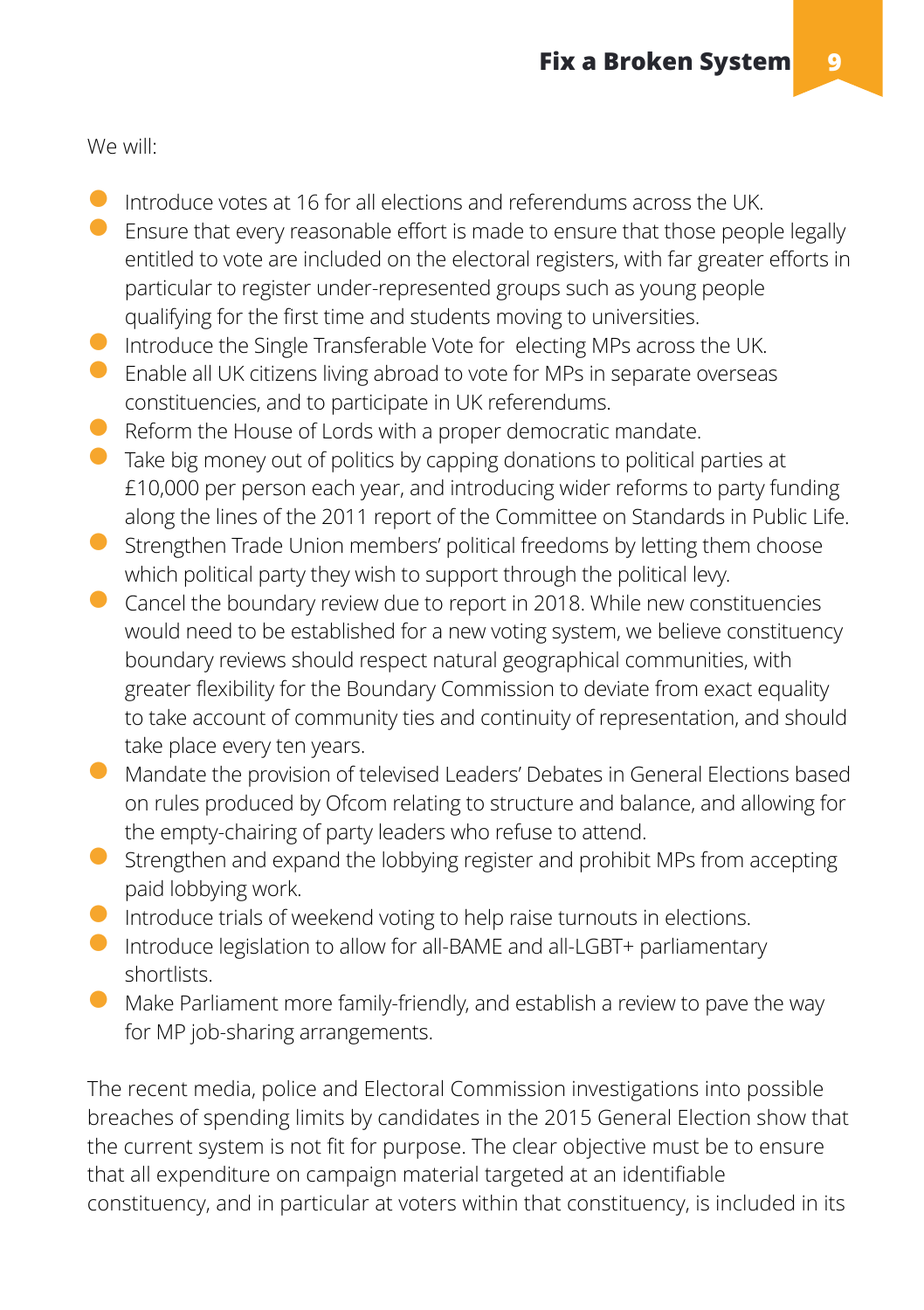expense return, rather than it being possible to count against a national party limit.

We do not believe that political parties themselves have an incentive to change the existing system. We will therefore task the Electoral Commission with producing a framework for an up to date expenses system that adequately governs the running of a modern campaign, and put these proposals to a vote in Parliament.

# **9.2 A decentralised United Kingdom**

Liberal Democrats have a proud record of leading the way on giving greater powers to the nations of the UK. Now we must deliver on the promises made to the people of Scotland and the rest of the UK to further decentralise power. We will deliver Home Rule to each of the nations of a strong, federal, and United Kingdom.

Change has been taking place rapidly. We now need to make sure all the new arrangements work together coherently and we will therefore establish a UK Constitutional Convention, made up from representatives of the political parties, academia, civic society and members of the public, tasked with producing a full codified constitution for the UK, to report within two years.

We will work with devolved Parliaments and Assemblies to allocate to them any powers repatriated as a result of Brexit in their areas of responsibility, and ensure that the devolution of any repatriated powers or responsibilities does not disadvantage the nations of the UK.

### **9.3 Scotland**

After the 2014 independence referendum, Liberal Democrats in the UK Government established the Smith Commission to bring Scotland's five biggest parties together to agree what further powers should be assigned to the Scottish Parliament. Liberal Democrats ensured the package of powers agreed reflects Scotland's priorities.

The Scottish Parliament will raise in tax half of what it spends in its budget. A Scottish welfare system will allow the Scottish Parliament to change the benefits

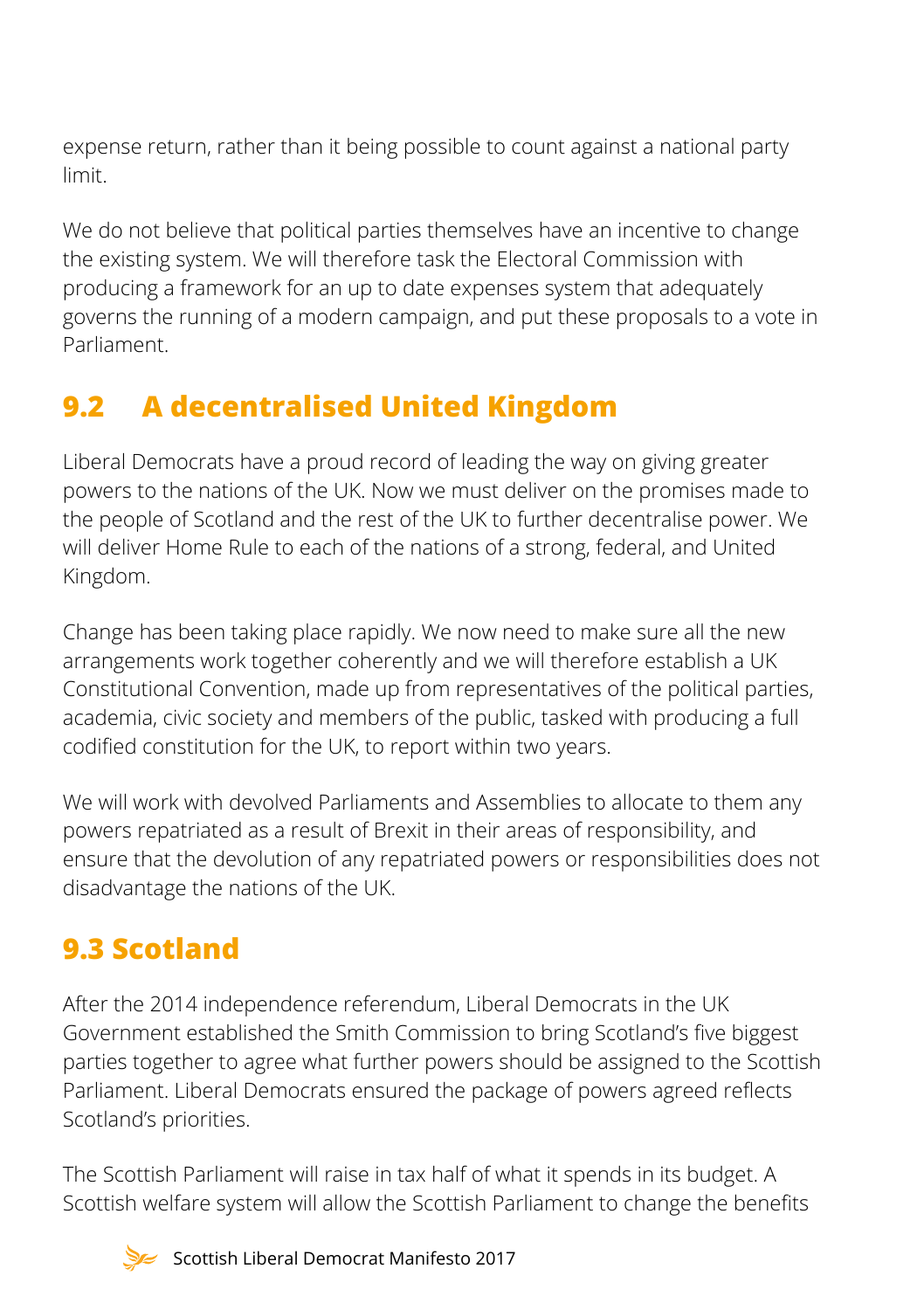regime where there is specific Scottish need or priority, with a starting budget of around £3 billion.

These powers and more will deliver for people in Scotland an empowered and accountable Scottish Parliament in a strong and secure United Kingdom.

Our plans for a written, federal constitution will include a permanent Scottish Parliament that could only be abolished by the sovereign will of the Scottish people.

We will work hard to ensure that Scotland remains a part of the United Kingdom. We will oppose a second independence referendum and oppose independence.

Scotland benefits from being inside the UK and EU single markets. Each is worth billions of pounds and supports tens of thousands of Scottish jobs. Under the Liberal Democrats inclusion in those single markets will continue. Keeping the UK in the EU will remove the basis for the SNP's divisive proposed referendum on independence.

#### **9.4 Wales**

We welcome the new Wales Act, which is intended to implement the St. David's Day agreement secured by Liberal Democrats in government – but it does not go far enough.

Liberal Democrats will deliver proper Home Rule for Wales and a Welsh Parliament by implementing the remaining Silk Part 1 proposals on financial powers and the Silk Part 2 proposals to devolve powers over transport, youth justice, policing and, other justice powers.

We will raise the status of the National Assembly to become a Welsh Parliament, strengthening its capacity to scrutinise legislation and to hold the Welsh Government to account. We will drastically reduce the number of reserved subjects and prevent Westminster from being able to override Wales on devolved matters. We will recognise Wales as a distinct legal jurisdiction.

Among other powers which we would devolve are funding of Network Rail in relation to the Wales network, allowing the Welsh Government to set its own bank holidays and giving the Children's Commissioner for Wales the power to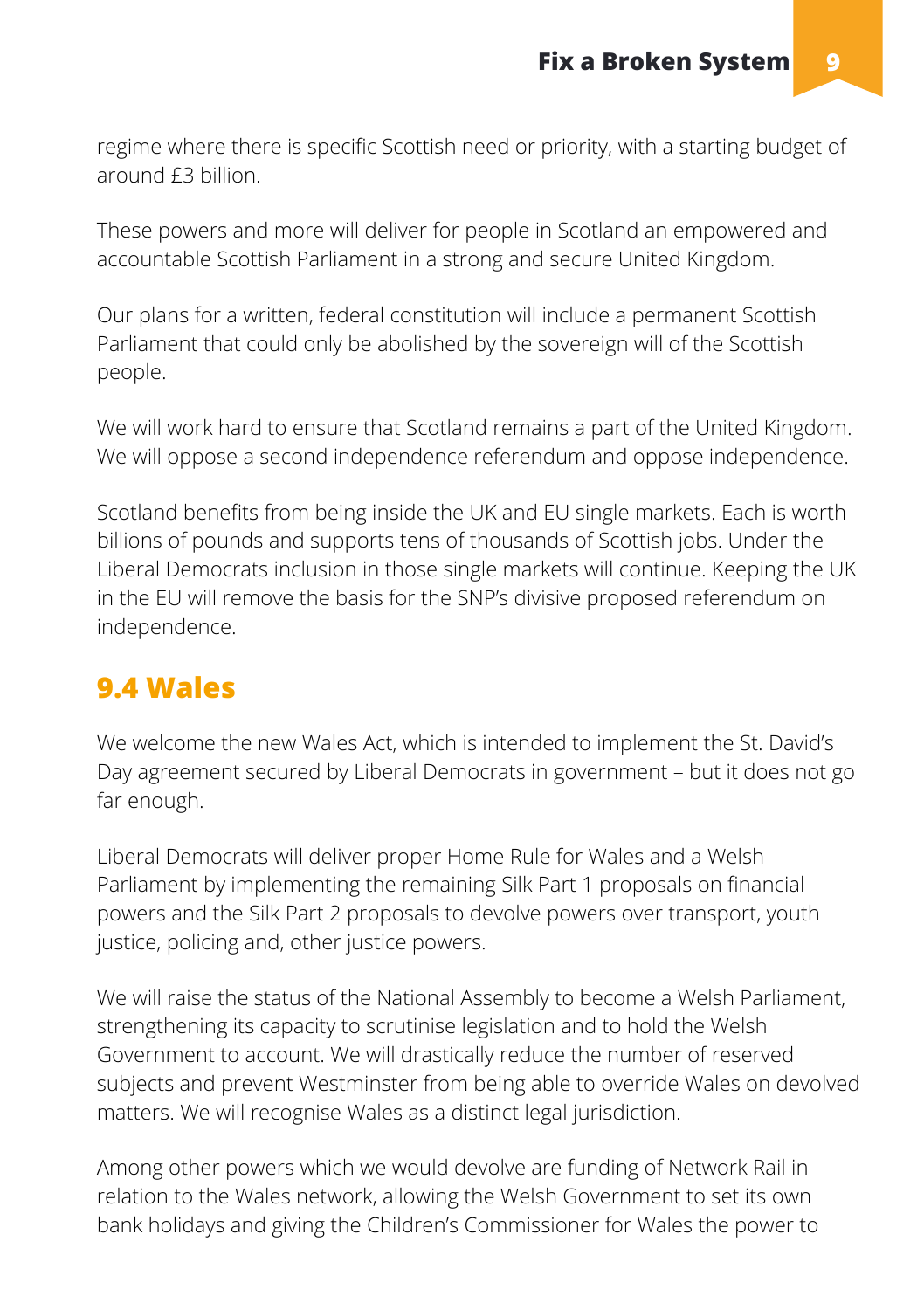examine issues that affect children in Wales but are not within the control of the Welsh Government.

To help create jobs and boost growth in Wales, we will abolish the economically distorting tolls on the Severn Bridge, after the costs have been recouped in 2018.

### **9.5 Northern Ireland**

Liberal Democrats wish to see a permanently peaceful, stable, non-sectarian and truly democratic society in Northern Ireland. We will work constructively with the political parties in Northern Ireland and with the Irish Government to secure the political stability of the Northern Ireland Assembly and other institutions of the Belfast Agreement and the implementation of all the recommendations of the Report on Disbanding Paramilitary Groups.

In particular we are determined to:

- Maintain the Common Travel Area and freedom of movement.
- Support local businesses by ensuring participation within the Single Market and Customs Union.
- Ensure that the international human rights protections hard-wired into the Good Friday Agreement are not compromised.
- Protect the rights of Northern Ireland citizens living and working in the EU, and EU citizens living and working in Northern Ireland.
- Protect the current financial settlement and the funding of programmes supporting peace and reconciliation in Northern Ireland.

To grow the economy, tackle social exclusion, overcome inequality and deliver efficiencies in public services, Liberal Democrats will support policies and initiatives, such as integrated education, that promote sharing over separation and counter the cost of division.

# **9.6 England**

Devolution of power to Scotland, Wales and Northern Ireland has implications for the UK Parliament and its dual role in legislating for England as well as the federal UK. It is possible that a future UK government could use the support of MPs representing Scotland, Wales or Northern Ireland to secure the passage of

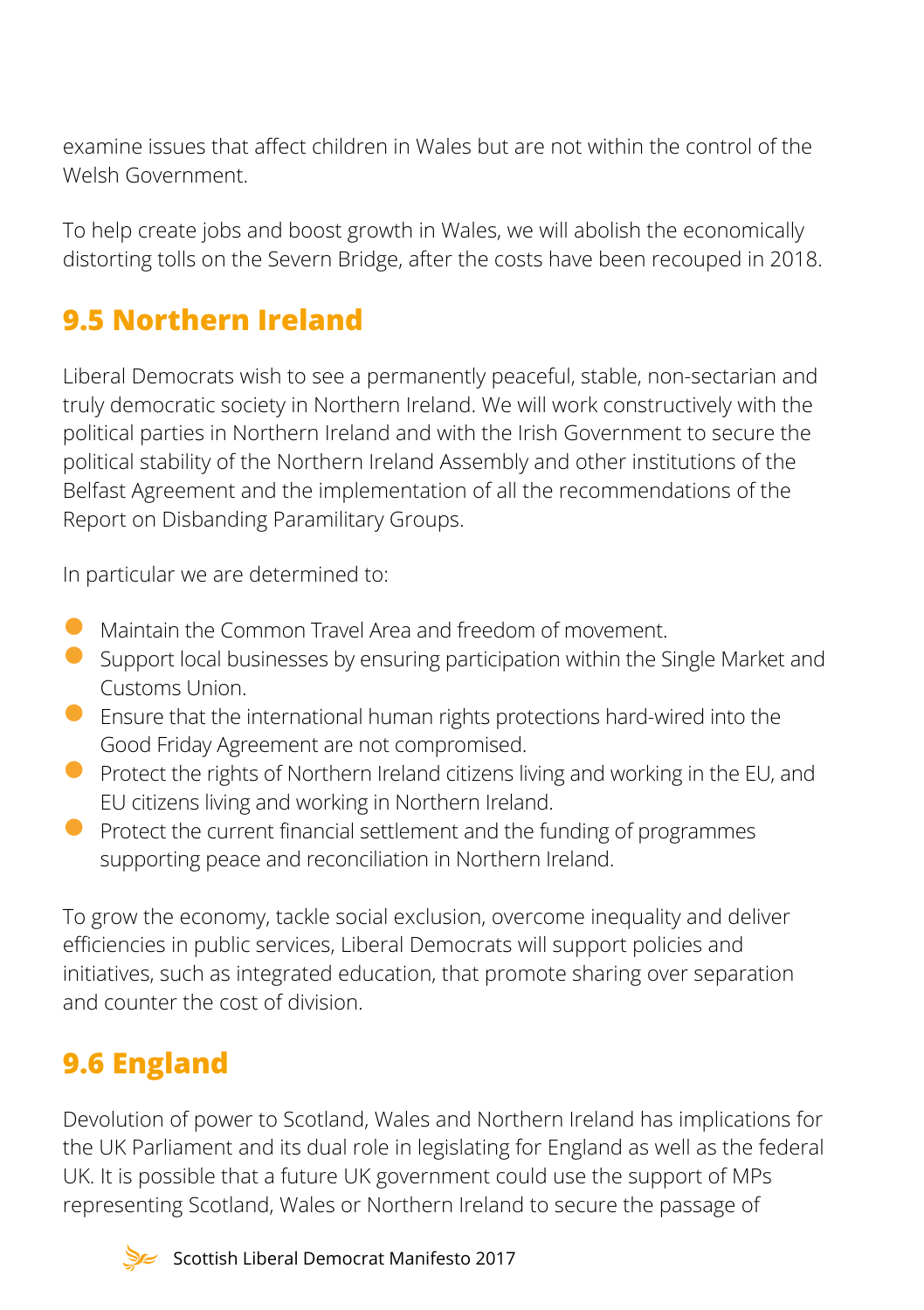legislation that only affects England, even if the majority in England were opposed. This would be a key issue for our proposed Constitutional Convention to address.

Liberal Democrats support an English-only stage in legislation affecting England, so English MPs can have a separate say on laws that only affect England. However, this should be on a proportional basis, genuinely reflecting the balance of opinion in England.

In some areas of England there is a greater appetite for powers, but not every part of the country wants to move at the same speed and there cannot be a onesize-fits-all approach. All areas should however have access to the same opportunities and Mayoral authorities should not be ranked higher in terms of the powers with which they can be granted. We will therefore introduce Devolution on Demand, enabling even greater devolution of powers from Westminster to Councils or groups of Councils working together – for example to a Cornish Assembly or a Yorkshire Parliament.

#### **9.7 Funding**

The nations of the United Kingdom have long had different needs with regard to funding. The Barnett Formula is the mechanism used to adjust spending allocations across the UK.

The Liberal Democrats have already delivered a substantial extension of financial powers to the nations of the UK and we will devolve further fiscal powers to the devolved governments. In order to ensure reliable funding, we will retain the Barnett Formula and the agreed fiscal framework as the basis for future spending allocations for Scotland and Northern Ireland. This will protect the individual nations' budgets from external shocks.

We recognise the findings of the Holtham Commission that the current formula underfunds Wales and will commission work to update this analysis. We will address the imbalance by immediately ensuring that the Barnett floor is set at a level that reflects the need for Wales to be funded fairly, and seek over a parliament to increase the Welsh block grant to an equitable level.